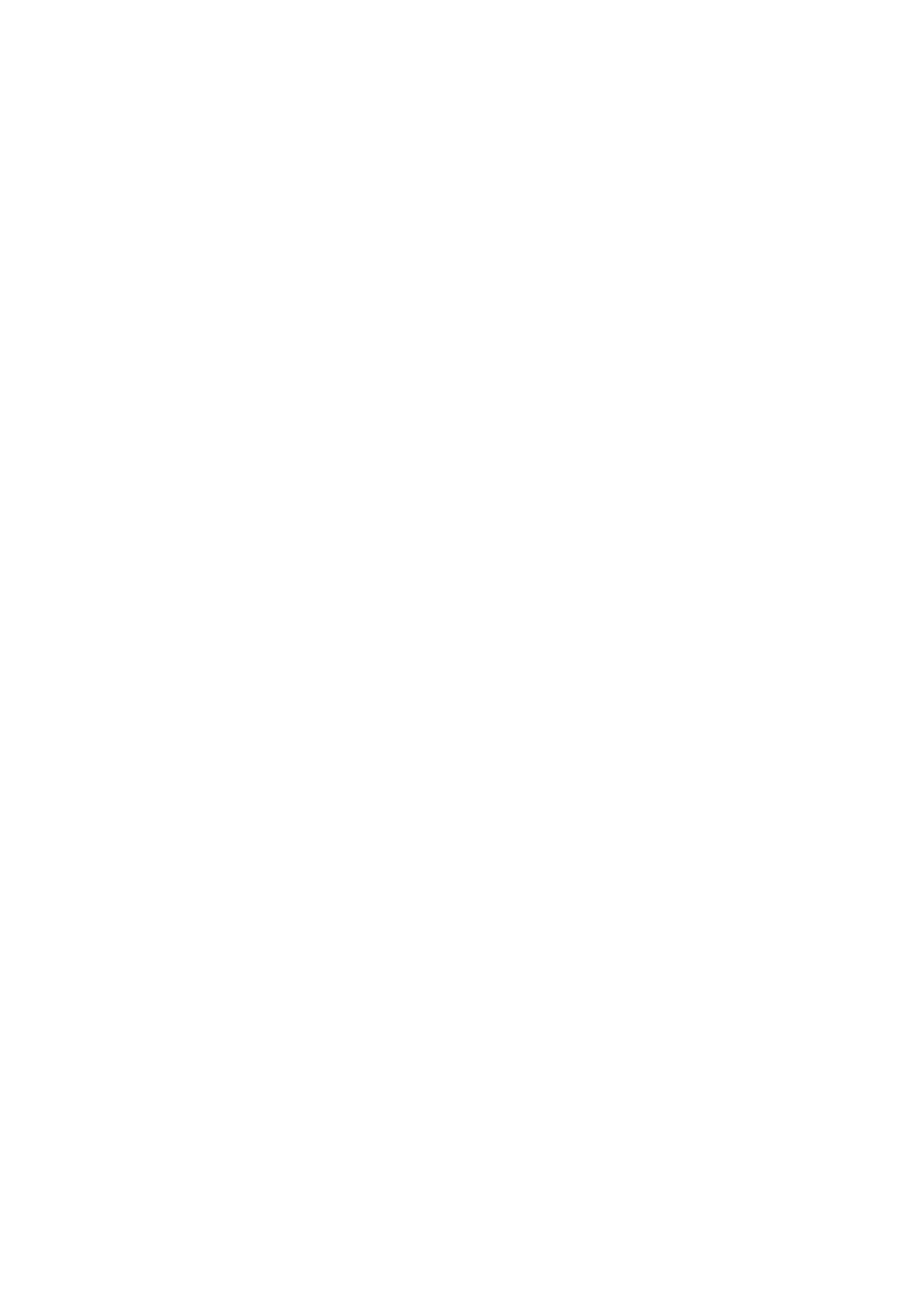# **Contents**

| Element 1:        | 1.1 Subdivision or Consolidation of Blocks (Including Unit Title Subdivision) 3            |  |
|-------------------|--------------------------------------------------------------------------------------------|--|
| <b>Element 2:</b> | 2.1<br>2.2<br>2.3                                                                          |  |
|                   |                                                                                            |  |
| Element 2:        | 2.1<br>2.2                                                                                 |  |
| <b>Element 4:</b> | 4.1                                                                                        |  |
|                   |                                                                                            |  |
| Element 2:        | 2.1<br>2.2                                                                                 |  |
|                   |                                                                                            |  |
| Element 2:        | 2.1<br>2.2                                                                                 |  |
|                   |                                                                                            |  |
| Element 2:        | 2.1<br>2.2                                                                                 |  |
|                   |                                                                                            |  |
| Element 1:        |                                                                                            |  |
| Element 2:        | 2.1<br>2.2<br>Development proposals where there are pre-existing approved Lease and<br>2.3 |  |
|                   | Development proposals where the Estate Development Plan is subject to a<br>2.4             |  |
|                   | 2.5<br>2.6                                                                                 |  |
| Element 6:        | 6.1<br>6.2<br>6.3<br>6.4                                                                   |  |
| <b>Element 7:</b> | 7.1<br>7.3                                                                                 |  |

contents 1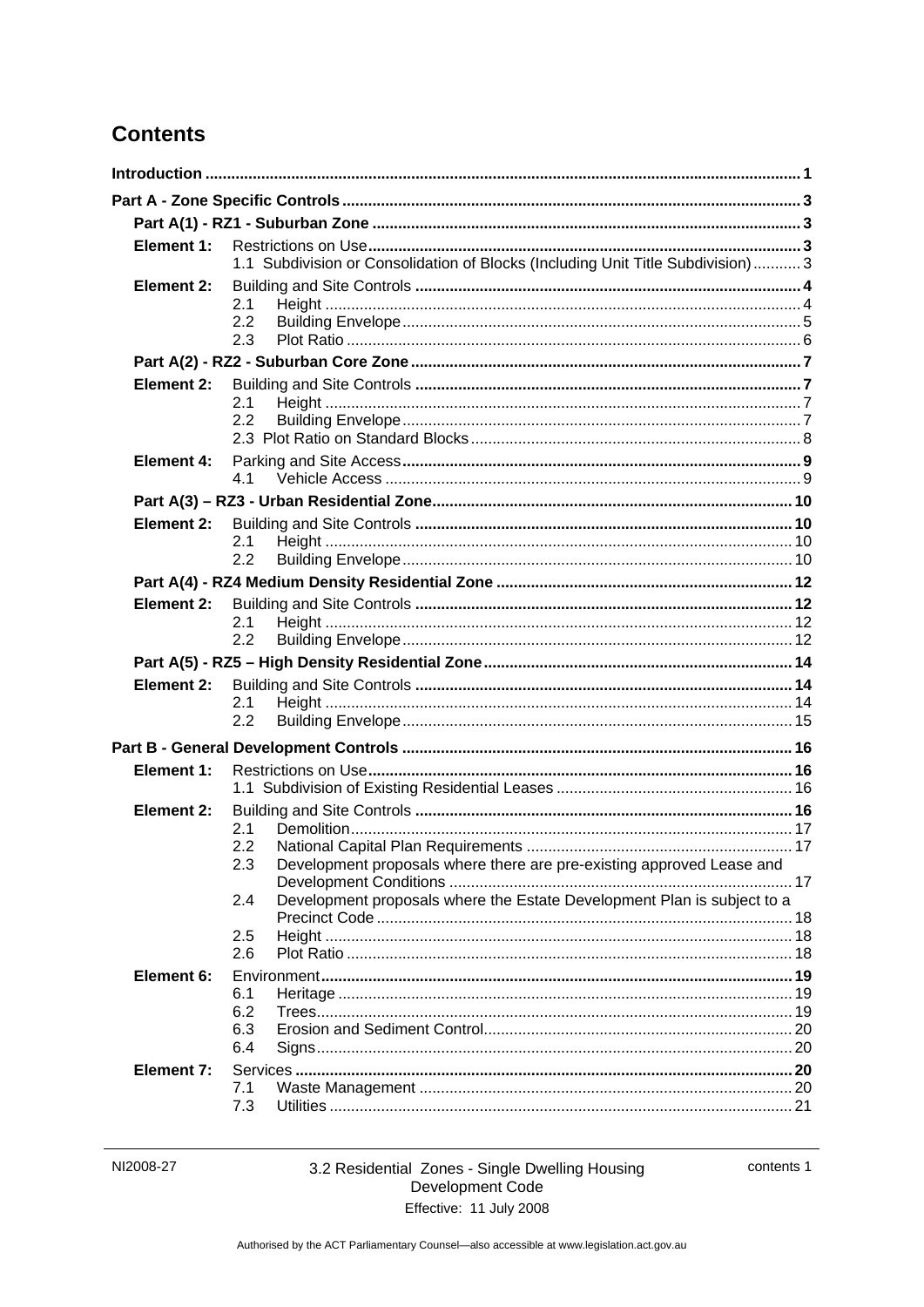| Element 2: | 2.1<br>2.2<br>2.3                                                                                                                                         |  |
|------------|-----------------------------------------------------------------------------------------------------------------------------------------------------------|--|
| Element 3: | 3.1<br>3.2                                                                                                                                                |  |
| Element 4: | 4.1<br>4.2                                                                                                                                                |  |
| Element 5: | 5.1<br>5.2                                                                                                                                                |  |
| Element 6: | 6.1                                                                                                                                                       |  |
|            | Part C(2) - Single Dwelling Housing - Additional Controls for Deakin and Forrest  39                                                                      |  |
| Element 2: | 2.1<br>Plot Ratio (Replaces A(1) R4 and Additional Control for RZ2)  39<br>2.2<br>2.3<br>Side and Rear Setbacks (Replaces C(1) R32 and C(1) R33)39<br>2.4 |  |
| Element 3: | 3.1                                                                                                                                                       |  |
| Element 5: | 5.1                                                                                                                                                       |  |
|            | Part C(3) - Single Dwelling Housing - Compact Blocks in New Estates, RZ1 - Suburban and                                                                   |  |
| Element 2: | 2.1<br>2.2<br>Front Street Setback (including both frontages on a corner block)  41<br>2.3<br>2.4<br>2.5<br>2.6                                           |  |
| Element 3: | 3.1<br>3.2                                                                                                                                                |  |
| Element 4: | 4.1<br>4.2<br>4.3                                                                                                                                         |  |
| Element 5: | 5.1<br>5.2                                                                                                                                                |  |
| Element 6: | 6.1                                                                                                                                                       |  |
| Element 7: |                                                                                                                                                           |  |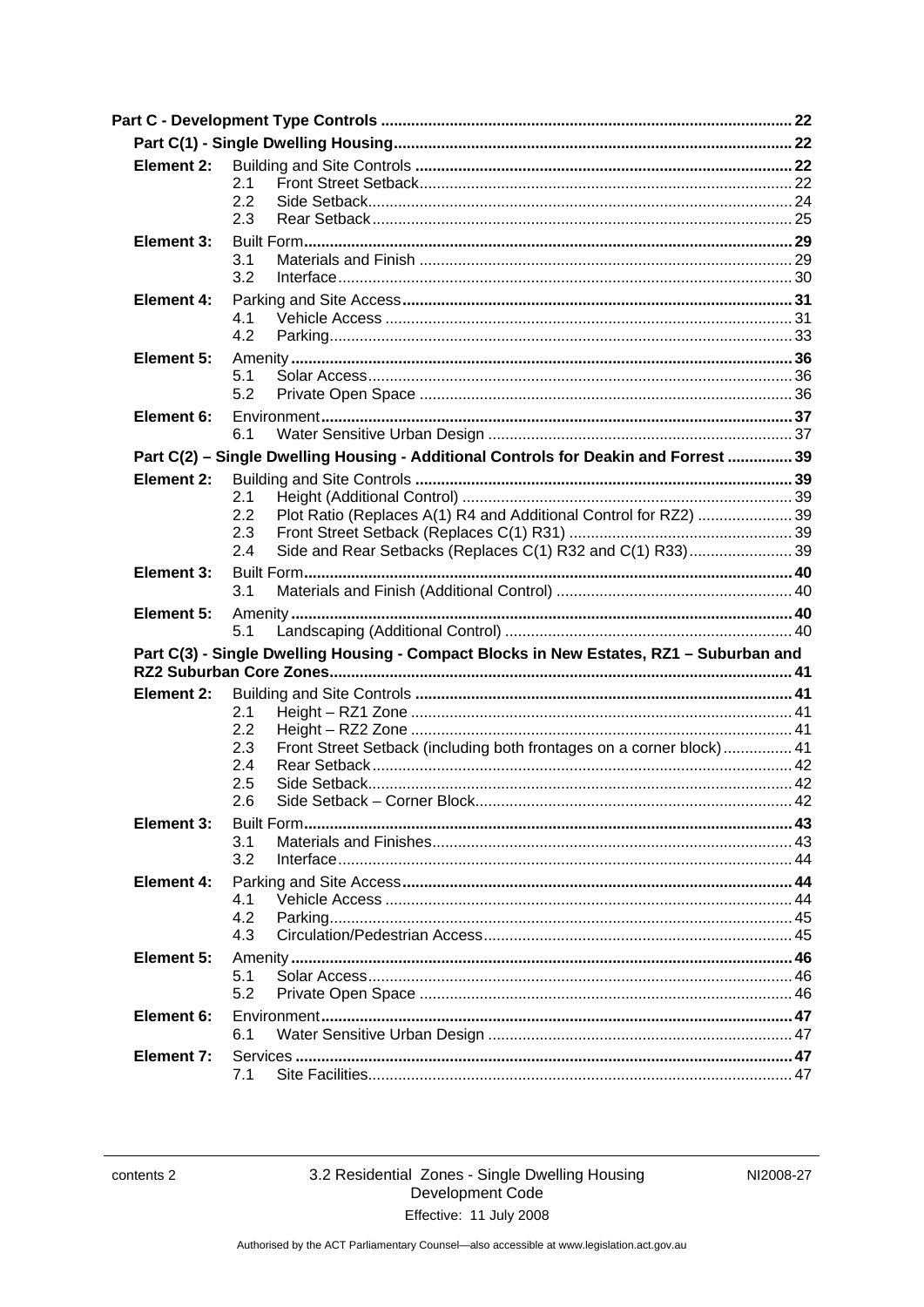# <span id="page-4-0"></span> **Introduction**

### **Application of this code**

This Development Code applies to development for single dwelling housing in the Residential Zones being RZ1 – Suburban Zone, RZ2 – Suburban Core Zone, RZ3 - Urban Residential Zone, RZ4 - Medium Density Residential Zone and RZ5 - High Density Residential Zone.

Part C(1) of this Code also applies to development for single dwelling housing in the Commercial Zones being CZ1 – Core Zone, CZ2 – Business Zone, CZ3 – Services Zone, CZ4 - Local Centre Zone, CZ5 – Mixed Use Zone and CZ6 – Leisure and Accommodation Zone and the NUZ2 – Rural Zone. Part C (1) applies in conjunction with the relevant Commercial Development Code or Precinct Code in Volume 1 at Sections 4.1 – 4.8 and Section 10.2 and the Non-Urban Zones Development Code at Section 9.2.

Single dwelling housing is identified in the zones' development tables as being within the code or merit assessment tracks.

### **Purpose of codes**

Codes provide additional planning, design and environmental controls to support the zone objectives and assessable uses in the development tables.

The Codes are used by the Authority to assess development applications. The Codes therefore also provide guidance to intending applicants in designing their developments and preparing their development applications.

Each Code's controls are expressed as either **rules**, which are definitive and generally quantitative, or as qualitative **criteria**.

- Proposals in the **code track** must comply with all rules relevant to the development.
- Proposals in the **merit track** and **impact track** have the option to comply with the rules or criteria, unless the rule is mandatory. Where it is proposed to meet the criteria, the onus is on the applicant to demonstrate, by supporting plans and written documentation, that the proposed development satisfies the criteria and therefore the intent of the element.
- Proposals in the **impact track** also have the option to justify any non-compliance with the rules and the criteria, unless the rule is mandatory. Where it is proposed to not meet the rules and the criteria, the onus is on the applicant to justify the non-compliance by demonstrating that the proposed development is consistent with the relevant principles of the Statement of Strategic Directions. Supporting plans and written documentation, providing consideration of the relevant Intents of the Code and the Zone objectives*,* are to accompany the development application.

#### **Structure of codes**

The Residential Zones – Single Dwelling Housing Development Code is divided into three Parts:

**Part A – Zone Specific Controls** provide any specific controls for each Residential Zone.

**Part B – General Development Controls** provide general controls that are applicable to all single dwelling housing within the Residential Zones.

**Part C – Development Type Controls** provide the specific controls for single dwelling housing. This Part is divided into three sub-parts to differentiate between types of single dwelling housing and area specific requirements: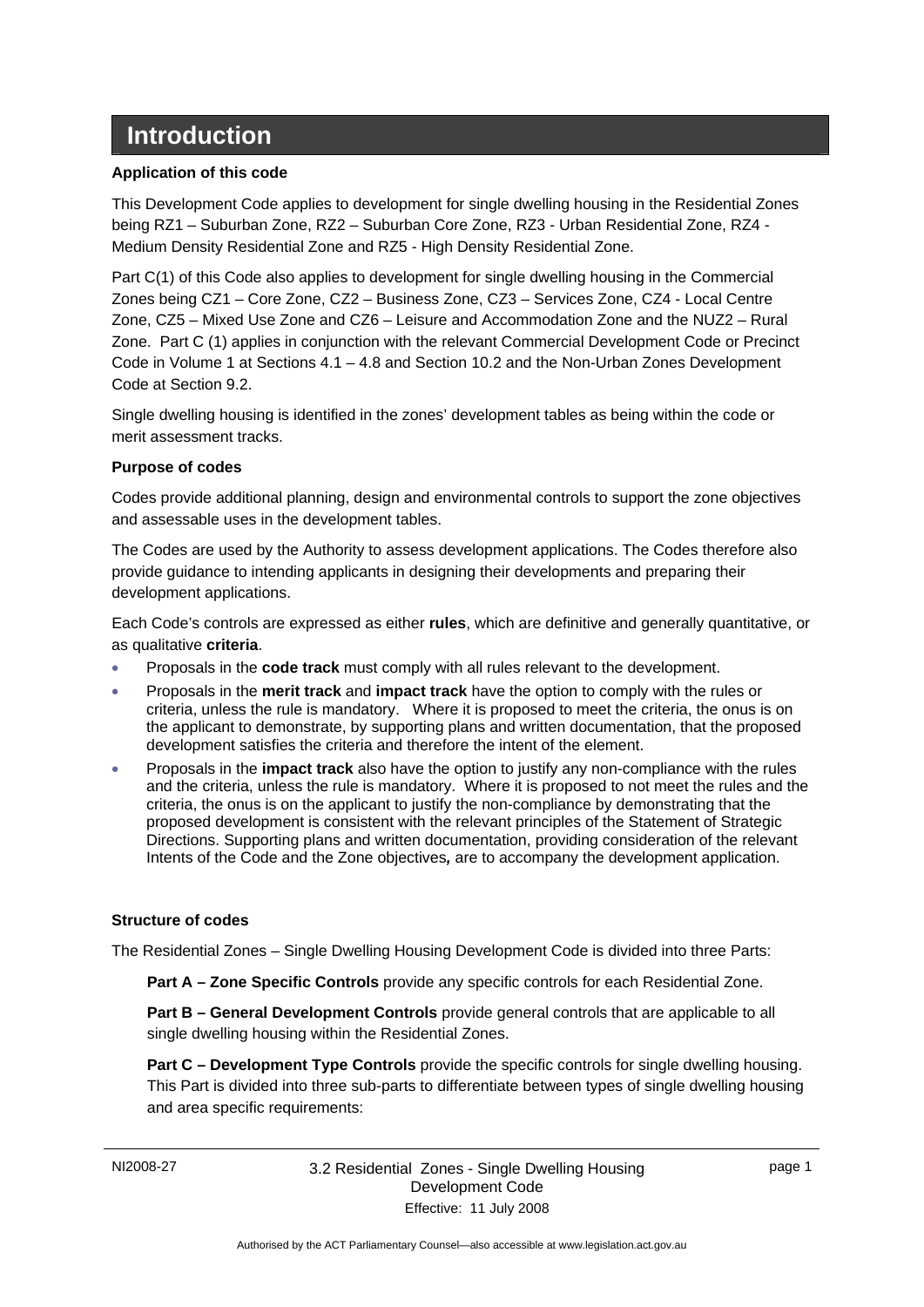- **Part C(1) Single dwelling housing** provide the controls for all single dwelling housing, except in those circumstances where Parts C(2) or C(3) would apply.
- **Part C(2) Single dwelling housing Additional Controls for part of Deakin and Forrest** applies to individual Sections in Deakin and Forrest where certain additional controls, or substitute controls, to Part C(1) are necessary to guide the development outcome in these historic sectors of South Canberra
- **Part C(3) Single dwelling housing Compact Blocks in New Estates** provide the controls for single dwelling housing on residential blocks with a site area of 250 $m^2$  or less in the RZ1 -Suburban and RZ2 - Suburban Core Zones of new estates.

Care is needed to check whether any specific controls apply to individual sites.

Each Part is divided into sections referred to as **Elements,** although each Part may not include provisions for every Element. The Elements describe the various issues for consideration:

- 1. Restrictions on Use
- 2. Building and Site Controls
- 3. Built Form
- 4. Parking and Site Access
- 5. Amenity
- 6. Environment
- 7. Services

Each Element consists of Intents and Items under which are Rules and Criteria.

**Intent** describes the purpose of the development controls

**Rules** provide the quantitative, or definitive, controls for development

**Criteria** provide the qualitative controls for development

In some instances, there are rules that are mandatory. For clarity of use, the mandatory rules are emphasised by the following words: **"This is a mandatory requirement. There is no applicable criterion"**. Non-compliance with these provisions will result in the refusal of a development application. Conversely, the words **"There is no applicable rule"** is used when controls cannot be quantitative or definitive and only criteria exist.

Any application of a **General Code** to a development proposal, is identified as part of the relevant rule or criteria.

Where more than one type of Code applies to a development, the order of precedence when there is inconsistency of provisions between Codes, as defined by the Act, is **Precinct Code**, then **Development Code**, and then **General Code**.

#### **Further information**

Please refer to the Planning Explained Guide, for more information on preparing applications under the Territory Plan, including the use of assessment codes.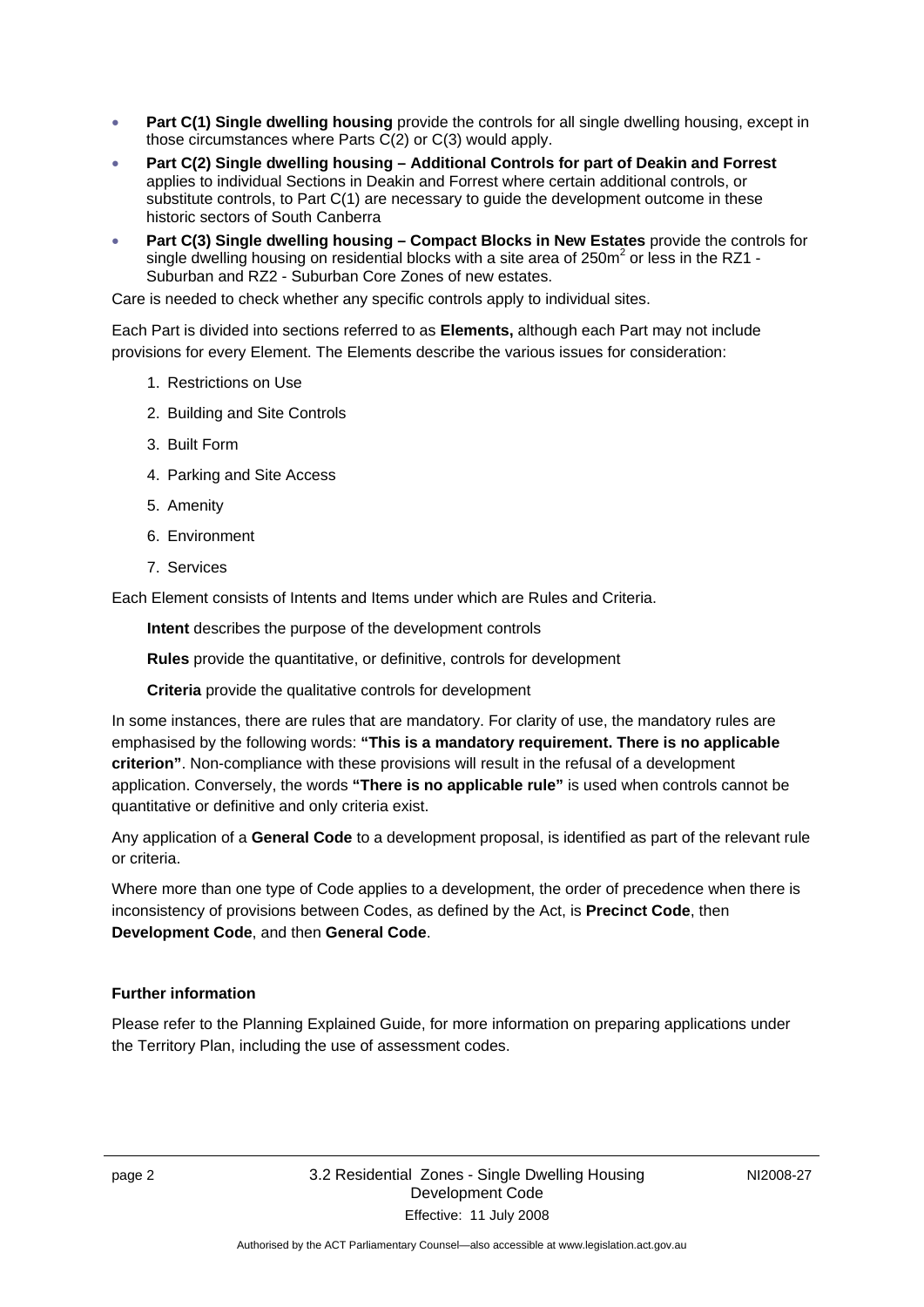# <span id="page-6-0"></span>**Part A - Zone Specific Controls**

This Part of the Code provides the specific controls that apply to each individual Residential Zone. Parts B and C of the Code also apply.

**Part A(1) - RZ1 - Suburban Zone** 

# **Element 1: Restrictions on Use**

### **Intent:**

a) To allow a limited level of flexibility to accommodate a variety of additional housing to meet changing community needs and preferences whilst ensuring development is of a density compatible with adjoining development

| <b>Rules</b>                                                                                                                                                                                                                                                                                                                                                                                            | <b>Criteria</b>                                                       |
|---------------------------------------------------------------------------------------------------------------------------------------------------------------------------------------------------------------------------------------------------------------------------------------------------------------------------------------------------------------------------------------------------------|-----------------------------------------------------------------------|
| 1.1 Subdivision or Consolidation of Blocks (Including Unit Title Subdivision)                                                                                                                                                                                                                                                                                                                           |                                                                       |
| R <sub>1</sub><br>Consolidation of a lease of a standard block<br>with another block (including another standard                                                                                                                                                                                                                                                                                        | This is a mandatory requirement. There is no<br>applicable criterion. |
| block) may only be permitted where the land is<br>not registered on the Heritage Register and<br>where the development is for supportive<br>housing (see also Residential Zones - Multi-unit<br>Dwelling Housing Development Code, Part D -<br>Element 1.6)                                                                                                                                             |                                                                       |
| Subdivision of a lease of a standard block (or a<br>block resulting from the consolidation of these<br>blocks) to provide for more than one dwelling<br>may only be permitted where:                                                                                                                                                                                                                    |                                                                       |
| a) For land registered on the Heritage<br>Register - all dwellings were lawfully<br>constructed, approved or had been the<br>subject of a development application for the<br>construction of the dwellings that had been<br>lodged by 1 September 2002 and<br>subsequently approved; or                                                                                                                 |                                                                       |
| b) For land not registered on the Heritage<br>Register - all dwellings were lawfully<br>constructed, approved or had been the<br>subject of a formally commenced High Quality<br>Sustainable Design process (Planning and<br>Land Management; June 2001) by 17 June<br>2003 and for which a development application<br>for the construction of the dwellings had been<br>lodged by 1 September 2003 and |                                                                       |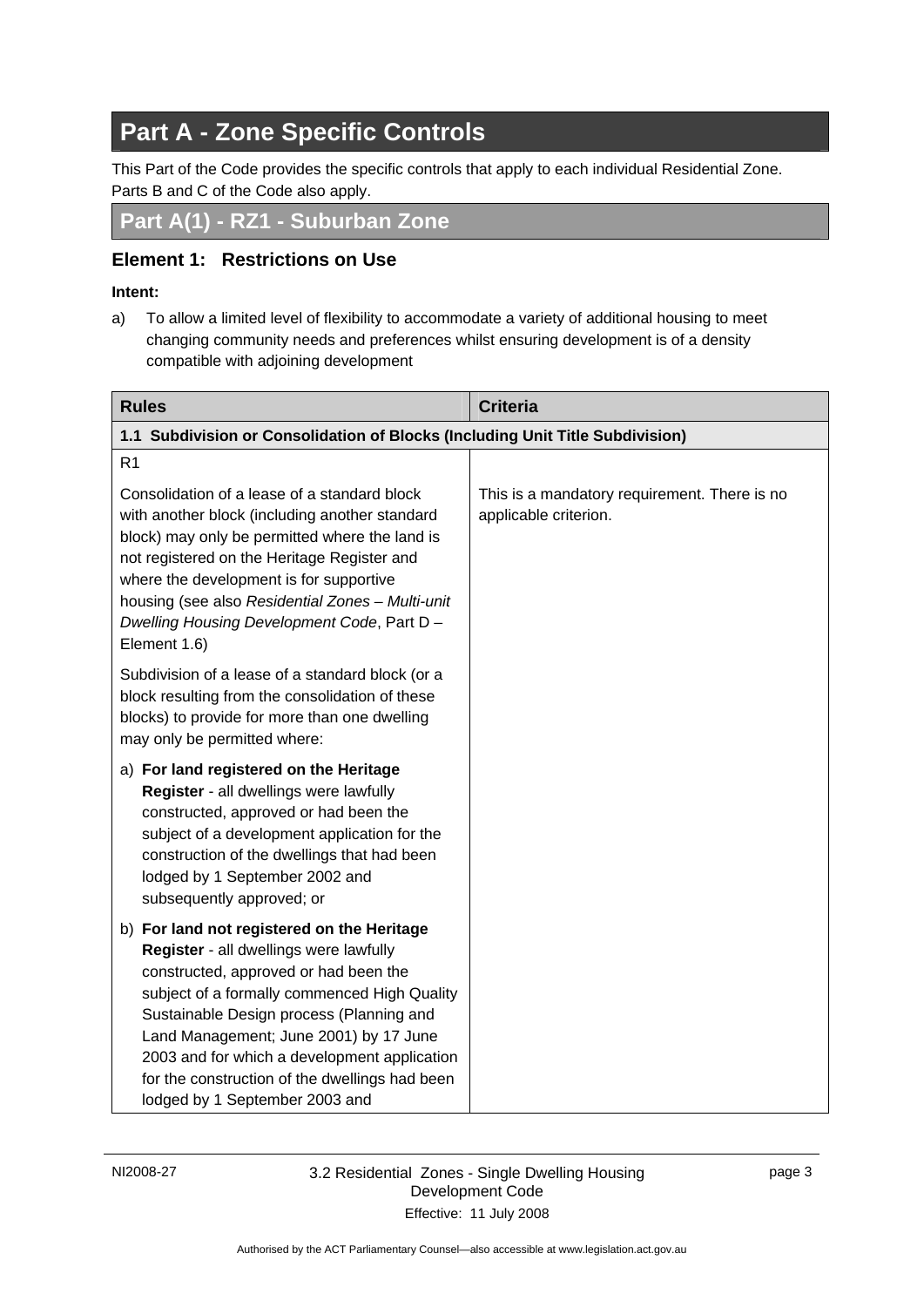<span id="page-7-0"></span>

| <b>Rules</b>                                                                                                                                                                                                                                                                                                                          | <b>Criteria</b> |
|---------------------------------------------------------------------------------------------------------------------------------------------------------------------------------------------------------------------------------------------------------------------------------------------------------------------------------------|-----------------|
| subsequently approved.                                                                                                                                                                                                                                                                                                                |                 |
| Note 1: Notwithstanding the provisions of this rule,<br>subdivision (including unit title subdivision) of a standard block<br>may be permitted where the development is located on land<br>that was subject to the A10 Residential Core Area Specific<br>Policy under the Territory Plan at the time the development<br>was approved. |                 |
| Note 2: Subdivision or consolidation of land subject to the<br>Heritage Act 2004 may only be permitted where not<br>specifically prohibited by a guideline, order or agreement<br>made under that Act.                                                                                                                                |                 |
| Note 3: Nothing in this rule prevents the subdivision or<br>consolidation of blocks that are not standard blocks.                                                                                                                                                                                                                     |                 |
| Note 4: See also Rule R14.                                                                                                                                                                                                                                                                                                            |                 |

# **Element 2: Building and Site Controls**

- a) To ensure buildings are compatible with, and complement, the built form, siting and scale of surrounding properties and are of an appropriate residential character
- b) To ensure buildings are designed and sited to:
	- i) provide privacy between neighbours and between occupants and the public
	- ii) provide adequate light and natural ventilation between dwellings
	- iii) provide opportunities for additional landscaping and to deliver quality open space
	- iv) maintain or enhance the streetscape character in existing areas
	- v) establish appropriate and attractive streetscapes in new residential areas
- c) To ensure the amenity of surrounding properties is maintained, particularly in relation to privacy, overshadowing and solar access

| <b>Rules</b>                                                                                                                                                                                             | Criteria                                                                                                                                                                                                                                                                                                    |  |
|----------------------------------------------------------------------------------------------------------------------------------------------------------------------------------------------------------|-------------------------------------------------------------------------------------------------------------------------------------------------------------------------------------------------------------------------------------------------------------------------------------------------------------|--|
| <b>Height</b><br>2.1                                                                                                                                                                                     |                                                                                                                                                                                                                                                                                                             |  |
| R <sub>2</sub>                                                                                                                                                                                           | C <sub>2</sub>                                                                                                                                                                                                                                                                                              |  |
| Buildings do not exceed 2 storeys.<br>On a standard block attics or basement car<br>parking are not permitted where they are located<br>directly above or below any 2 storey element of<br>the dwelling. | Buildings to be limited in height to ensure<br>compatibility with adjacent development and may<br>include a basement and/or an attic.<br>On a standard block attics or basement car<br>parking are not permitted where they are located<br>directly above or below any 2-storey element of<br>the dwelling. |  |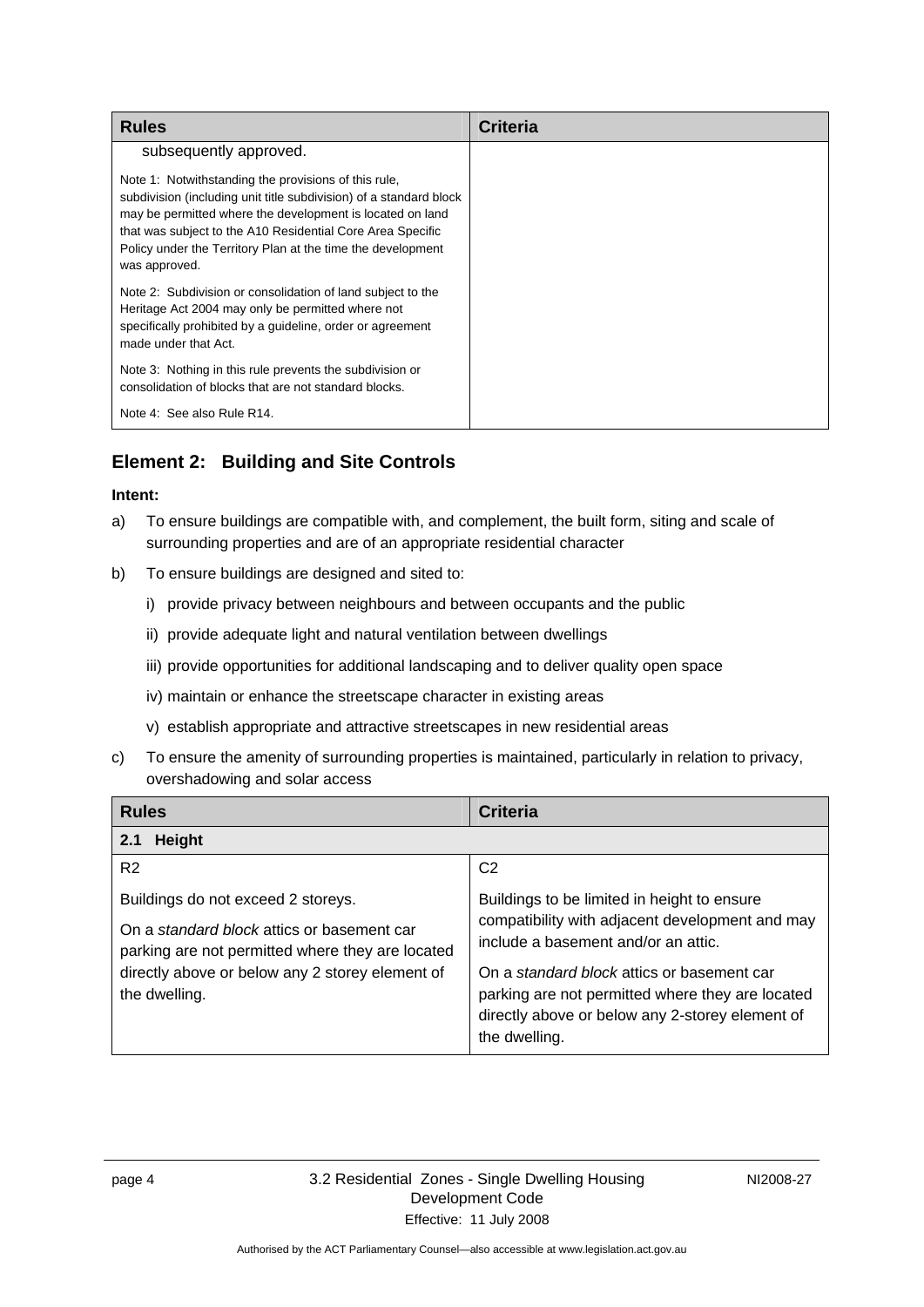<span id="page-8-0"></span>

| <b>Rules</b>                                                                             |                                                                                                                                                                                                                                                               | <b>Criteria</b>                                                                                                                                 |
|------------------------------------------------------------------------------------------|---------------------------------------------------------------------------------------------------------------------------------------------------------------------------------------------------------------------------------------------------------------|-------------------------------------------------------------------------------------------------------------------------------------------------|
| 2.2<br><b>Building Envelope</b>                                                          |                                                                                                                                                                                                                                                               |                                                                                                                                                 |
| R <sub>3</sub>                                                                           |                                                                                                                                                                                                                                                               | C <sub>3</sub>                                                                                                                                  |
| Buildings are sited wholly within the building<br>envelope (refer Figure A1) defined by: |                                                                                                                                                                                                                                                               | The built form does not adversely impact on the<br>amenity of neighbouring properties by ensuring:                                              |
| a)                                                                                       | Blocks that are the north facing boundary of<br>an adjoining residential block:                                                                                                                                                                               | a)<br>sufficient spatial separation between<br>adjoining developments                                                                           |
|                                                                                          | i) within the primary building zone (PBZ),<br>planes projected at 45 degrees above<br>horizontal from a height of 2 m above<br>natural ground level at the side<br>boundaries, up to a maximum building<br>height of 8.5 m above natural ground<br>level      | b)<br>the protection of a reasonable amount of<br>privacy and solar access to adjacent<br>dwellings and their associated private open<br>space. |
|                                                                                          | ii) within the rear zone (RZ), planes<br>projected at 30 degrees above horizontal<br>from a height of 2 m above natural<br>ground level at the side and rear<br>boundaries, up to a maximum of 8.5 m<br>above natural ground level.                           |                                                                                                                                                 |
| b)                                                                                       | All other side and rear boundaries:                                                                                                                                                                                                                           |                                                                                                                                                 |
|                                                                                          | within the primary building zone (PBZ),<br>i)<br>planes projected at 45 degrees above<br>horizontal from a height of 3.5 m above<br>natural ground level at the side<br>boundaries, up to a maximum building<br>height of 8.5 m above natural ground<br>level |                                                                                                                                                 |
|                                                                                          | ii) within the rear zone (RZ), planes<br>projected at 30 degrees above horizontal<br>from a height of 3.5 m above natural<br>ground level at the side and rear<br>boundaries, up to a maximum of 8.5 m<br>above natural ground level.                         |                                                                                                                                                 |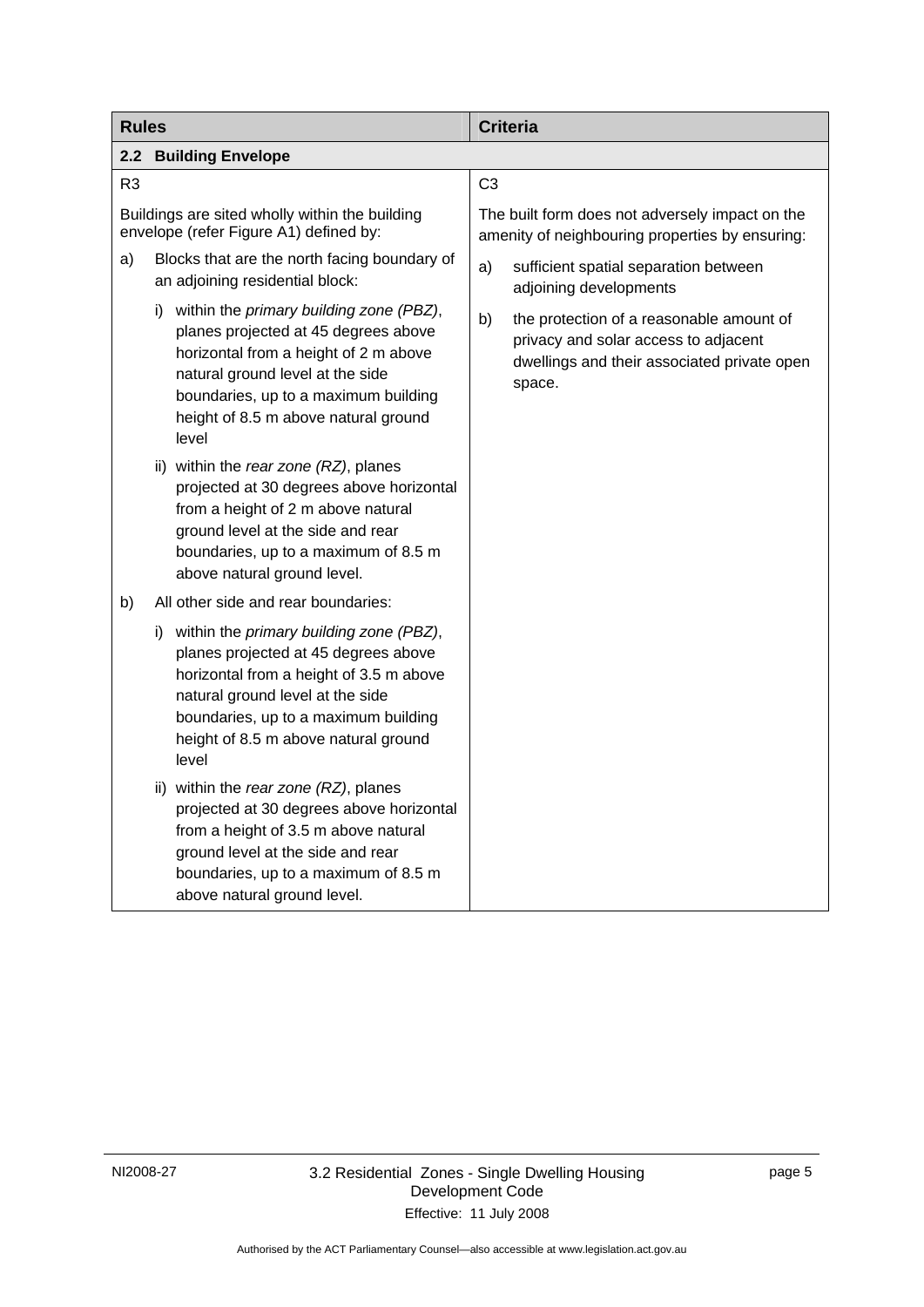### <span id="page-9-0"></span>**2.3 Plot Ratio**  R4 Maximum site density, on a *standard block*, does This is a mandatory requirement. There is no not exceed a plot ratio of 50%. applicable criterion.  $8.5<sub>m</sub>$ 8.5m max max 45 AE<sup>1</sup> 2m or  $3.5m<sup>4</sup>$  $2m$  or  $3.5m$ 45 Within *Primary Building Zone* Within *Primary Building Zone* 8.5m max  $2m$  or  $3.5m$  $8.5<sub>m</sub>$ 30  $30'$ max  $3<sup>1</sup>$ 2m or 3.5m Within *Rear Zone* Within *Rear Zone* Flat Site Sloping Site

### **Figure A1 Building Envelope**

 \*2 metres where the boundary is a north facing boundary of an adjoining residential block, or 3.5 metres for other side or rear boundaries

Note. Where a maximum plot ratio is specified the gross floor area of the development used in the calculation of the plot ratio shall be taken to be the gross floor area of the buildings plus 18m<sup>2</sup> for each roofed open car space or car port provided to meet Territory requirements for resident car parking (not including basement car parking) and the area of any balcony that is roofed and substantially enclosed by solid walls.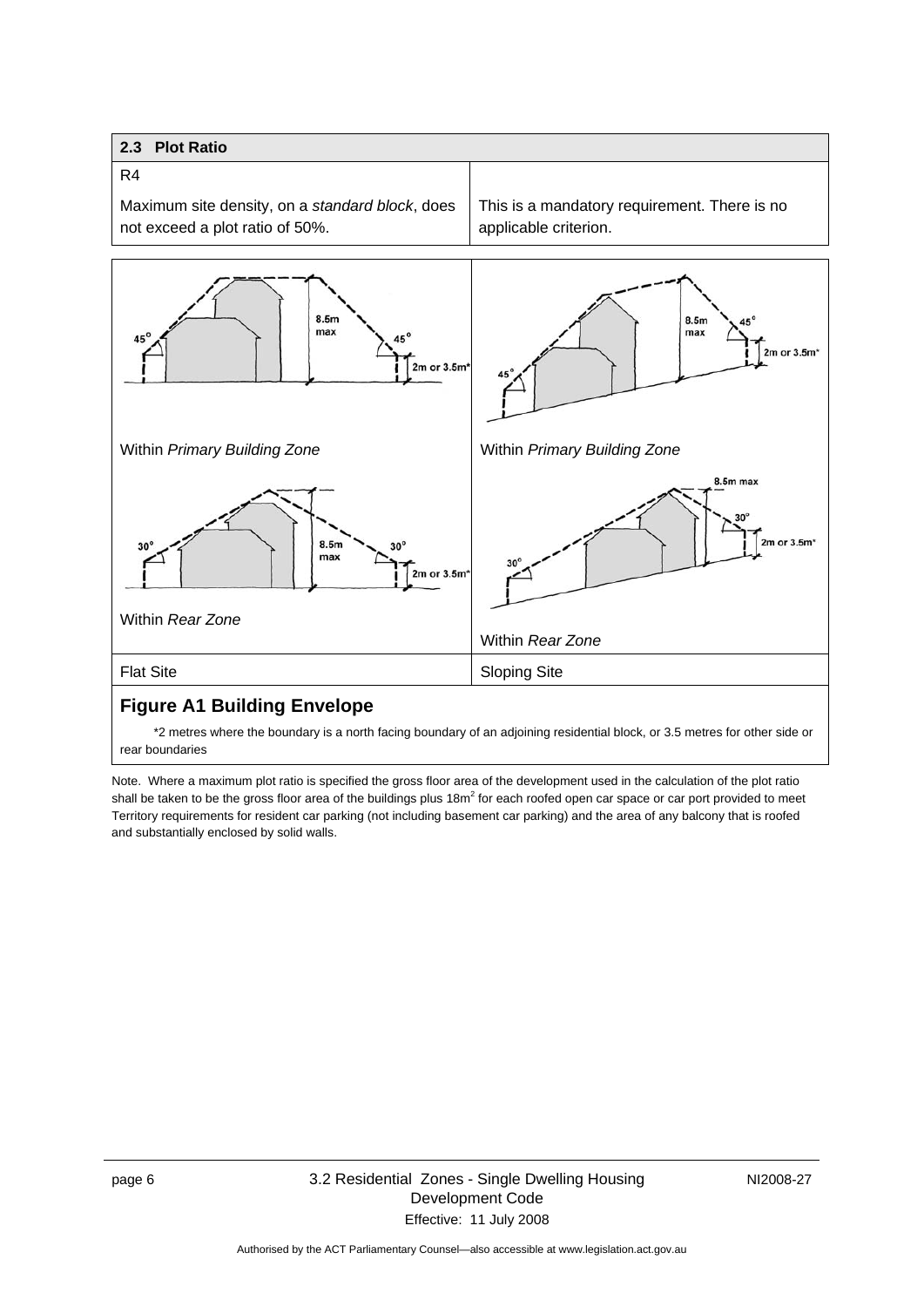# <span id="page-10-0"></span>**Part A(2) - RZ2 - Suburban Core Zone**

# **Element 2: Building and Site Controls**

- a) To ensure buildings are compatible with, and complement, the built form, siting and scale of surrounding properties and are of an appropriate residential character
- b) To ensure buildings are designed and sited to:
	- i) provide privacy between neighbours and between occupants and the public
	- ii) provide adequate light and natural ventilation between dwellings
	- iii) provide opportunities for additional landscaping and to deliver quality open space
	- iv) maintain or enhance the streetscape character in existing areas
	- v) establish appropriate and attractive streetscapes in new residential areas
- c) To ensure the amenity of surrounding properties is maintained, particularly in relation to privacy, overshadowing and solar access

| <b>Rules</b>                                                                                                                                                                                                                                                                                                                                                                                                                                    | <b>Criteria</b>                                                                                                                                                                                                                                                                                                                |
|-------------------------------------------------------------------------------------------------------------------------------------------------------------------------------------------------------------------------------------------------------------------------------------------------------------------------------------------------------------------------------------------------------------------------------------------------|--------------------------------------------------------------------------------------------------------------------------------------------------------------------------------------------------------------------------------------------------------------------------------------------------------------------------------|
| <b>Height</b><br>2.1                                                                                                                                                                                                                                                                                                                                                                                                                            |                                                                                                                                                                                                                                                                                                                                |
| R <sub>5</sub>                                                                                                                                                                                                                                                                                                                                                                                                                                  | C <sub>5</sub>                                                                                                                                                                                                                                                                                                                 |
| Buildings do not exceed 2 storeys. Attics,<br>basements or basement car parking are<br>permitted.                                                                                                                                                                                                                                                                                                                                               | Buildings to be limited in height to ensure<br>compatibility with adjacent development and may<br>include a basement and/or an attic.                                                                                                                                                                                          |
| <b>Building Envelope</b><br>2.2 <sub>2</sub>                                                                                                                                                                                                                                                                                                                                                                                                    |                                                                                                                                                                                                                                                                                                                                |
| R <sub>6</sub>                                                                                                                                                                                                                                                                                                                                                                                                                                  | C <sub>6</sub>                                                                                                                                                                                                                                                                                                                 |
| Buildings are sited wholly within the building<br>envelope (refer Figure A2) defined by:<br>a)<br>Blocks that are the north facing boundary of<br>an adjoining residential block:<br>within the <i>primary building zone (PBZ)</i> ,<br>i)<br>planes projected at 45 degrees above<br>horizontal from a height of 2 m above<br>natural ground level at the side<br>boundaries, up to a maximum building<br>height of 8.5 m above natural ground | The built form does not adversely impact on the<br>amenity of neighbouring properties by ensuring:<br>sufficient spatial separation between<br>a)<br>adjoining developments<br>the protection of a reasonable amount of<br>b)<br>privacy and solar access to adjacent<br>dwellings and their associated private open<br>space. |
| level<br>ii) within the rear zone (RZ), planes<br>projected at 30 degrees above horizontal<br>from a height of 2 m above natural<br>ground level at the side and rear<br>boundaries, up to a maximum of 8.5 m<br>above natural ground level.                                                                                                                                                                                                    |                                                                                                                                                                                                                                                                                                                                |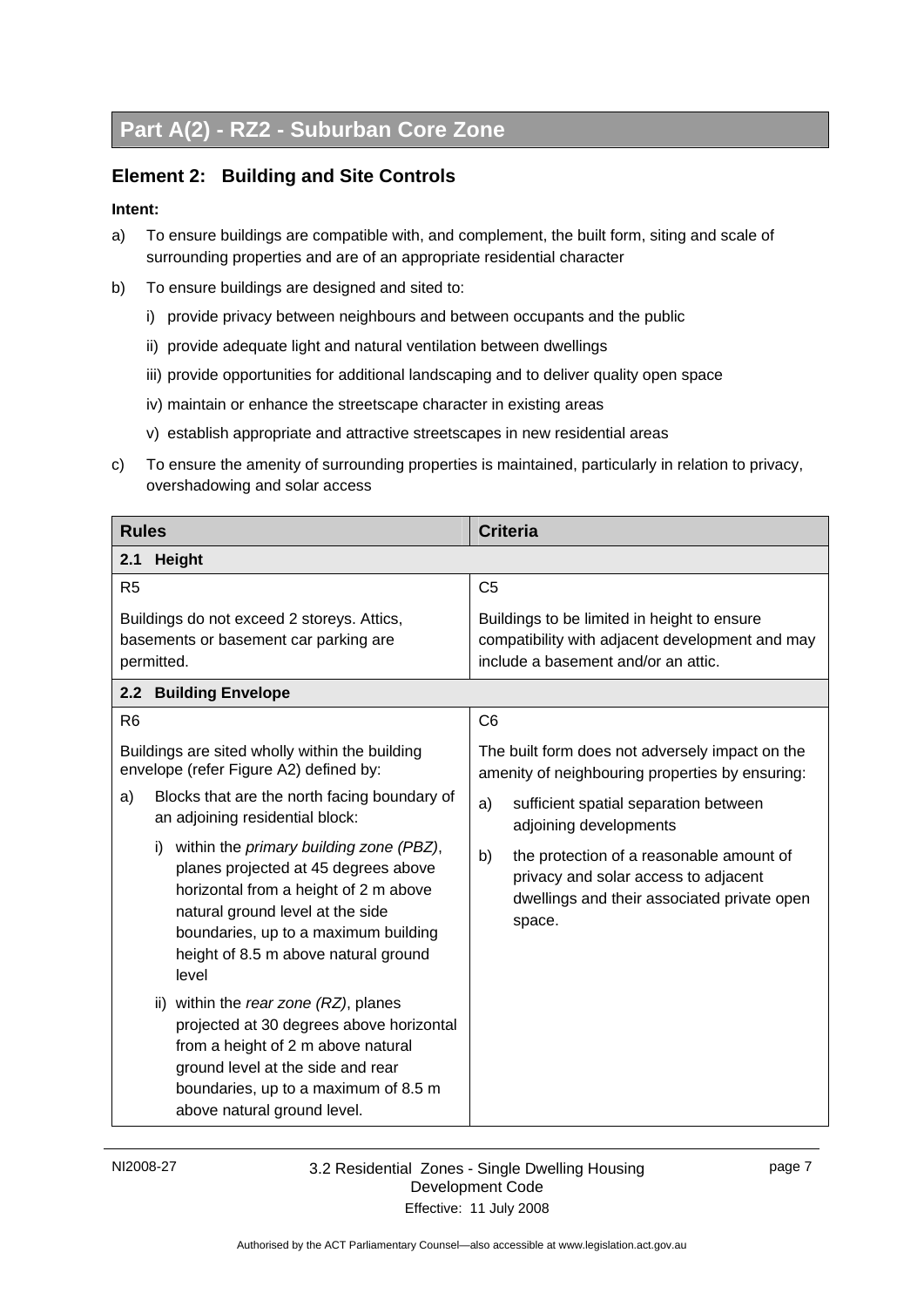<span id="page-11-0"></span>

| <b>Rules</b>                                                                                                                                                                                                                                               | <b>Criteria</b>                                                                                                            |
|------------------------------------------------------------------------------------------------------------------------------------------------------------------------------------------------------------------------------------------------------------|----------------------------------------------------------------------------------------------------------------------------|
| b)<br>All other side and rear boundaries:                                                                                                                                                                                                                  |                                                                                                                            |
| i) within the primary building zone (PBZ),<br>planes projected at 45 degrees above<br>horizontal from a height of 3.5 m above<br>natural ground level at the side<br>boundaries, up to a maximum building<br>height of 8.5 m above natural ground<br>level |                                                                                                                            |
| ii) within the rear zone (RZ), planes<br>projected at 30 degrees above horizontal<br>from a height of 3.5 m above natural<br>ground level at the side and rear<br>boundaries, up to a maximum of 8.5 m<br>above natural ground level.                      |                                                                                                                            |
| 8.5m<br>max<br>$45^\circ$<br>2m or 3.5m*                                                                                                                                                                                                                   | 8.5m<br>max<br>2m or 3.5m*                                                                                                 |
| Within Primary Building Zone                                                                                                                                                                                                                               | Within Primary Building Zone                                                                                               |
| 8.5m<br>30<br>max<br>$2m$ or $3.5m$<br>Within Rear Zone                                                                                                                                                                                                    | 8.5m max<br>2m or 3.5m*                                                                                                    |
|                                                                                                                                                                                                                                                            | Within Rear Zone                                                                                                           |
| <b>Flat Site</b>                                                                                                                                                                                                                                           | <b>Sloping Site</b>                                                                                                        |
| <b>Figure A2 Building Envelope</b>                                                                                                                                                                                                                         |                                                                                                                            |
| rear boundaries                                                                                                                                                                                                                                            | *2 metres where the boundary is a north facing boundary of an adjoining residential block, or 3.5 metres for other side or |

| <b>Rules</b>                                                                     | <b>Criteria</b>                                                       |
|----------------------------------------------------------------------------------|-----------------------------------------------------------------------|
| 2.3 Plot Ratio on Standard Blocks                                                |                                                                       |
| R <sub>6</sub> A                                                                 |                                                                       |
| Maximum site density on a standard block does<br>not exceed a plot ratio of 50%. | This is a mandatory requirement. There is no<br>applicable criterion. |

page 8 3.2 Residential Zones - Single Dwelling Housing Development Code Effective: 11 July 2008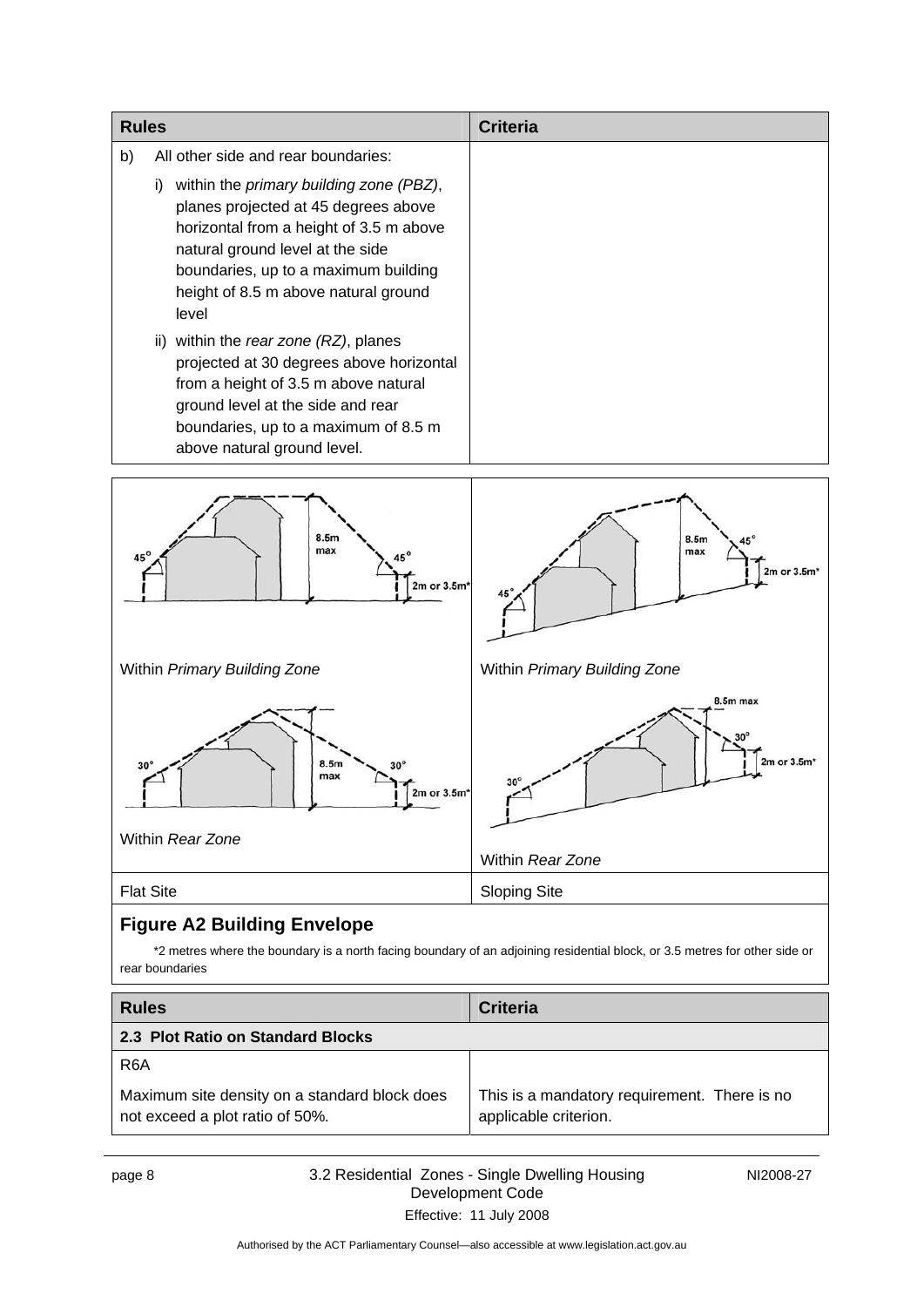# <span id="page-12-0"></span>**Element 4: Parking and Site Access**

- a) To encourage design of access and parking as part of the overall design of the development
- b) To provide sufficient, convenient, accessible and safe parking to meet the needs of the residents and visitors
- c) To ensure that parking facilities do not detract from streetscape amenity and surveillance of the street

| <b>Rules</b>                                                                                                                                                                                                      | <b>Criteria</b>                                                                                                                         |
|-------------------------------------------------------------------------------------------------------------------------------------------------------------------------------------------------------------------|-----------------------------------------------------------------------------------------------------------------------------------------|
| <b>Vehicle Access</b><br>4.1                                                                                                                                                                                      |                                                                                                                                         |
| R7                                                                                                                                                                                                                | C7                                                                                                                                      |
| On a standard block, ramps accessing basement<br>car parking are not permitted forward of the<br>building line, where the block is less than 30 m<br>wide. Ramps comply with the relevant Australian<br>Standard. | Ramps to be limited in their extent to maintain<br>streetscape amenity and allow safe and efficient<br>vehicle and pedestrian movement. |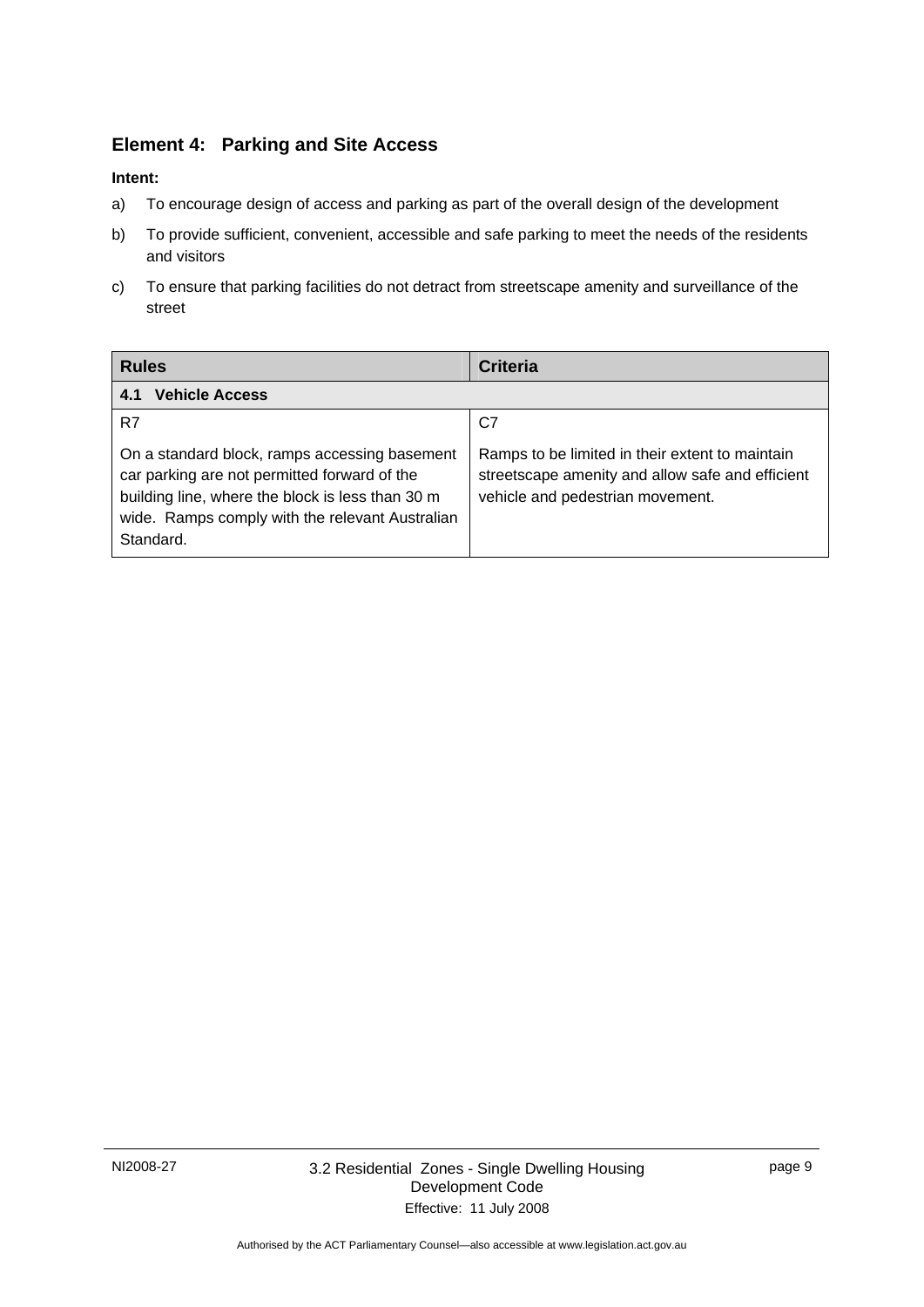# <span id="page-13-0"></span>**Part A(3) – RZ3 - Urban Residential Zone**

### **Element 2: Building and Site Controls**

- a) To ensure buildings are compatible with, and complement, the built form, siting and scale of surrounding properties and are of an appropriate residential character
- b) To ensure buildings are designed and sited to:
	- i) provide privacy between neighbours and between occupants and the public
	- ii) provide adequate light and natural ventilation between dwellings
	- iii) provide opportunities for additional landscaping and to deliver quality open space
	- iv) enhance the streetscape character in existing areas
	- v) establish appropriate and attractive streetscapes in new residential areas
- c) To ensure the amenity of surrounding properties is maintained, particularly in relation to privacy, overshadowing and solar access

| <b>Rules</b>                                                                                                                                                                                                                                                                                                                                                                                                                                                                                                                                                                        | <b>Criteria</b>                                                                                                                                                                                                                                                                                                                |  |  |
|-------------------------------------------------------------------------------------------------------------------------------------------------------------------------------------------------------------------------------------------------------------------------------------------------------------------------------------------------------------------------------------------------------------------------------------------------------------------------------------------------------------------------------------------------------------------------------------|--------------------------------------------------------------------------------------------------------------------------------------------------------------------------------------------------------------------------------------------------------------------------------------------------------------------------------|--|--|
| Height<br>2.1                                                                                                                                                                                                                                                                                                                                                                                                                                                                                                                                                                       |                                                                                                                                                                                                                                                                                                                                |  |  |
| R <sub>8</sub>                                                                                                                                                                                                                                                                                                                                                                                                                                                                                                                                                                      | C <sub>8</sub>                                                                                                                                                                                                                                                                                                                 |  |  |
| Buildings do not exceed 2 storeys.                                                                                                                                                                                                                                                                                                                                                                                                                                                                                                                                                  | Buildings to be limited in height to ensure<br>compatibility with adjacent development and may<br>include a basement and/or an attic.                                                                                                                                                                                          |  |  |
| <b>Building Envelope</b><br>2.2                                                                                                                                                                                                                                                                                                                                                                                                                                                                                                                                                     |                                                                                                                                                                                                                                                                                                                                |  |  |
| R <sub>9</sub>                                                                                                                                                                                                                                                                                                                                                                                                                                                                                                                                                                      | C <sub>9</sub>                                                                                                                                                                                                                                                                                                                 |  |  |
| Buildings are sited wholly within the building<br>envelope (refer Figure A3) defined by:<br>Blocks that are the north facing boundary of<br>a)<br>an adjoining residential block:<br>within the <i>primary building zone (PBZ)</i> ,<br>i)<br>planes projected at 45 degrees above<br>horizontal from a height of 2 m above<br>natural ground level at the side<br>boundaries, up to a maximum building<br>height of 8.5 m above natural ground<br>level<br>ii) within the rear zone (RZ), planes<br>projected at 30 degrees above horizontal<br>from a height of 2 m above natural | The built form does not adversely impact on the<br>amenity of neighbouring properties by ensuring:<br>sufficient spatial separation between<br>a)<br>adjoining developments<br>b)<br>the protection of a reasonable amount of<br>privacy and solar access to adjacent<br>dwellings and their associated private open<br>space. |  |  |
| ground level at the side and rear<br>boundaries, up to a maximum of 8.5 m<br>above natural ground level.                                                                                                                                                                                                                                                                                                                                                                                                                                                                            |                                                                                                                                                                                                                                                                                                                                |  |  |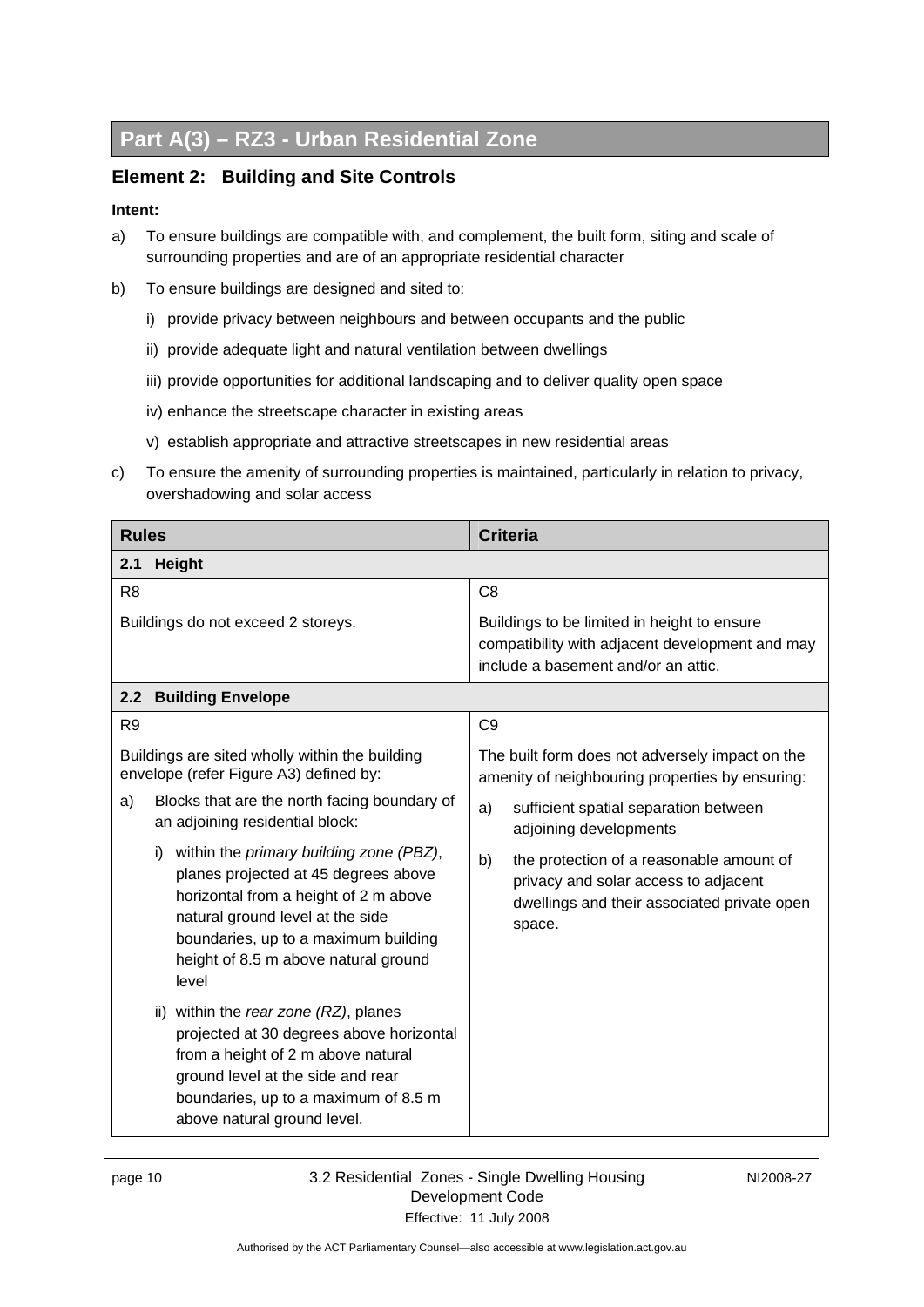| <b>Rules</b> |                                                                                                                                                                                                                                                               | Criteria |
|--------------|---------------------------------------------------------------------------------------------------------------------------------------------------------------------------------------------------------------------------------------------------------------|----------|
| b)           | All other side and rear boundaries:                                                                                                                                                                                                                           |          |
|              | within the primary building zone (PBZ),<br>i)<br>planes projected at 45 degrees above<br>horizontal from a height of 3.5 m above<br>natural ground level at the side<br>boundaries, up to a maximum building<br>height of 8.5 m above natural ground<br>level |          |
|              | ii) within the rear zone (RZ), planes<br>projected at 30 degrees above horizontal<br>from a height of 3.5 m above natural<br>ground level at the side and rear<br>boundaries, up to a maximum of 8.5 m<br>above natural ground level.                         |          |



 \*2 metres where the boundary is a north facing boundary of an adjoining residential block, or 3.5 metres for other side or rear boundaries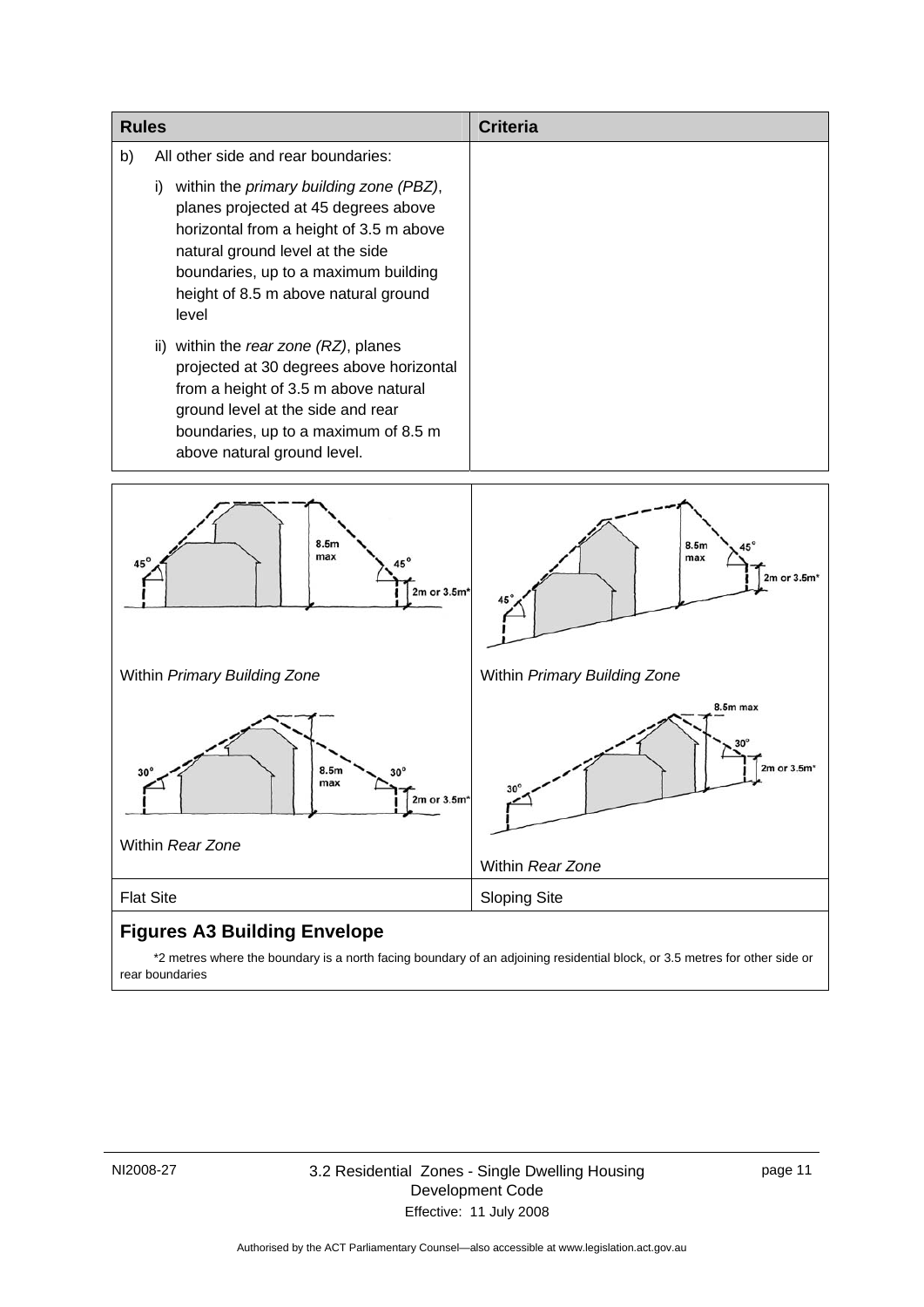# <span id="page-15-0"></span>**Part A(4) - RZ4 Medium Density Residential Zone**

### **Element 2: Building and Site Controls**

- a) To provide for a range of residential forms that respect the residential character of the locality
- b) To ensure buildings are designed and sited to:
	- i) provide privacy between neighbours and between occupants and the public
	- ii) provide adequate light and natural ventilation between dwellings
	- iii) provide opportunities for additional landscaping and to deliver quality open space
	- iv) enhance the streetscape character in existing areas
	- v) establish appropriate and attractive streetscapes in new residential areas
- c) To ensure the amenity of surrounding properties is optimised, particularly in relation to privacy, overshadowing and solar access
- d) To provide a staging plan for Inner North Canberra to enable efficient and effective redevelopment to occur

| <b>Rules</b>                                                                                                                                                                                                                                                    | <b>Criteria</b>                                                                                                                                 |
|-----------------------------------------------------------------------------------------------------------------------------------------------------------------------------------------------------------------------------------------------------------------|-------------------------------------------------------------------------------------------------------------------------------------------------|
| <b>Height</b><br>2.1                                                                                                                                                                                                                                            |                                                                                                                                                 |
| R <sub>10</sub>                                                                                                                                                                                                                                                 |                                                                                                                                                 |
| Buildings do not exceed 3 storeys.                                                                                                                                                                                                                              | This is a mandatory requirement. There is no<br>applicable criterion.                                                                           |
| <b>Building Envelope</b><br>2.2                                                                                                                                                                                                                                 |                                                                                                                                                 |
| R <sub>11</sub>                                                                                                                                                                                                                                                 | C <sub>11</sub>                                                                                                                                 |
| Buildings are sited wholly within the building<br>envelope defined by:                                                                                                                                                                                          | The built form does not adversely impact on the<br>amenity of neighbouring properties by ensuring:                                              |
| Blocks that are the north facing boundary of<br>a)<br>an adjoining residential block:                                                                                                                                                                           | sufficient spatial separation between<br>a)<br>adjoining developments                                                                           |
| within the <i>primary building zone (PBZ)</i> ,<br>i)<br>planes projected at 45 degrees above<br>horizontal from a height of 2 m above<br>natural ground level at the side<br>boundaries, up to a maximum building<br>height of 12 m above natural ground level | b)<br>the protection of a reasonable amount of<br>privacy and solar access to adjacent<br>dwellings and their associated private open<br>space. |
| ii) within the rear zone (RZ), planes<br>projected at 30 degrees above horizontal<br>from a height of 2 m above natural<br>ground level at the side and rear<br>boundaries, up to a maximum height of<br>12 m above natural ground level.                       |                                                                                                                                                 |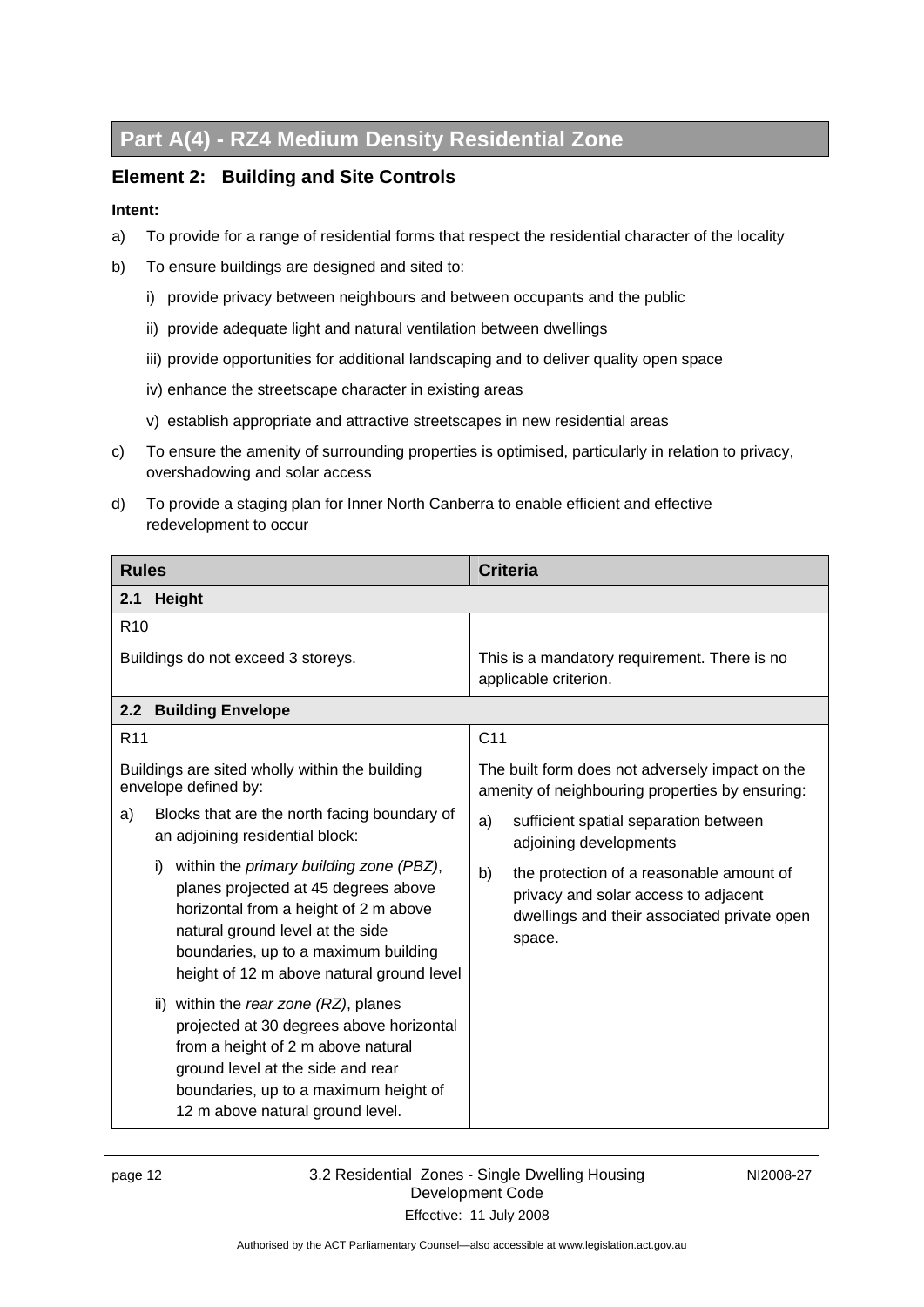| <b>Rules</b> |                                                                                                                                                                                                                                        | Criteria |
|--------------|----------------------------------------------------------------------------------------------------------------------------------------------------------------------------------------------------------------------------------------|----------|
| b)           | for all other side and rear boundaries:                                                                                                                                                                                                |          |
|              | within the <i>primary building zone (PBZ)</i> ,<br>i)<br>planes projected at 45 degrees above<br>horizontal from a height of 3.5 m above<br>natural ground level at the side<br>boundaries, up to a maximum building<br>height of 12 m |          |
|              | ii) within the rear zone (RZ), planes<br>projected at 30 degrees above horizontal<br>from a height of 3.5 m above natural<br>ground level at the side and rear<br>boundaries, up to a maximum of 12 m<br>above natural ground level.   |          |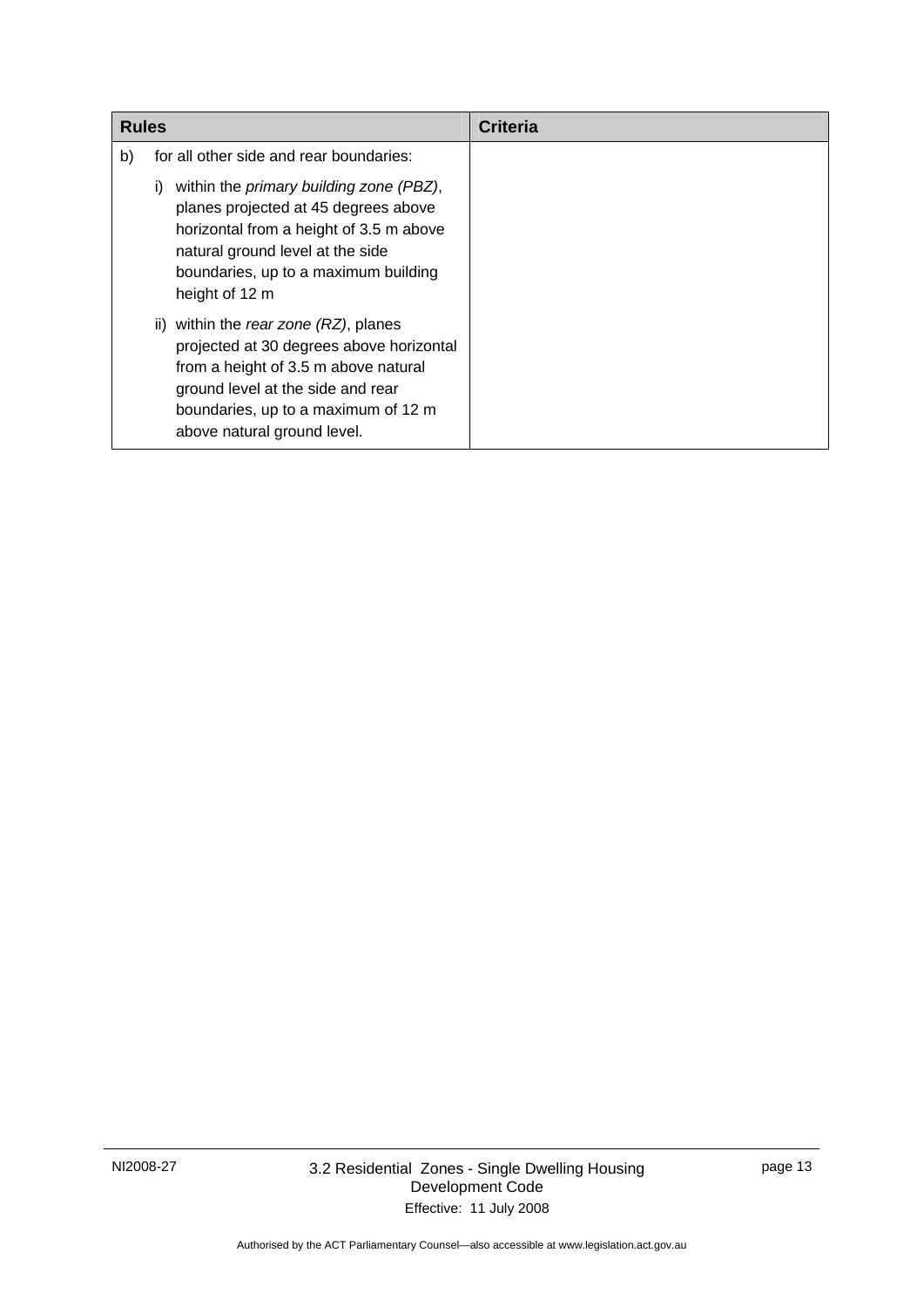# <span id="page-17-0"></span>**Part A(5) - RZ5 – High Density Residential Zone**

### **Element 2: Building and Site Controls**

- a) To ensure buildings are designed and sited to:
	- i) provide privacy between neighbours and between occupants and the public
	- ii) provide adequate light and natural ventilation between dwellings
	- iii) provide opportunities for additional landscaping and to deliver quality open space
	- iv) enhance the streetscape character in existing areas
	- v) establish appropriate and attractive streetscapes in new residential areas
- b) To ensure the amenity of surrounding properties is optimised, particularly in relation to privacy, overshadowing and solar access

| <b>Rules</b>                       | <b>Criteria</b>                                                                                                                       |
|------------------------------------|---------------------------------------------------------------------------------------------------------------------------------------|
| <b>Height</b><br>2.1               |                                                                                                                                       |
| R <sub>12</sub>                    | C <sub>12</sub>                                                                                                                       |
| Buildings do not exceed 3 storeys. | Buildings to be limited in height to ensure<br>compatibility with adjacent development and may<br>include a basement and/or an attic. |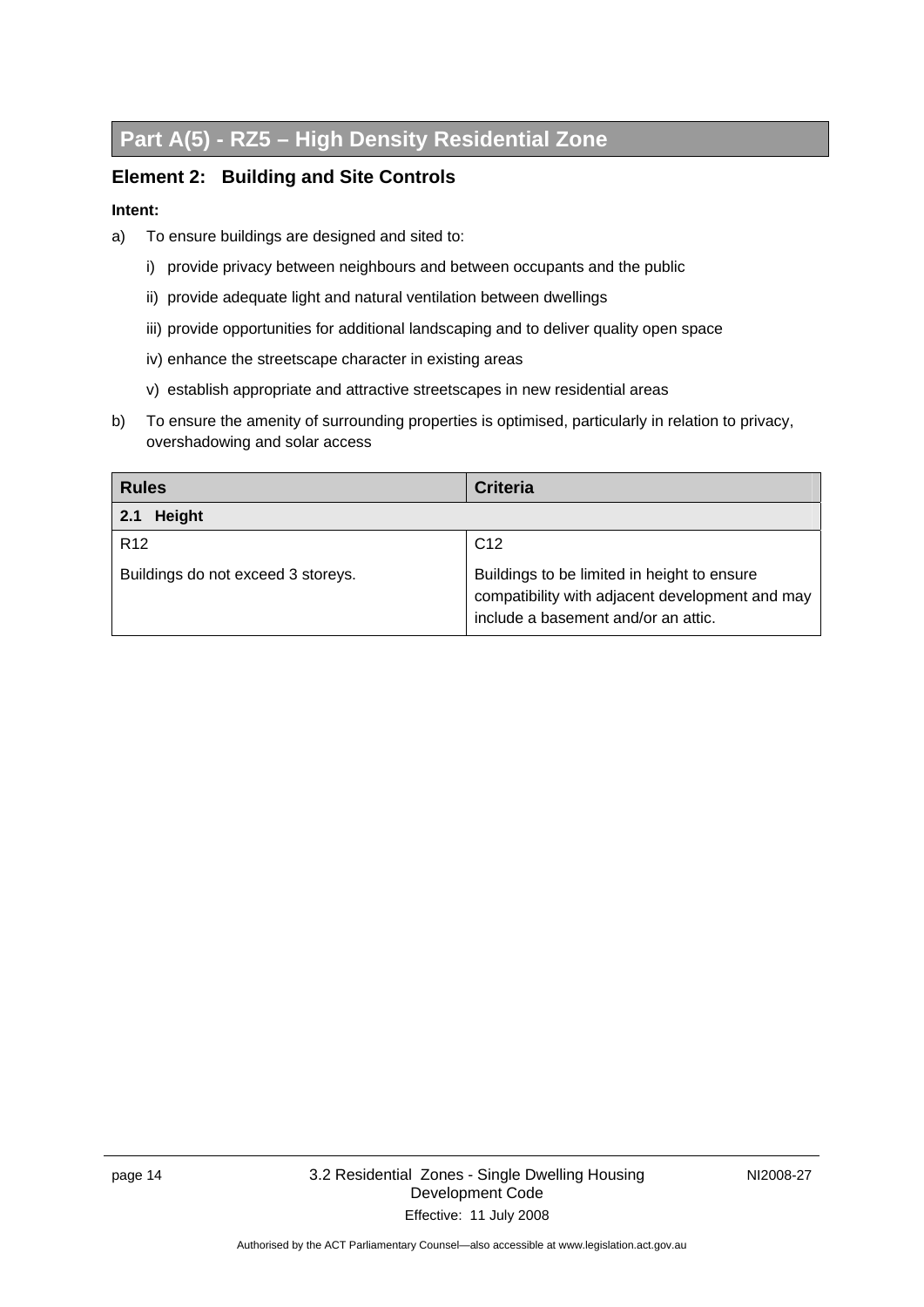<span id="page-18-0"></span>

|                 | 2.2 Building Envelope                                                                                                                                                                                                                                                     |                                                                                                                                                 |
|-----------------|---------------------------------------------------------------------------------------------------------------------------------------------------------------------------------------------------------------------------------------------------------------------------|-------------------------------------------------------------------------------------------------------------------------------------------------|
| R <sub>13</sub> |                                                                                                                                                                                                                                                                           | C13                                                                                                                                             |
|                 | Buildings are sited wholly within the building<br>envelope defined by:                                                                                                                                                                                                    | The built form does not adversely impact on the<br>amenity of neighbouring properties by ensuring:                                              |
| a)              | Blocks that are the north facing boundary<br>of an adjoining residential block:                                                                                                                                                                                           | sufficient spatial separation between<br>a)<br>adjoining developments                                                                           |
|                 | within the primary building zone (PBZ),<br>i)<br>planes projected at 45 degrees above<br>horizontal from a height of 2 m above<br>natural ground level at the side<br>boundaries, up to a maximum building<br>height of 12 m above natural ground<br>level                | b)<br>the protection of a reasonable amount of<br>privacy and solar access to adjacent<br>dwellings and their associated private open<br>space. |
|                 | ii) within the rear zone (RZ), planes<br>projected at 30 degrees above<br>horizontal from a height of 2 m above<br>natural ground level at the side and rear<br>boundaries, up to a maximum height of<br>12 m above natural ground level.                                 |                                                                                                                                                 |
| b)              | for all other side and rear boundaries:<br>within the primary building zone (PBZ),<br>i)<br>planes projected at 45 degrees above<br>horizontal from a height of 3.5 m above<br>natural ground level at the side<br>boundaries, up to a maximum building<br>height of 12m. |                                                                                                                                                 |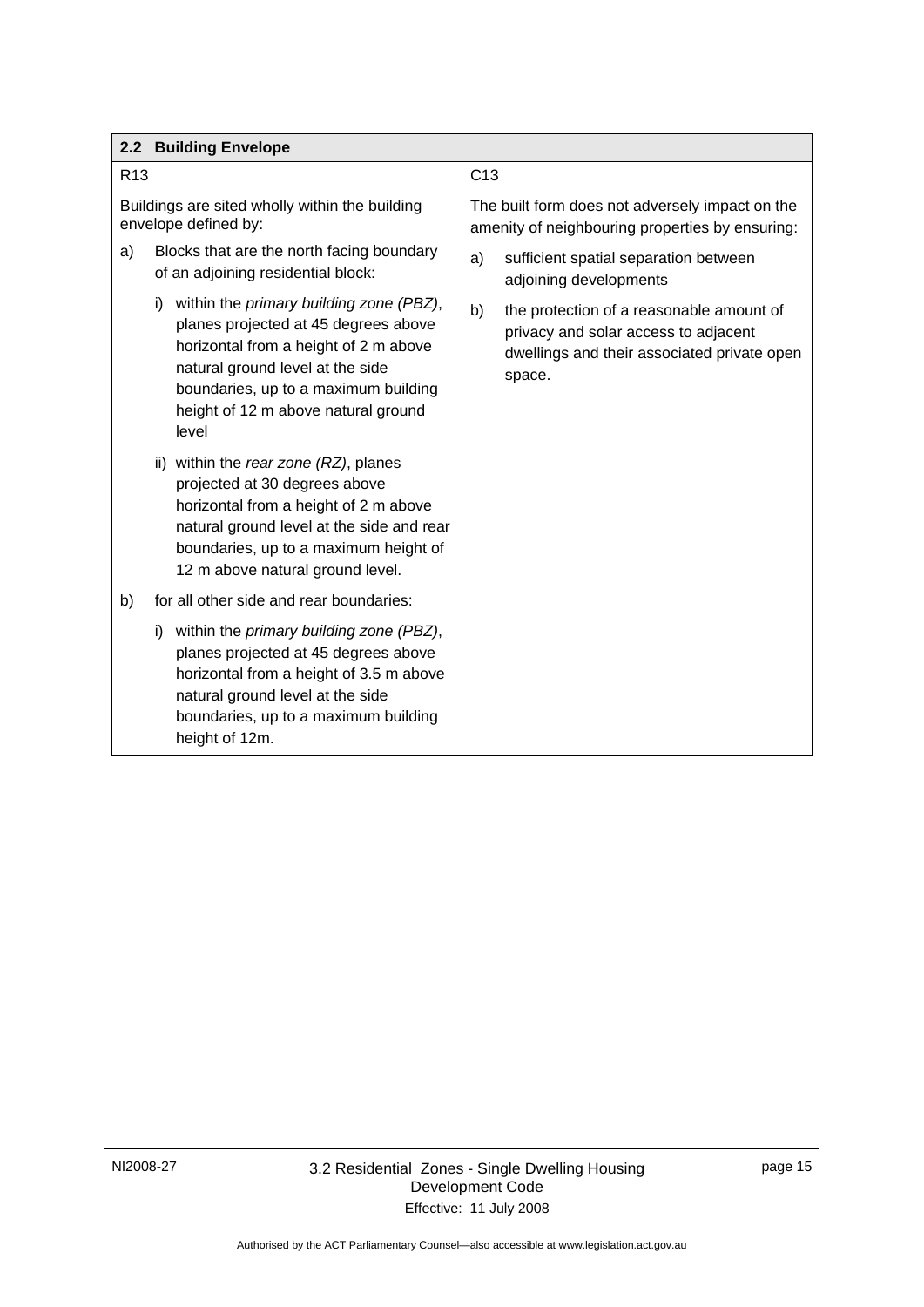# <span id="page-19-0"></span>**Part B - General Development Controls**

This Part of the Code provides the general controls that are applicable to all development. Parts A and C also apply.

### **Element 1: Restrictions on Use**

### **Intent:**

a) To ensure future development can be accommodated on subdivided blocks

| <b>Rules</b>    |                                                                                                                                                                                                                                                                                               | <b>Criteria</b>                                                       |
|-----------------|-----------------------------------------------------------------------------------------------------------------------------------------------------------------------------------------------------------------------------------------------------------------------------------------------|-----------------------------------------------------------------------|
|                 | 1.1 Subdivision of Existing Residential Leases                                                                                                                                                                                                                                                |                                                                       |
| R <sub>14</sub> |                                                                                                                                                                                                                                                                                               |                                                                       |
| a)              | Subdivision of existing residential leases is<br>only permitted where the subdivision is part<br>of an integrated housing development and it<br>is demonstrated that any building on a<br>consequent lease is or can be designed in<br>accordance with the relevant sections of this<br>code. | This is a mandatory requirement. There is no<br>applicable criterion. |
| b)              | Subdivision of a lease under the Unit Titles<br>Act 2001 may only be permitted where the<br>lease expressly provides for the number of<br>units or dwellings provided for in the<br>proposed subdivision.                                                                                     |                                                                       |
|                 | Note 1: In this rule subdivision does not include a minor<br>boundary adjustment that does not provide for the creation of<br>an additional residential lease.                                                                                                                                |                                                                       |
|                 | Note 2: See also Rule R1 in relation to subdivision of a<br>standard block in the RZ1 Zone.                                                                                                                                                                                                   |                                                                       |

# **Element 2: Building and Site Controls**

#### **Intent:**

- a) To ensure buildings are compatible with, and complement, the built form, siting and scale of surrounding properties and are of an appropriate residential character
- b) To ensure buildings are designed and sited to:
	- i) provide privacy between neighbours and between occupants and the public
	- ii) provide adequate light and natural ventilation between dwellings
	- iii) provide opportunities for additional landscaping and to deliver quality open space
	- iv) maintain or enhance the streetscape character in existing areas
	- v) establish appropriate and attractive streetscapes in new residential areas
- c) To ensure the amenity of surrounding properties is maintained, particularly in relation to privacy, overshadowing and solar access

#### page 16 3.2 Residential Zones - Single Dwelling Housing Development Code Effective: 11 July 2008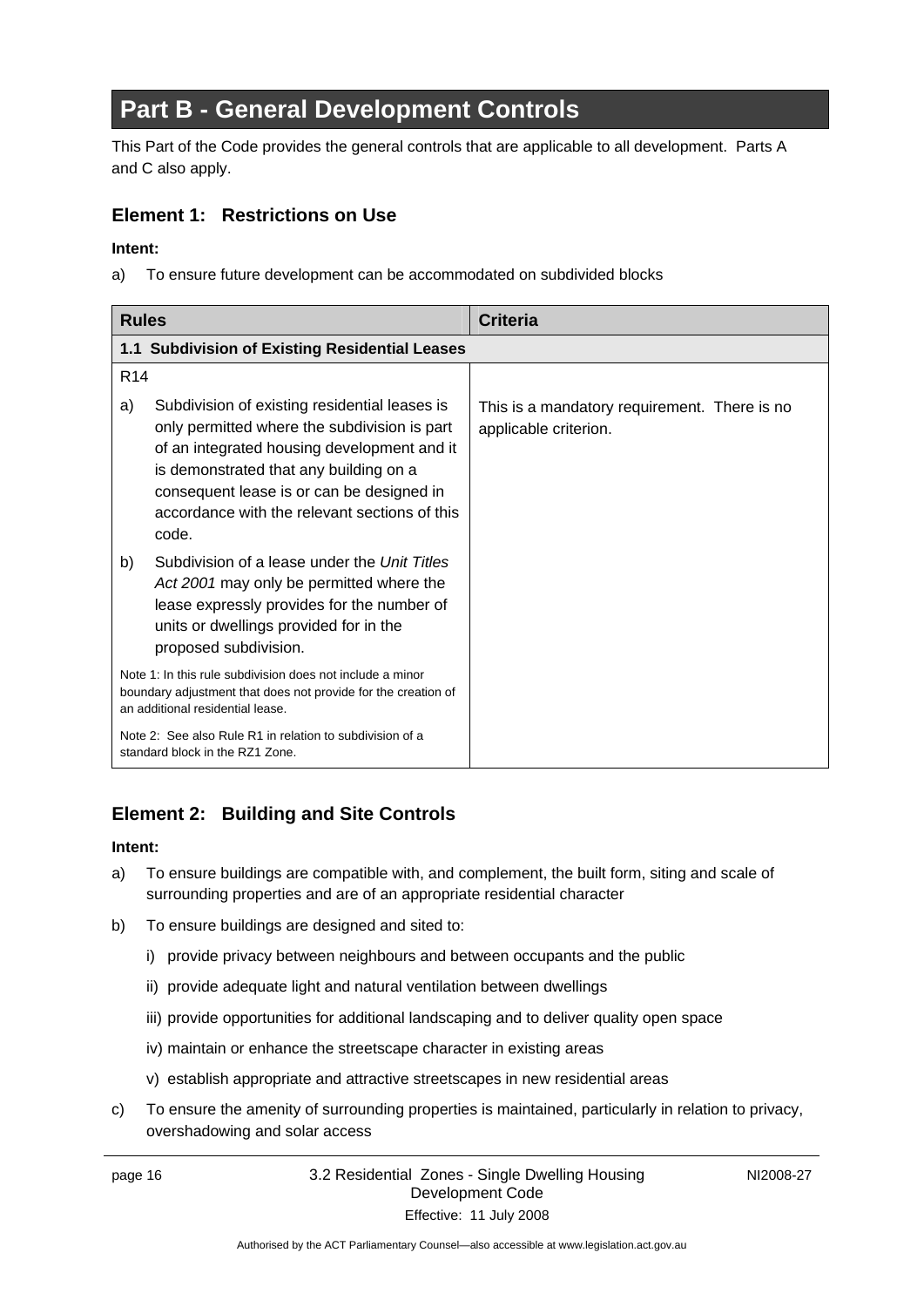<span id="page-20-0"></span>

| <b>Rules</b>                                                                                                  |                                                                                                                                                                                                                                                                                                                                                                                           | <b>Criteria</b>                                                                                                                                                                                                         |
|---------------------------------------------------------------------------------------------------------------|-------------------------------------------------------------------------------------------------------------------------------------------------------------------------------------------------------------------------------------------------------------------------------------------------------------------------------------------------------------------------------------------|-------------------------------------------------------------------------------------------------------------------------------------------------------------------------------------------------------------------------|
| 2.1                                                                                                           | <b>Demolition</b>                                                                                                                                                                                                                                                                                                                                                                         |                                                                                                                                                                                                                         |
| R <sub>15</sub>                                                                                               |                                                                                                                                                                                                                                                                                                                                                                                           | C <sub>15</sub>                                                                                                                                                                                                         |
| a)                                                                                                            | In accordance with section 148 of the<br>Planning and Development Act 2007, the<br>application is accompanied by a Statement<br>of Endorsement for utilities (including Water,<br>Sewerage, Stormwater, Electricity and Gas)<br>stating that:                                                                                                                                             | If a Statement of Endorsement is not provided,<br>the application will be referred to relevant utilities<br>in accordance with the requirements of the<br>Planning and Development Act 2007.                            |
|                                                                                                               | all network infrastructure on or<br>i).<br>immediately adjacent the site has been<br>identified on the plan                                                                                                                                                                                                                                                                               |                                                                                                                                                                                                                         |
|                                                                                                               | all potentially hazardous substances and<br>ii)<br>conditions (associated with or resulting<br>from the demolition process) that may<br>constitute a risk to utility services have<br>been identified                                                                                                                                                                                     |                                                                                                                                                                                                                         |
|                                                                                                               | iii) all required network disconnections have<br>been identified and the<br>disconnection works comply with utility<br>requirements                                                                                                                                                                                                                                                       |                                                                                                                                                                                                                         |
|                                                                                                               | iv) All works associated with the demolition<br>comply with and are in accordance with<br>utility asset access and protection<br>requirements.                                                                                                                                                                                                                                            |                                                                                                                                                                                                                         |
| 2.2                                                                                                           | <b>National Capital Plan Requirements</b>                                                                                                                                                                                                                                                                                                                                                 |                                                                                                                                                                                                                         |
|                                                                                                               |                                                                                                                                                                                                                                                                                                                                                                                           | C16                                                                                                                                                                                                                     |
|                                                                                                               | There is no applicable rule.                                                                                                                                                                                                                                                                                                                                                              | Where a development is subject to Special<br>Requirements under the National Capital Plan<br>(including any relevant Development Control<br>Plan) the development is not inconsistent with the<br>Special Requirements. |
| Development proposals where there are pre-existing approved Lease and Development<br>2.3<br><b>Conditions</b> |                                                                                                                                                                                                                                                                                                                                                                                           |                                                                                                                                                                                                                         |
| R <sub>17</sub>                                                                                               |                                                                                                                                                                                                                                                                                                                                                                                           | C17                                                                                                                                                                                                                     |
|                                                                                                               | The development proposal complies with any<br>relevant pre-existing approved Lease and<br>Development Conditions and any required<br>developer's consent has been provided. To the<br>extent of any inconsistency, the requirements of<br>the Lease and Development Conditions will take<br>precedence over any Rules in the Single Dwelling<br>Housing Development Code as listed below. | The development meets the intent of the Lease<br>and Development Conditions.                                                                                                                                            |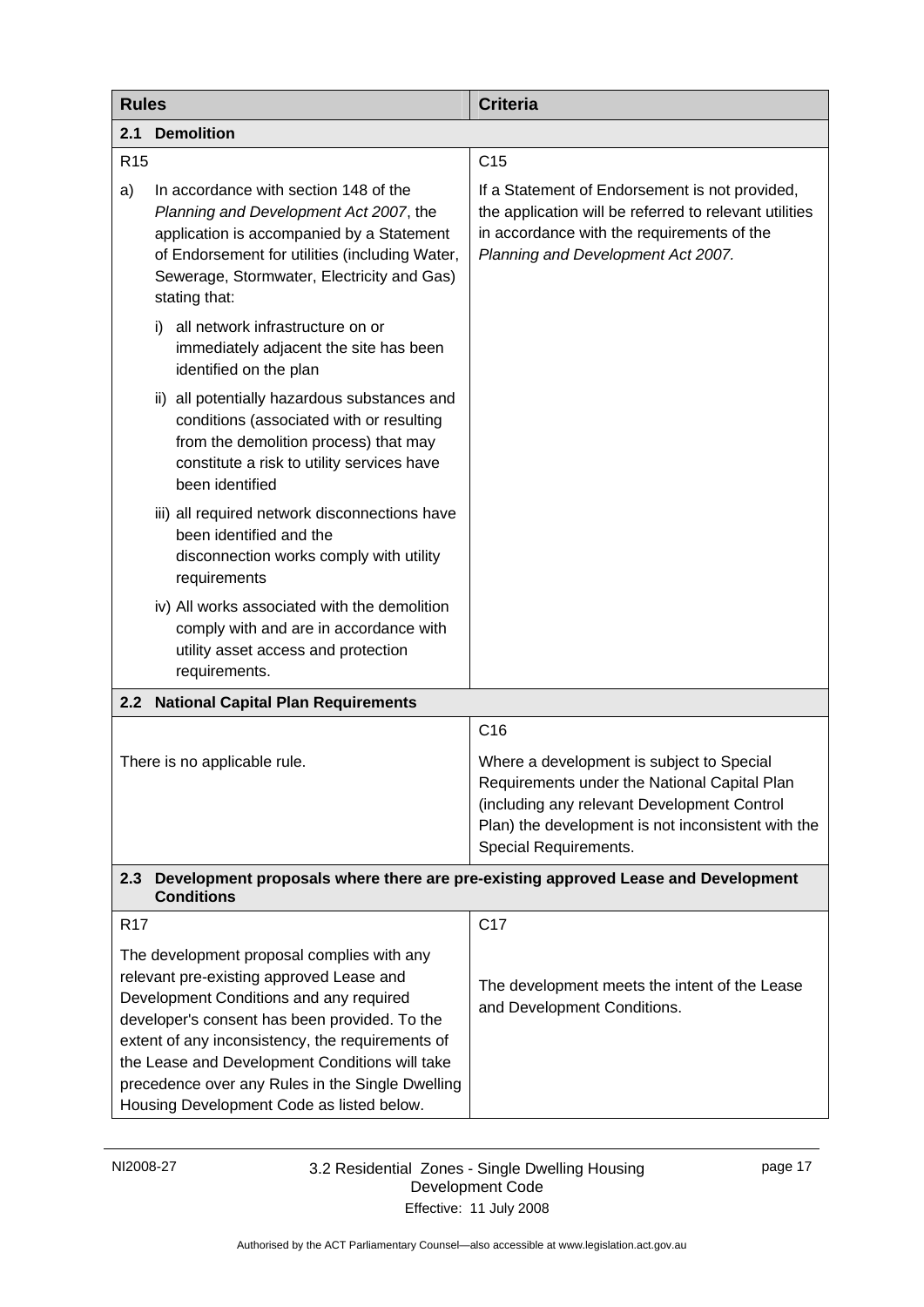<span id="page-21-0"></span>

| <b>Rules</b>   |                                                                                                | <b>Criteria</b>                                                                                                                                                                                                                                                                                                                            |
|----------------|------------------------------------------------------------------------------------------------|--------------------------------------------------------------------------------------------------------------------------------------------------------------------------------------------------------------------------------------------------------------------------------------------------------------------------------------------|
| $\bullet$      | <b>Plot Ratio</b>                                                                              |                                                                                                                                                                                                                                                                                                                                            |
|                | <b>Building Envelope</b>                                                                       |                                                                                                                                                                                                                                                                                                                                            |
|                | <b>Building Height</b>                                                                         |                                                                                                                                                                                                                                                                                                                                            |
|                | <b>Front Street Setback</b>                                                                    |                                                                                                                                                                                                                                                                                                                                            |
|                | Side Setback                                                                                   |                                                                                                                                                                                                                                                                                                                                            |
|                | <b>Rear Setback</b>                                                                            |                                                                                                                                                                                                                                                                                                                                            |
|                | <b>Materials and Finish</b>                                                                    |                                                                                                                                                                                                                                                                                                                                            |
|                | Interface                                                                                      |                                                                                                                                                                                                                                                                                                                                            |
|                | <b>Vehicle Access</b>                                                                          |                                                                                                                                                                                                                                                                                                                                            |
|                | Parking                                                                                        |                                                                                                                                                                                                                                                                                                                                            |
|                | Solar Access                                                                                   |                                                                                                                                                                                                                                                                                                                                            |
|                | Private Open Space                                                                             |                                                                                                                                                                                                                                                                                                                                            |
|                | Water Sensitive Urban Design                                                                   |                                                                                                                                                                                                                                                                                                                                            |
| 2.4            |                                                                                                | Development proposals where the Estate Development Plan is subject to a Precinct Code                                                                                                                                                                                                                                                      |
| <b>R18</b>     |                                                                                                | C <sub>18</sub>                                                                                                                                                                                                                                                                                                                            |
|                | The development proposal complies with all<br>relevant rules in the relevant Precinct Code (if | The development meets all relevant criteria in the<br>relevant Precinct Code (if any).                                                                                                                                                                                                                                                     |
| any).          |                                                                                                |                                                                                                                                                                                                                                                                                                                                            |
| 2.5 Height     |                                                                                                |                                                                                                                                                                                                                                                                                                                                            |
|                |                                                                                                | C <sub>19</sub>                                                                                                                                                                                                                                                                                                                            |
|                | There is no applicable rule.                                                                   | Notwithstanding any other provision relating to<br>height, on land where a lawfully constructed<br>building exceeds two storeys in height, a new<br>building or buildings up to the height of the<br>existing building may be permitted subject to<br>consideration of any adverse impact resulting<br>from any increase in building bulk. |
| 2.6 Plot Ratio |                                                                                                |                                                                                                                                                                                                                                                                                                                                            |
|                | There is no applicable rule.                                                                   | C <sub>20</sub><br>Notwithstanding any other provision relating to<br>plot ratio, on land where a lawfully constructed                                                                                                                                                                                                                     |
|                |                                                                                                | building exceeds the stipulated maximum plot<br>ratio, a new building or buildings up to the same<br>plot ratio may be permitted:                                                                                                                                                                                                          |
|                |                                                                                                | subject to consideration of any adverse<br>a)<br>impact resulting from increase in building<br>bulk                                                                                                                                                                                                                                        |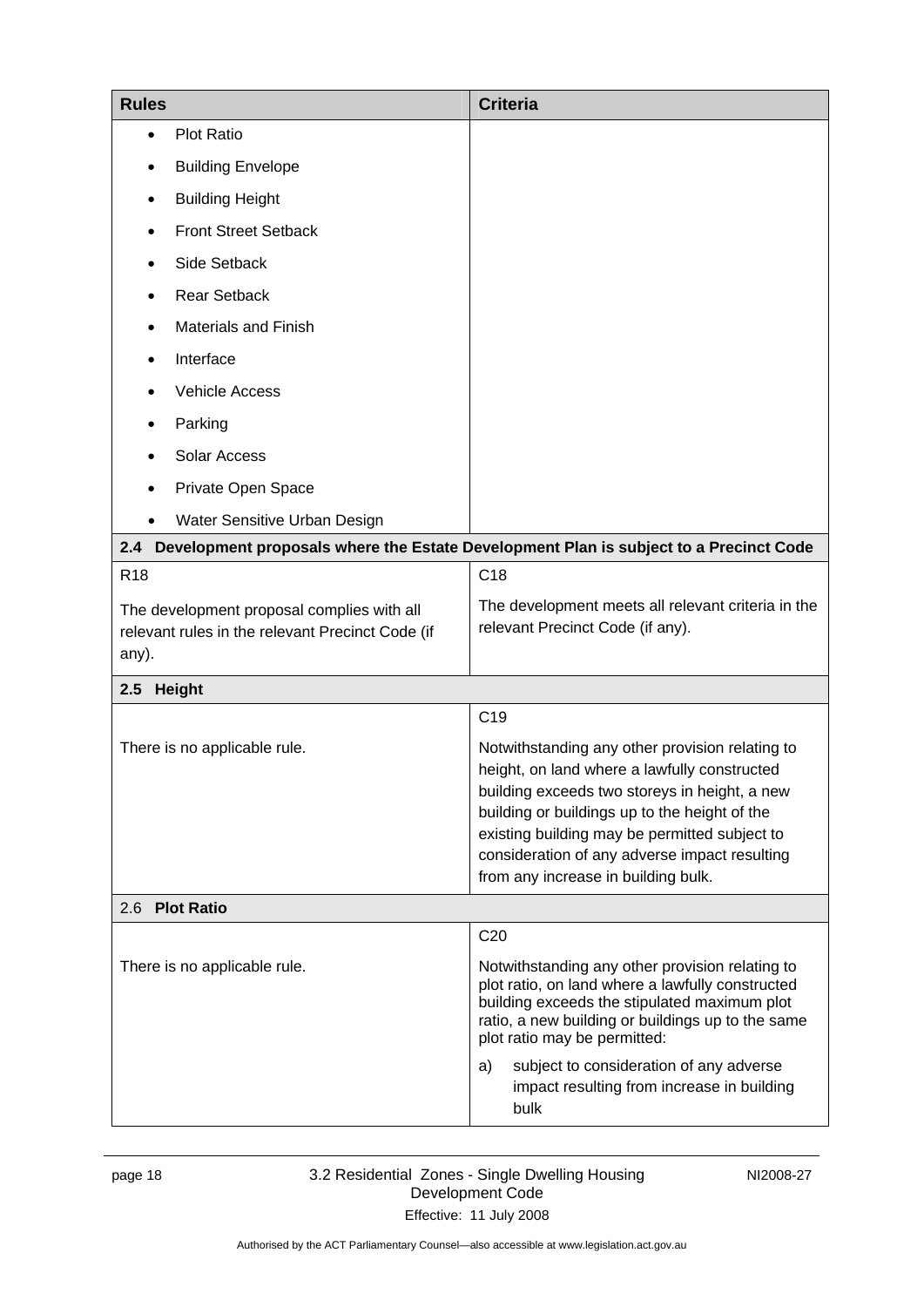<span id="page-22-0"></span>

| <b>Rules</b> | <b>Criteria</b>                                                                                             |
|--------------|-------------------------------------------------------------------------------------------------------------|
|              | if, and only if, the development does not<br>involve an increase in the number of<br>dwellings on the land. |

Note. Where a maximum plot ratio is specified the gross floor area of the development used in the calculation of the plot ratio shall be taken to be the gross floor area of the buildings plus  $18m^2$  for each roofed open car space or car port provided to meet Territory requirements for resident car parking (not including basement car parking) and the area of any balcony that is roofed and substantially enclosed by solid walls.

### **Element 6: Environment**

- a) To identify and mitigate potential on-site and off-site environmental impacts of development and incorporate alternative design options where necessary
- b) Buildings are designed to provide for the retention of existing significant vegetation and minimise impact on landform
- c) To ensure preservation of areas, or items, of heritage significance that are valued by the community

| <b>Rules</b>                                                                                                                                                                                                                                                                                                                                                                    | <b>Criteria</b>                                                                                                                                                                                                                                                                                              |  |  |
|---------------------------------------------------------------------------------------------------------------------------------------------------------------------------------------------------------------------------------------------------------------------------------------------------------------------------------------------------------------------------------|--------------------------------------------------------------------------------------------------------------------------------------------------------------------------------------------------------------------------------------------------------------------------------------------------------------|--|--|
| 6.1<br><b>Heritage</b>                                                                                                                                                                                                                                                                                                                                                          |                                                                                                                                                                                                                                                                                                              |  |  |
| R <sub>21</sub>                                                                                                                                                                                                                                                                                                                                                                 | C <sub>21</sub>                                                                                                                                                                                                                                                                                              |  |  |
| In accordance with section 148 of the Planning<br>and Development Act 2007, applications for<br>developments on land or buildings subject to<br>provisional registration or registration under s.41<br>of the Heritage Act 2004 are accompanied by<br>advice from the Heritage Council stating that the<br>development meets the requirements of the<br>Heritage Act 2004.      | If advice from the Heritage Council is required,<br>but not provided, then the application will be<br>referred to the Heritage Council in accordance<br>with the requirements of the Planning and<br>Development Act 2007.                                                                                   |  |  |
| 6.2 Trees                                                                                                                                                                                                                                                                                                                                                                       |                                                                                                                                                                                                                                                                                                              |  |  |
| R <sub>22</sub>                                                                                                                                                                                                                                                                                                                                                                 | C <sub>22</sub>                                                                                                                                                                                                                                                                                              |  |  |
| In accordance with section 148 of the Planning<br>and Development Act 2007, where the<br>development proposal requires groundwork<br>within the tree protection zone of a protected tree,<br>or is likely to cause damage to or removal of, any<br>protected trees, the application is accompanied<br>by a Tree Management Plan approved under the<br>Tree Protection Act 2005. | If an approved Tree Management Plan is<br>required, but not provided, then a draft Tree<br>Management Plan is to accompany the<br>application. The draft Tree Management Plan will<br>be referred to the relevant agency in accordance<br>with the requirements of the Planning and<br>Development Act 2007. |  |  |
| Note: 'Protected tree' is defined under the Tree<br>Protection Act 2005.                                                                                                                                                                                                                                                                                                        |                                                                                                                                                                                                                                                                                                              |  |  |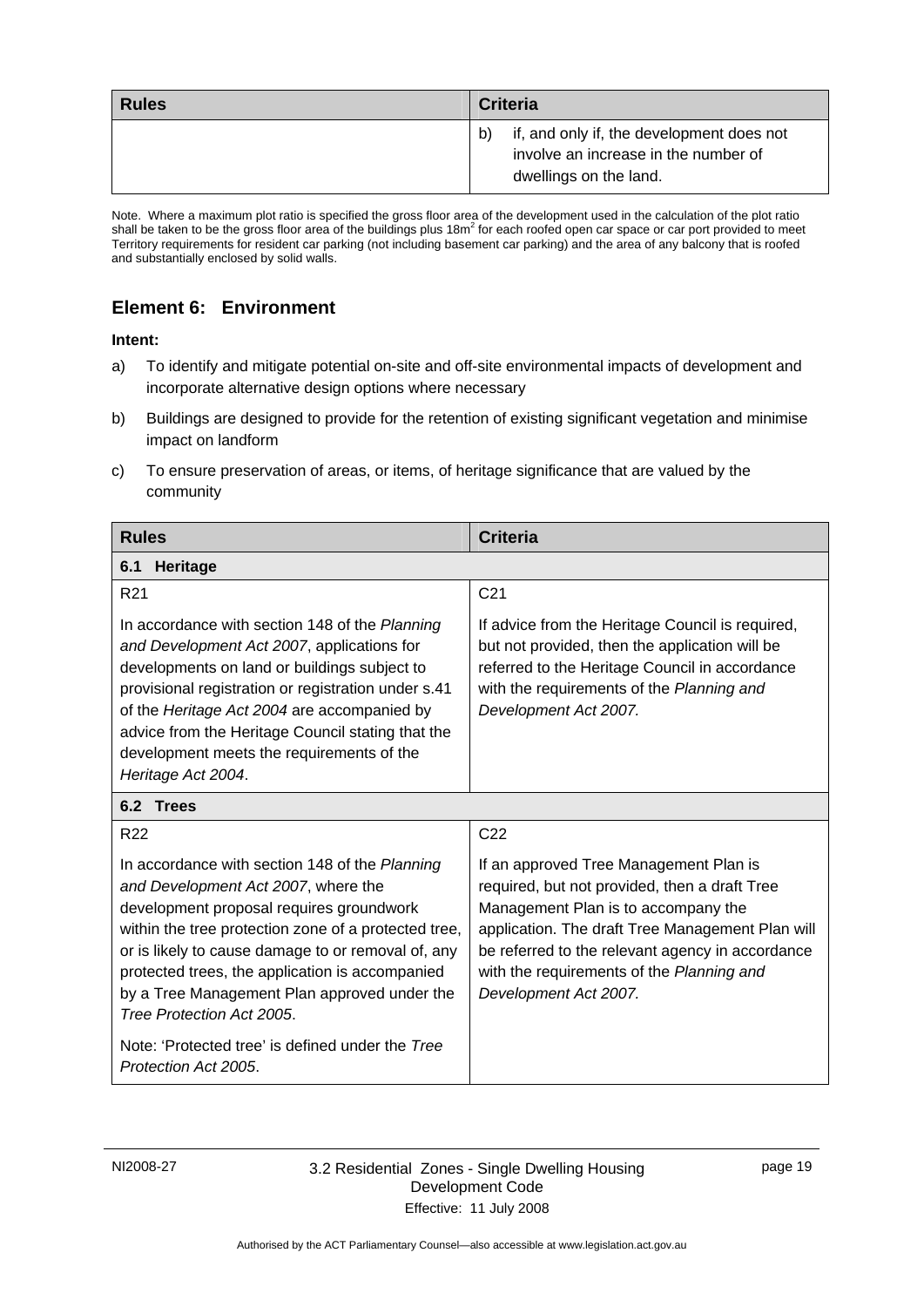<span id="page-23-0"></span>

| <b>Rules</b>                                                                                                                                                                                                                                                         | <b>Criteria</b>                                                                                                                                                                                                    |
|----------------------------------------------------------------------------------------------------------------------------------------------------------------------------------------------------------------------------------------------------------------------|--------------------------------------------------------------------------------------------------------------------------------------------------------------------------------------------------------------------|
| <b>Erosion and Sediment Control</b><br>6.3                                                                                                                                                                                                                           |                                                                                                                                                                                                                    |
| R <sub>23</sub>                                                                                                                                                                                                                                                      | C <sub>23</sub>                                                                                                                                                                                                    |
| For sites less than 0.3 of a hectare, a plan is<br>provided to demonstrate that the development<br>complies with the ACT Environment Protection<br>Authority, Environment Protection Guidelines for<br>Construction and Land Development in the ACT,<br>August 2007. | If a plan is not provided, the application will be<br>referred to the relevant agency in accordance<br>with the requirements of the Planning and<br>Development Act 2007.                                          |
| R <sub>24</sub>                                                                                                                                                                                                                                                      | C <sub>24</sub>                                                                                                                                                                                                    |
| For development on a site greater than 0.3 of a<br>hectare, the application is accompanied by an<br>Erosion and Sediment Control Plan endorsed by<br>the ACT Environment Protection Authority.                                                                       | If an endorsed Sediment and Erosion Control<br>Plan is not provided the application will be<br>referred to the relevant agency in accordance<br>with the requirements of the Planning and<br>Development Act 2007. |
| <b>Signs</b><br>6.4                                                                                                                                                                                                                                                  |                                                                                                                                                                                                                    |
| There is no applicable rule.                                                                                                                                                                                                                                         | C <sub>25</sub><br>Signs comply with the Signs General Code.                                                                                                                                                       |

# **Element 7: Services**

- a) To ensure adequate provision of services to cater for demand from residents
- b) To protect easements and service reservations

| <b>Rules</b>                                                                                                                                                                                                                                                                                                                                                                                                                                              | <b>Criteria</b>                                                                                                                                                                                                                                                                                                                                                                                                                                                                                                          |
|-----------------------------------------------------------------------------------------------------------------------------------------------------------------------------------------------------------------------------------------------------------------------------------------------------------------------------------------------------------------------------------------------------------------------------------------------------------|--------------------------------------------------------------------------------------------------------------------------------------------------------------------------------------------------------------------------------------------------------------------------------------------------------------------------------------------------------------------------------------------------------------------------------------------------------------------------------------------------------------------------|
| <b>Waste Management</b><br>7.1                                                                                                                                                                                                                                                                                                                                                                                                                            |                                                                                                                                                                                                                                                                                                                                                                                                                                                                                                                          |
| R <sub>26</sub>                                                                                                                                                                                                                                                                                                                                                                                                                                           | C <sub>26</sub>                                                                                                                                                                                                                                                                                                                                                                                                                                                                                                          |
| Where the development will generate a total of 5<br>cubic metres or greater of demolition and/or<br>construction waste, the application is<br>accompanied by a Statement of Compliance from<br>the Department of Territory and Municipal<br>Services stating that the waste facilities and<br>management associated with the development<br>are in accordance with the Development Control<br>Code for Best Practice Waste Management in the<br>ACT 1999. | Development is in accordance with the<br>Development Control Code for Best Practice<br>Water Management in the ACT 1999. If the<br>development will generate a total of 5 cubic<br>metres or greater of demolition and/or<br>construction waste and a Statement of<br>Compliance is not provided, the application will<br>be referred to the Department of Territory and<br>Municipal Services in accordance with the<br>requirements of the Planning and Development<br>Act 2007 for assessment against the above code. |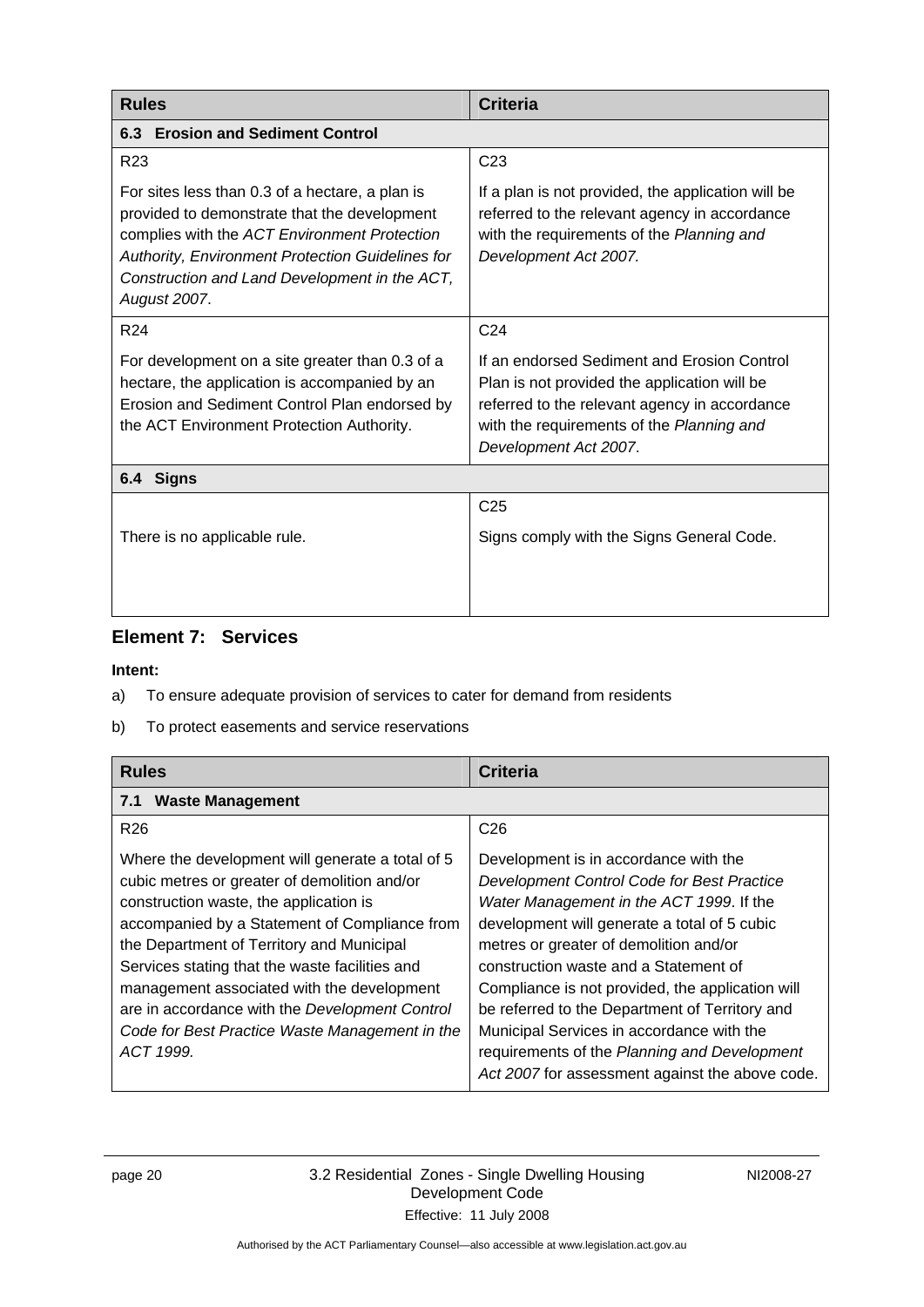<span id="page-24-0"></span>

| <b>Rules</b>                                                                                                                                                                                                                                                                                                                                                         | <b>Criteria</b>                                                                                                                                                                             |  |
|----------------------------------------------------------------------------------------------------------------------------------------------------------------------------------------------------------------------------------------------------------------------------------------------------------------------------------------------------------------------|---------------------------------------------------------------------------------------------------------------------------------------------------------------------------------------------|--|
| <b>Utilities</b><br>7.3                                                                                                                                                                                                                                                                                                                                              |                                                                                                                                                                                             |  |
| R <sub>28</sub>                                                                                                                                                                                                                                                                                                                                                      | C <sub>28</sub>                                                                                                                                                                             |  |
| A Statement of Compliance from each relevant<br>utility provider (for water, sewerage, electricity,<br>stormwater and gas) is provided, which confirms<br>that the location and nature of earthworks, utility<br>connections, proposed buildings, pavements and<br>landscape features comply with utility standards,<br>access provisions and asset clearance zones. | If a Statement of Compliance is not provided the<br>application will be referred to the relevant agency<br>in accordance with the requirements of the<br>Planning and Development Act 2007. |  |
| Note 1: If there is no stormwater easement or Territory owned<br>stormwater pipes located within the property boundary, a<br>"Statement of Compliance" for stormwater from TAMS (Asset<br>Acceptance) is not required to be obtained                                                                                                                                 |                                                                                                                                                                                             |  |
| Note 2: Where there is conflict between planning and utility<br>requirements, the utility requirements take precedence over<br>other codified or merit provisions                                                                                                                                                                                                    |                                                                                                                                                                                             |  |
| R <sub>29</sub>                                                                                                                                                                                                                                                                                                                                                      |                                                                                                                                                                                             |  |
| Electricity supply lines within existing<br>a)<br>residential areas are underground or along<br>the rear spine or side of blocks.                                                                                                                                                                                                                                    | This is a mandatory requirement. There is no<br>applicable criterion.                                                                                                                       |  |
| No continuous rows of electricity supply<br>b)<br>poles are erected on residential streets or<br>streets with residential access.                                                                                                                                                                                                                                    |                                                                                                                                                                                             |  |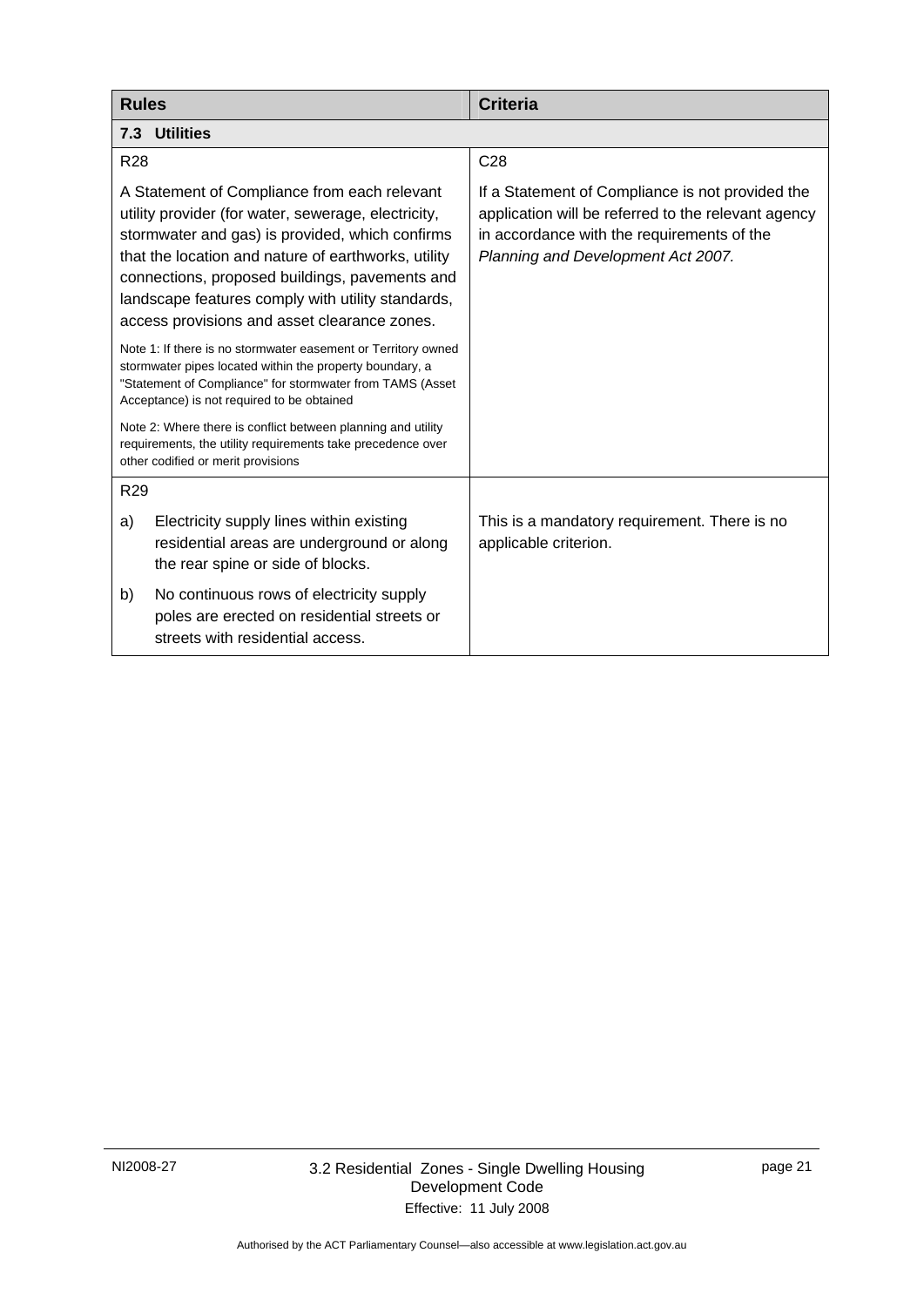# <span id="page-25-0"></span>**Part C - Development Type Controls**

This part of the Code provides the controls for single dwelling housing. It is divided into three subparts.

Part C(1) Single Dwelling Housing provide the controls for single dwelling housing in all residential zones, except where provided for by Parts C(2) or C(3). Part C(1) also applies to the commercial zones and the rural zone. As such, it is the default position for single dwelling housing.

Part C(2) provide additional controls to, or controls that are to be applied in lieu of, those in C(1) for single dwelling housing in parts of Deakin and Forrest due to the distinctive environmental quality of these historic Sections of South Canberra. This part applies to Deakin, Sections 5-8 and Forrest, Sections 20-22 and 26-27.

Part C(3) provide controls applicable to single dwelling housing on blocks 250 $m^2$  and less in the RZ1 – Suburban and RZ2 – Suburban Core Zones of new estates.

# **Part C(1) - Single Dwelling Housing**

This part of the code applies to development applications for single dwelling housing in all residential zones, except where provided for by Parts C(2) or C(3). It also applies to the commercial zones and the rural zone. As such, it is the default position for single dwelling housing. It is to be read in conjunction with Parts A and B for the residential zones.

# **Element 2: Building and Site Controls**

- a) To ensure buildings are compatible with, and complement, the built form, siting and scale of surrounding properties and are of an appropriate residential character
- b) To ensure buildings are designed and sited to:
	- i) provide privacy between neighbours and between occupants and the public
	- ii) provide adequate light and natural ventilation between dwellings
	- iii) provide opportunities for additional landscaping and to deliver quality open space
	- iv) maintain or enhance the streetscape character in existing areas
	- v) establish appropriate and attractive streetscapes in new residential areas
- c) To ensure the amenity of surrounding properties is maintained, particularly in relation to privacy, overshadowing and solar access

| <b>Rules</b>                                                                      | <b>Criteria</b>                                                                       |  |
|-----------------------------------------------------------------------------------|---------------------------------------------------------------------------------------|--|
| <b>Front Street Setback</b><br>2.1                                                |                                                                                       |  |
| R <sub>30</sub>                                                                   | C <sub>30</sub>                                                                       |  |
| Minimum front setbacks are as specified in<br>Tables 1 and 2. Refer Figures C1-3. | The front setback:<br>reflects the existing or proposed streetscape<br>a<br>character |  |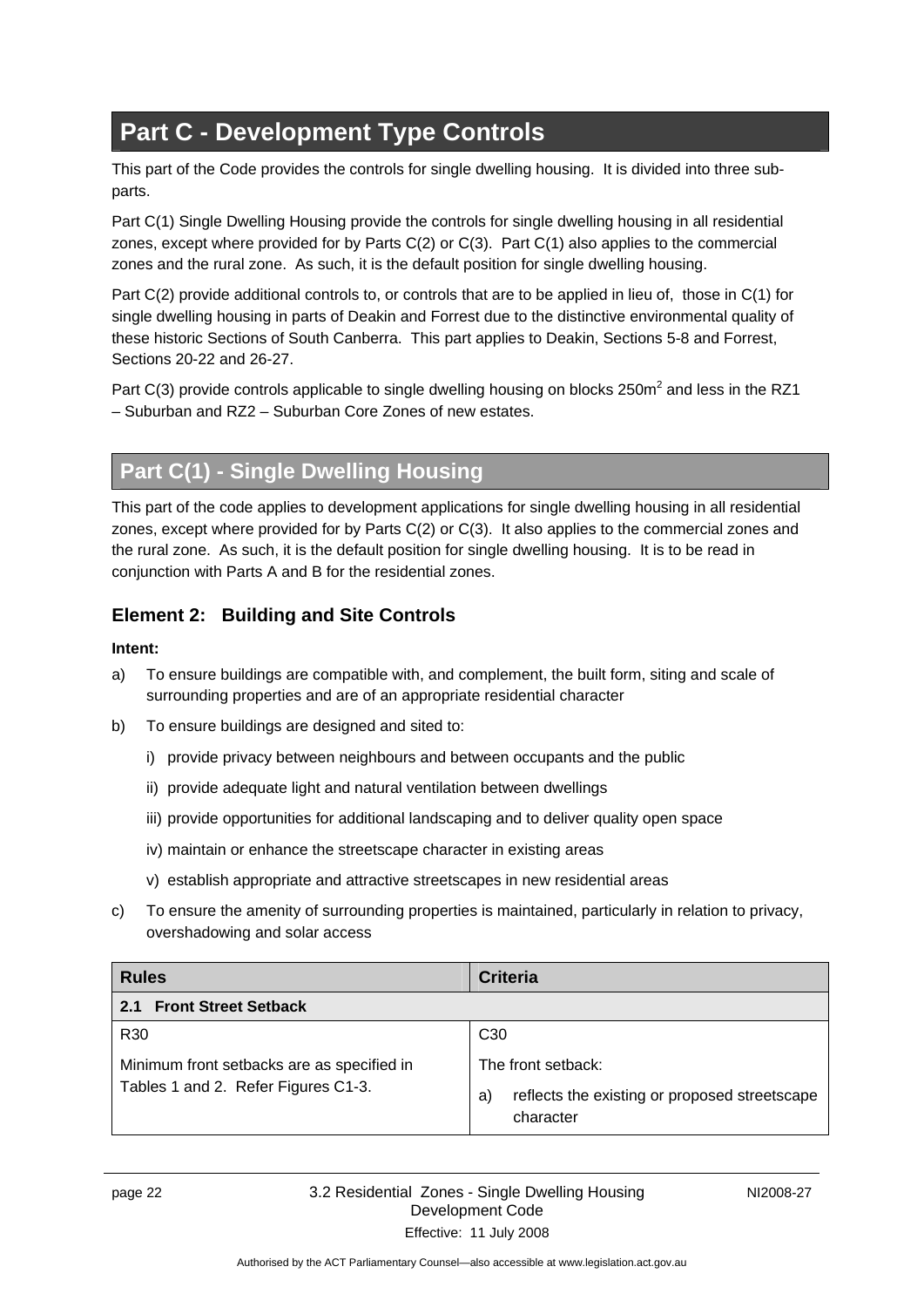| <b>Rules</b> | <b>Criteria</b>                                                                                                                                      |  |
|--------------|------------------------------------------------------------------------------------------------------------------------------------------------------|--|
|              | b)<br>provides for the most efficient use of the site                                                                                                |  |
|              | will not significantly compromise the amenity<br>C)<br>of residents of the proposed building and<br>residents of adjoining and adjacent<br>dwellings |  |
|              | is related to the height of the building and to<br>d)<br>the width of the street to ensure pedestrian<br>scale at street level                       |  |
|              | space is provided for street trees to grow to<br>e)<br>maturity                                                                                      |  |
|              | f)<br>parking and garages do not dominate the<br>frontage of the development.                                                                        |  |
|              |                                                                                                                                                      |  |

### **Table 1: Front Street Setback (Refer Figures C1-3)**

| Floor level<br>Blocks in    | Blocks in                                                                                         | Exceptions                                       |                                                 |                                      |                |
|-----------------------------|---------------------------------------------------------------------------------------------------|--------------------------------------------------|-------------------------------------------------|--------------------------------------|----------------|
|                             | subdivisions<br>subdivisions<br>before 18<br>approved<br>October 1993<br>after 18<br>October 1993 | Corner blocks                                    |                                                 | Open space or                        |                |
|                             |                                                                                                   | $<$ 500 m <sup>2</sup> , long<br>street frontage | $>500 \text{ m}^2$ , long<br>street<br>frontage | pedestrian<br>paths wider<br>than 6m |                |
| Lower floor<br>level        | 4 m                                                                                               | 6 m                                              | 3 <sub>m</sub>                                  | 4 m                                  | 4 m            |
| <b>Upper floor</b><br>level | 6 m                                                                                               | 7.5 <sub>m</sub>                                 | 3 <sub>m</sub>                                  | 6 m                                  | 4 <sub>m</sub> |

Notes: The minimum setbacks for corner blocks apply only to the street frontage nominated. Setbacks to any other street frontage are to comply with the minimum requirements stated in the respective columns for blocks in subdivisions approved post or pre 18 October 1993. If street frontages on corner blocks are of equal length, the minimum setbacks only apply to one street frontage.

#### **Table 2: Front Street Setback to Garages (Refer Figures C1-3)**

| Item   | Blocks in subdivisions approved after<br>18 October 1993        | Blocks is subdivisions approved before<br>18 October 1993 |
|--------|-----------------------------------------------------------------|-----------------------------------------------------------|
| Garage | 5.5 m with a minimum of 1.5 m<br>behind the front building line | 6 m                                                       |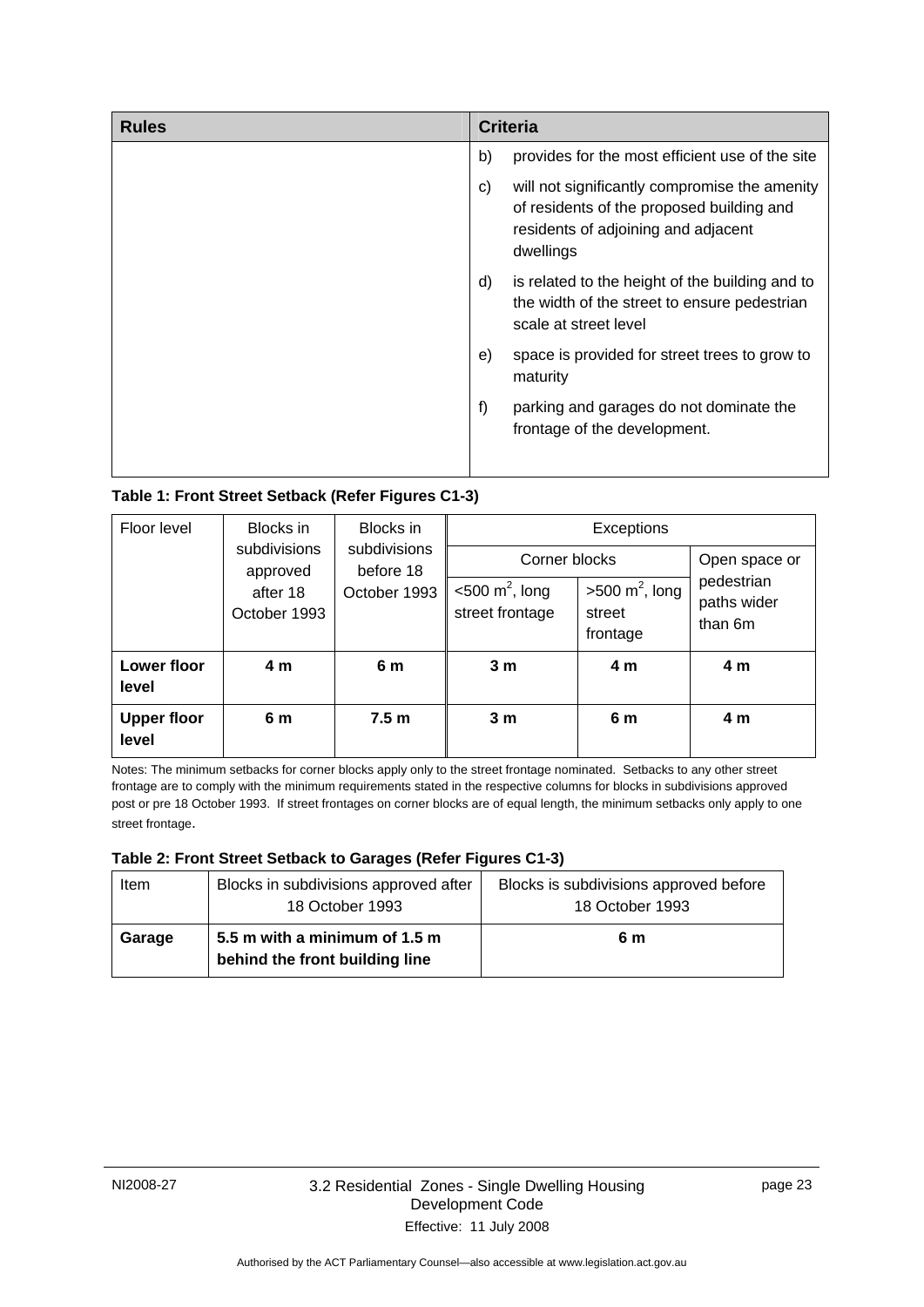<span id="page-27-0"></span>

| 2.2 Side Setback                                                                                                                                |                                                                                                                                                                         |  |
|-------------------------------------------------------------------------------------------------------------------------------------------------|-------------------------------------------------------------------------------------------------------------------------------------------------------------------------|--|
| R31                                                                                                                                             | C <sub>31</sub>                                                                                                                                                         |  |
| Minimum side setbacks are as specified in Tables<br>3 to 4. Refer Figures C1-3 and Definitions for a<br>dictionary of terms used in the Tables. | Buildings and other structures are sited and<br>a)<br>reflect residential (suburban) scale, height<br>and length to ensure:                                             |  |
|                                                                                                                                                 | sufficient spatial separation between<br>adjoining developments                                                                                                         |  |
|                                                                                                                                                 | ii) the protection of a reasonable amount of<br>privacy and solar access to the dwelling<br>(or adjacent dwellings) and outdoor<br>spaces (or adjacent outdoor spaces). |  |
|                                                                                                                                                 | b)<br>Setbacks are progressively increased as<br>wall heights increase to reduce bulk and<br>scale of the building.                                                     |  |

### **Table 3: Side Setbacks for Lower Floor Level** (Refer Figures C1-3)

| <b>Block Size</b>               | Side boundary 1  | Side boundary 2         | <b>Exception to</b><br>boundary 2 within<br>the Rear Zone (RZ) |
|---------------------------------|------------------|-------------------------|----------------------------------------------------------------|
| Block 251 - 499 $m^2$           |                  |                         |                                                                |
| < 15 m wide North to front/rear | 3 m              | 0 <sub>m</sub>          | 1.5 <sub>m</sub>                                               |
| > 15 m wide North to front/rear | 3 <sub>m</sub>   | 1.5 <sub>m</sub>        |                                                                |
| North to side                   | 1.5 <sub>m</sub> | 3 m on Northern<br>side |                                                                |
| Block $\geq 500$ m <sup>2</sup> | 1.5 <sub>m</sub> | 3 m                     |                                                                |

Note: Minimum side setback requirements apply to buildings and Class 10 structures, except for Boundary 2 on blocks  $>800$ m<sup>2</sup>, where the minimum side setback for Class 10 structures is 1.5 m.

### **Table 4: Side Setbacks for Upper Floors** (refer Figures C1-3)

| <b>Block Size</b>   | Side boundary 1<br>within the<br><b>Primary Building</b><br>Zone | Side boundary 2<br>within the<br><b>Primary Building</b><br>Zone | Side boundaries<br>within<br>the Rear Zone |
|---------------------|------------------------------------------------------------------|------------------------------------------------------------------|--------------------------------------------|
| Block > $250m^2$    |                                                                  |                                                                  |                                            |
| Upper floor level*  | 3 <sub>m</sub>                                                   | 3m                                                               | 6 m                                        |
| Upper floor level** | 6 m                                                              | 6m                                                               | 9 m                                        |

\* Where design incorporates blank walls, windows with sill heights ≥ 1.7 m from the floor or windows with permanently fixed panes of obscure glass.

\*\* Where design incorporates other walls, outer faces or unscreened decks, balconies and external stairs.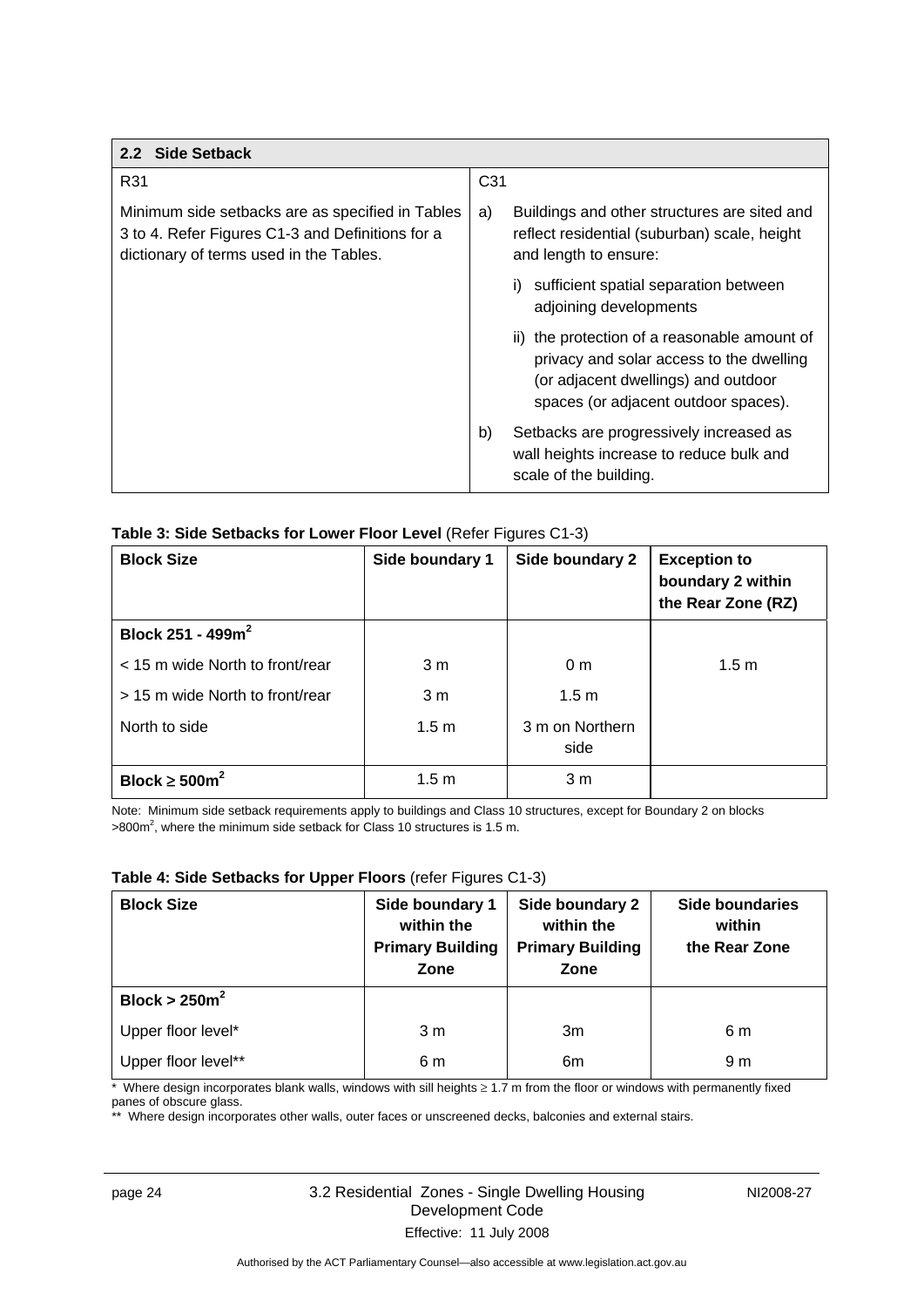<span id="page-28-0"></span>

| 2.3 Rear Setback                                                                                                                                                                                                                                                               |                                                                                                                                                                           |  |
|--------------------------------------------------------------------------------------------------------------------------------------------------------------------------------------------------------------------------------------------------------------------------------|---------------------------------------------------------------------------------------------------------------------------------------------------------------------------|--|
| R32                                                                                                                                                                                                                                                                            | C <sub>32</sub>                                                                                                                                                           |  |
| Rear setbacks are a minimum of:                                                                                                                                                                                                                                                | Buildings and other structures are sited and<br>reflect residential (suburban) scale, height and<br>length to ensure:                                                     |  |
| 3 m to the lower floor level<br>a)                                                                                                                                                                                                                                             |                                                                                                                                                                           |  |
| b)<br>6 m <sup>*</sup> or 9 m <sup>**</sup> to the upper floor level.                                                                                                                                                                                                          | sufficient spatial separation between<br>a)                                                                                                                               |  |
| Refer Figures C1-3.<br>C)                                                                                                                                                                                                                                                      | adjoining developments                                                                                                                                                    |  |
| * Where design incorporates blank walls, windows with sill<br>heights $\geq 1.7$ m from the floor or<br>windows with permanently fixed panes of obscure glass.<br>** Where design incorporates other walls, outer faces or<br>unscreened decks, balconies and external stairs. | b)<br>the protection of a reasonable amount of<br>privacy and solar access to the dwelling (or<br>adjacent dwellings) and outdoor spaces (or<br>adjacent outdoor spaces). |  |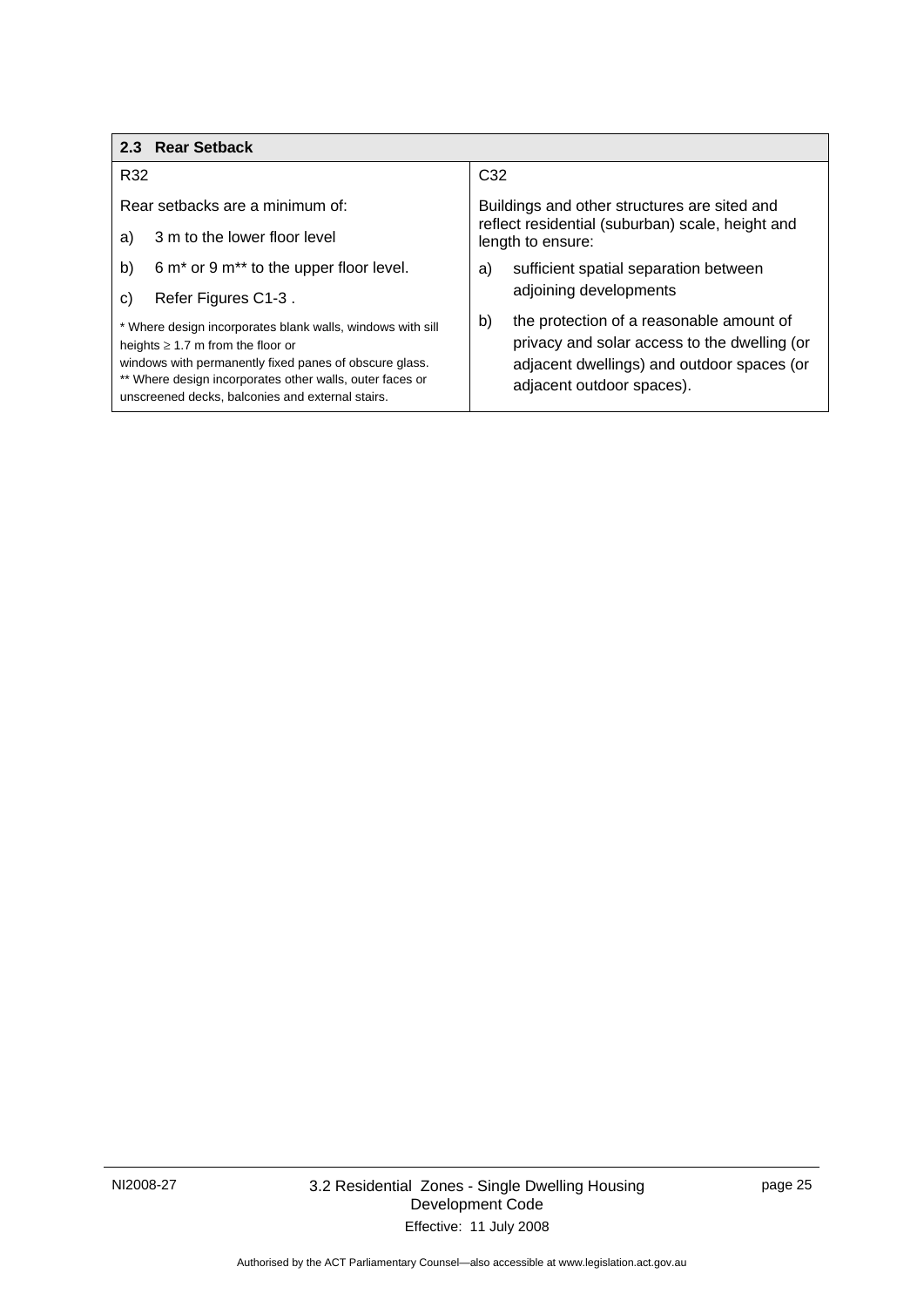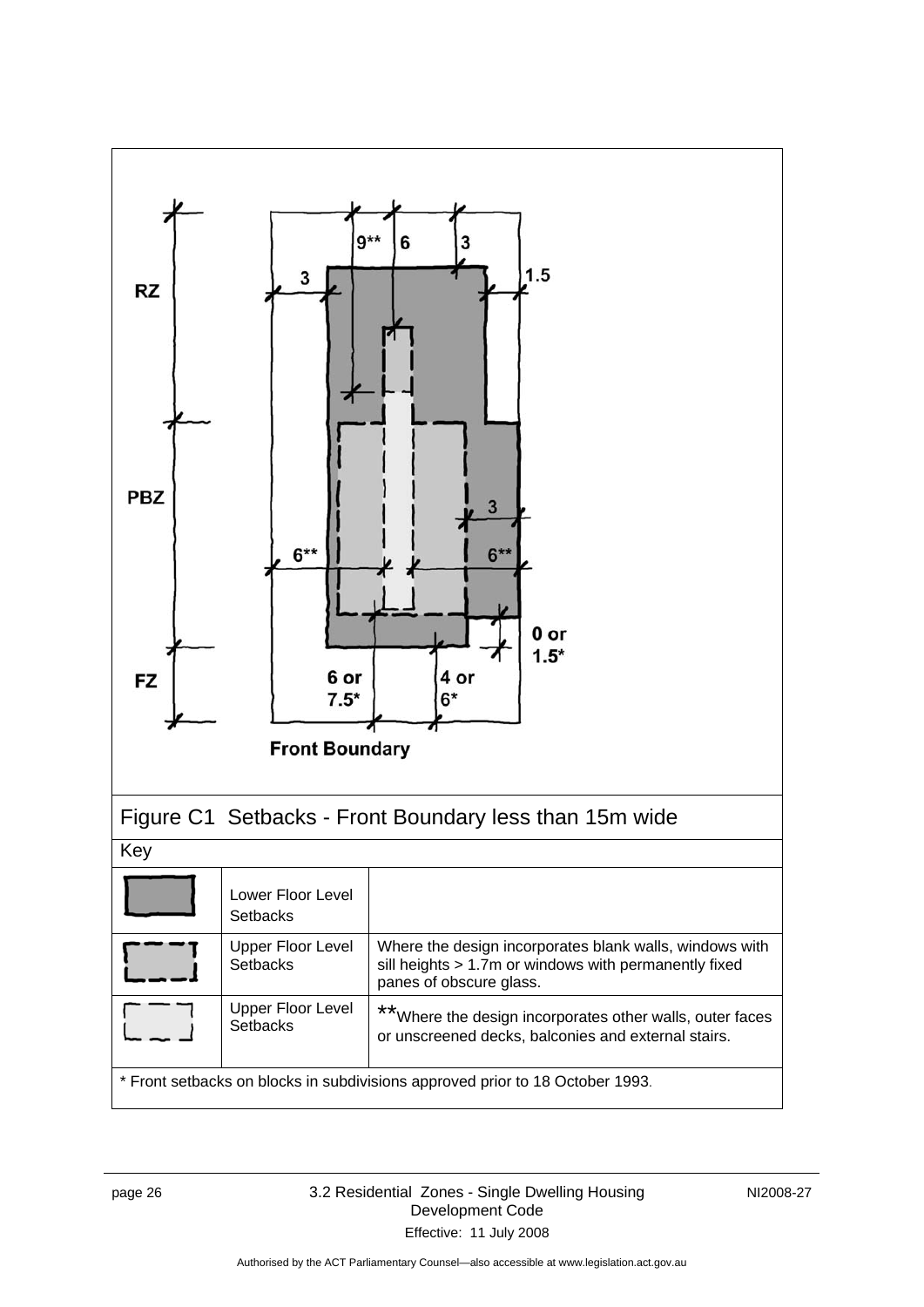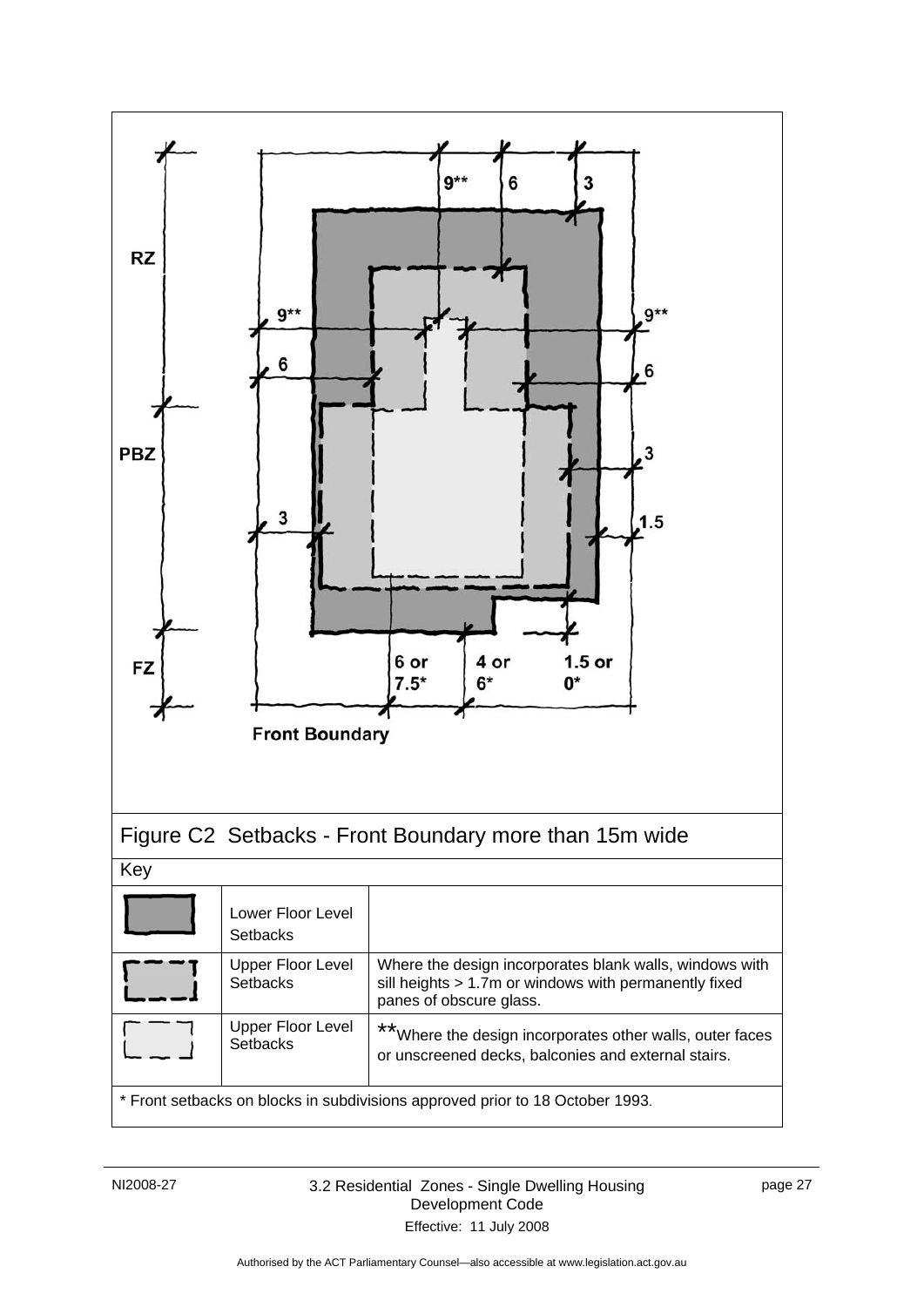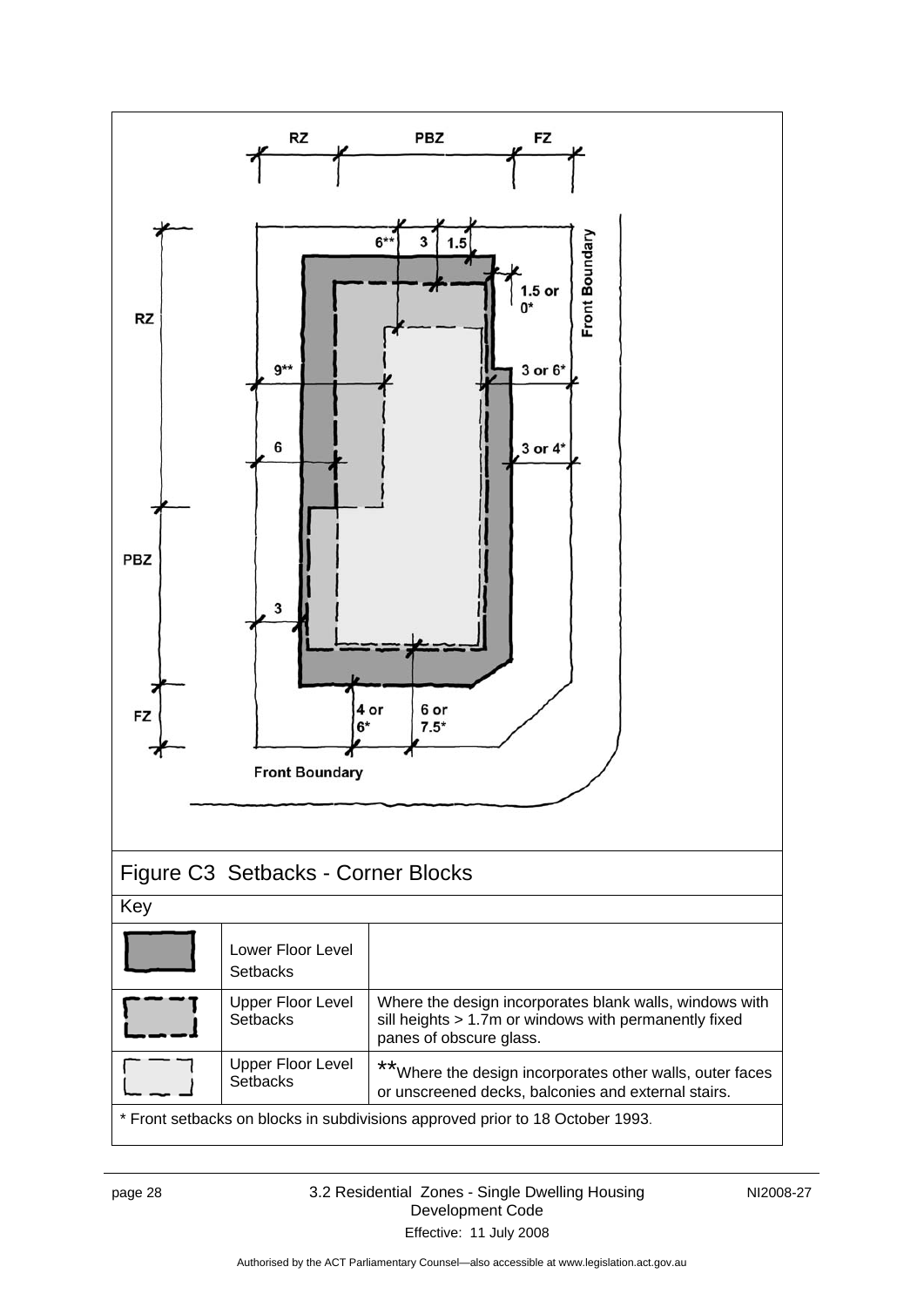# <span id="page-32-0"></span>**Element 3: Built Form**

**Intent:** 

- a) To ensure that the design of buildings are compatible with, and complement, the built form of surrounding properties
- b) To allow flexibility in design and use of materials and colours and encourage high quality architectural standards that contribute to visually harmonious and attractive streetscapes
- c) To ensure that rear and side fencing will assist in providing privacy to open space areas
- d) To ensure buildings are designed and sited to provide privacy between neighbours and between occupants and the public
- e) To provide adequate light and natural ventilation between dwellings
- f) To ensure that the design of buildings provides visual variety and interest within overall harmony with surrounding development

Note: Under the *Building Act 2004* most buildings need to meet the requirements of the Building Code of Australia. For certain classes of buildings, this will include prescribed energy requirements.

| <b>Rules</b>                                                                                                                                                                                                                                                                                                                                                                            | <b>Criteria</b>                                                                                                                                                                                                |  |  |
|-----------------------------------------------------------------------------------------------------------------------------------------------------------------------------------------------------------------------------------------------------------------------------------------------------------------------------------------------------------------------------------------|----------------------------------------------------------------------------------------------------------------------------------------------------------------------------------------------------------------|--|--|
| <b>Materials and Finish</b><br>3.1                                                                                                                                                                                                                                                                                                                                                      |                                                                                                                                                                                                                |  |  |
| R33                                                                                                                                                                                                                                                                                                                                                                                     | C33                                                                                                                                                                                                            |  |  |
| Metal roofing and/or metal walling is painted or<br>pre-coloured other than in white or off-white. A<br>finish is white or off-white when, compared to<br>Australian Standard AS 2700 - Colour Standards<br>for General Purposes, the colour which under<br>that standard that most closely matches the finish<br>is any of the following colour codes or names<br>under that standard: | Roofing and/or wall finish to avoid glare.                                                                                                                                                                     |  |  |
| Y31 (Lily Green), Y33 (Pale Primrose), or<br>a)<br>Y35 (Off White);                                                                                                                                                                                                                                                                                                                     |                                                                                                                                                                                                                |  |  |
| X33 (Warm White);<br>b)                                                                                                                                                                                                                                                                                                                                                                 |                                                                                                                                                                                                                |  |  |
| R32 (Apple Blossom), R33 (Ghost Gum);<br>c)                                                                                                                                                                                                                                                                                                                                             |                                                                                                                                                                                                                |  |  |
| B33 (Mist Blue), or B35 (Pale Blue<br>d)                                                                                                                                                                                                                                                                                                                                                |                                                                                                                                                                                                                |  |  |
| G42 (Glacier);<br>e)                                                                                                                                                                                                                                                                                                                                                                    |                                                                                                                                                                                                                |  |  |
| N14 (White).<br>f)                                                                                                                                                                                                                                                                                                                                                                      |                                                                                                                                                                                                                |  |  |
| R34                                                                                                                                                                                                                                                                                                                                                                                     | C34                                                                                                                                                                                                            |  |  |
| Structures and plant and equipment situated on<br>the roof is not visible from the street frontage or<br>unleased territory land unless exempt under<br>Planning & Development Act 2007. This includes<br>water tanks, solar energy devices, evaporative                                                                                                                                | Any structures and plant and equipment situated<br>on or visible above the roofline is as<br>inconspicuous as possible or does not<br>significantly impact on the amenity of the<br>streetscape or neighbours. |  |  |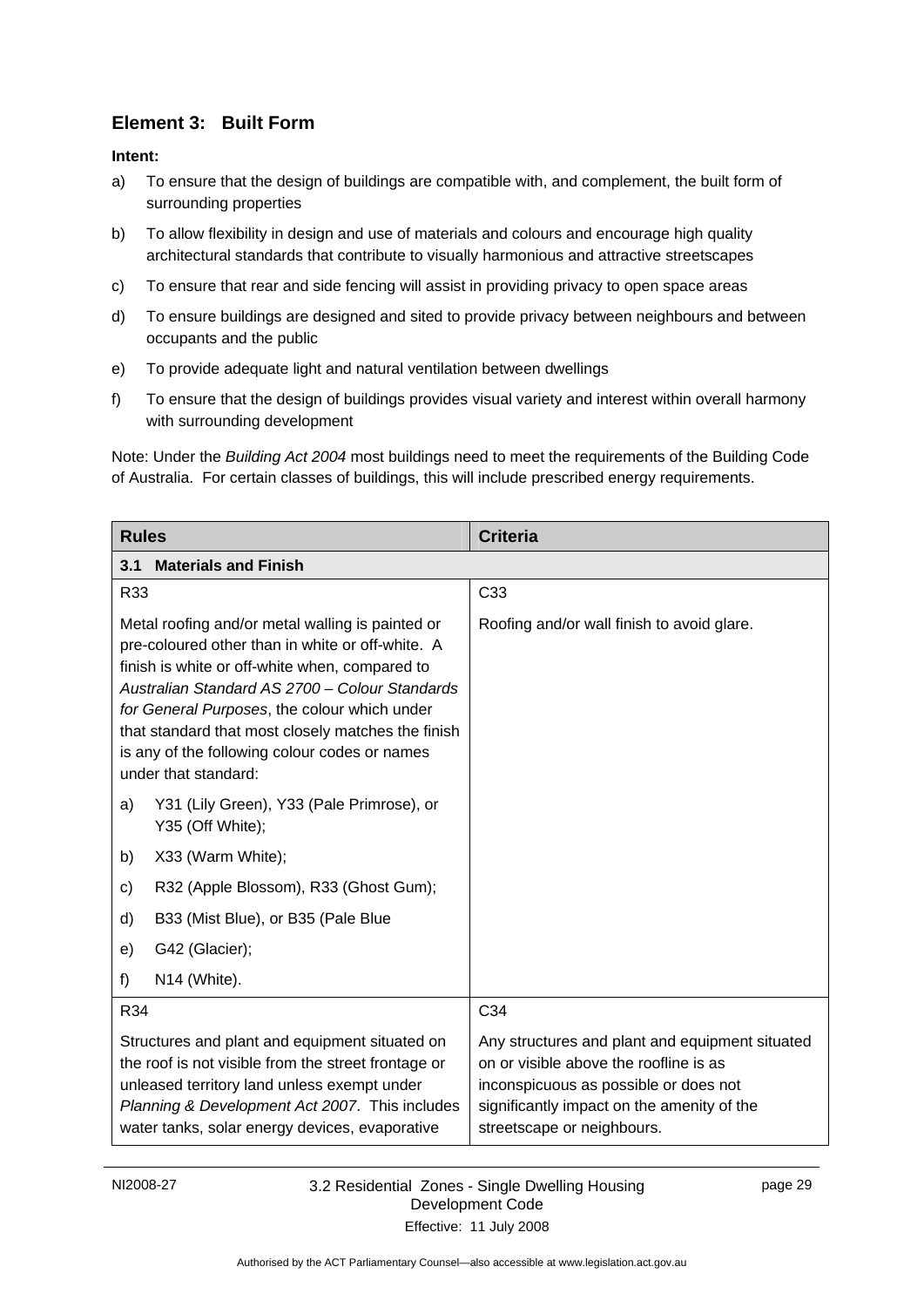<span id="page-33-0"></span>

| <b>Rules</b>                                                                                                                           |                                                                                                                                                    |                 | <b>Criteria</b>                                                                                                                          |
|----------------------------------------------------------------------------------------------------------------------------------------|----------------------------------------------------------------------------------------------------------------------------------------------------|-----------------|------------------------------------------------------------------------------------------------------------------------------------------|
|                                                                                                                                        | cooling or air conditioning devices, a radio mast<br>or aerial, or a satellite dish.                                                               |                 |                                                                                                                                          |
| R35                                                                                                                                    |                                                                                                                                                    | C <sub>35</sub> |                                                                                                                                          |
|                                                                                                                                        | Garages and carports within 15 m of the front<br>boundary are constructed with the same material<br>as the corresponding elements of the dwelling. |                 | The construction of garages and carports are<br>compatible with the dwelling design in terms of<br>materials and colours.                |
|                                                                                                                                        | 3.2 Interface                                                                                                                                      |                 |                                                                                                                                          |
| <b>R36</b>                                                                                                                             |                                                                                                                                                    | C36             |                                                                                                                                          |
|                                                                                                                                        | Free standing walls or fencing are not permitted<br>forward of the building line except where one or<br>more of the following apply:               |                 | Fences may be permitted where the proposal<br>meets the requirements contained in the<br>Residential Boundaries Fences General Code.     |
| a)                                                                                                                                     | previously approved in an estate<br>development plan                                                                                               |                 |                                                                                                                                          |
| b)                                                                                                                                     | consistent with a relevant precinct code                                                                                                           |                 |                                                                                                                                          |
| c)                                                                                                                                     | it is a gate to a maximum height of 1.8m in<br>an established, vigorous hedge                                                                      |                 |                                                                                                                                          |
| d)                                                                                                                                     | it is a courtyard wall that meets the<br>requirements of R38/C38.                                                                                  |                 |                                                                                                                                          |
| R37                                                                                                                                    |                                                                                                                                                    | C37             |                                                                                                                                          |
|                                                                                                                                        | Courtyard walls forward of the building line have:                                                                                                 | a)              | Courtyard walls forward of the building line                                                                                             |
| a)                                                                                                                                     | a total length not exceeding 50% of the<br>width of the block, or 70% in the case of<br>blocks less than 12m wide, at the line of the              |                 | may be considered where the existing front<br>building facade is maintained as the<br>dominant built element in the streetscape.         |
|                                                                                                                                        | wall                                                                                                                                               | b)              | The courtyard wall reads as a secondary                                                                                                  |
| b)                                                                                                                                     | a minimum setback from the front boundary<br>of not less than 50% of the minimum front                                                             |                 | built element of appropriate proportions and<br>character with respect to:                                                               |
|                                                                                                                                        | street setback                                                                                                                                     |                 | height<br>i).                                                                                                                            |
| c)                                                                                                                                     | a maximum height not exceeding 1.8m                                                                                                                |                 | ii) relationship to verge footpath                                                                                                       |
| d)                                                                                                                                     | brick, block or stonework construction, any<br>of which may be combined with feature                                                               |                 | iii) total proportion relative to the building<br>width                                                                                  |
|                                                                                                                                        | panels                                                                                                                                             |                 | iv) colour and design features                                                                                                           |
| e)                                                                                                                                     | the area between the wall and the front<br>boundary planted with shrubs                                                                            |                 | v) transparency and articulation                                                                                                         |
| f)                                                                                                                                     | courtyard walls do not obstruct site lines for                                                                                                     |                 | vi) protection of existing desirable landscape<br>features                                                                               |
| vehicles and pedestrians on public paths on<br>driveways in accordance with A2890.1-The<br>Australian Standard for Off-Street Parking. |                                                                                                                                                    |                 | vii) tree and shrub planting forward of the<br>wall                                                                                      |
|                                                                                                                                        |                                                                                                                                                    | C)              | courtyard walls do not obstruct sight lines for<br>vehicles and pedestrians on public paths or<br>driveways in accordance with AS2890.1- |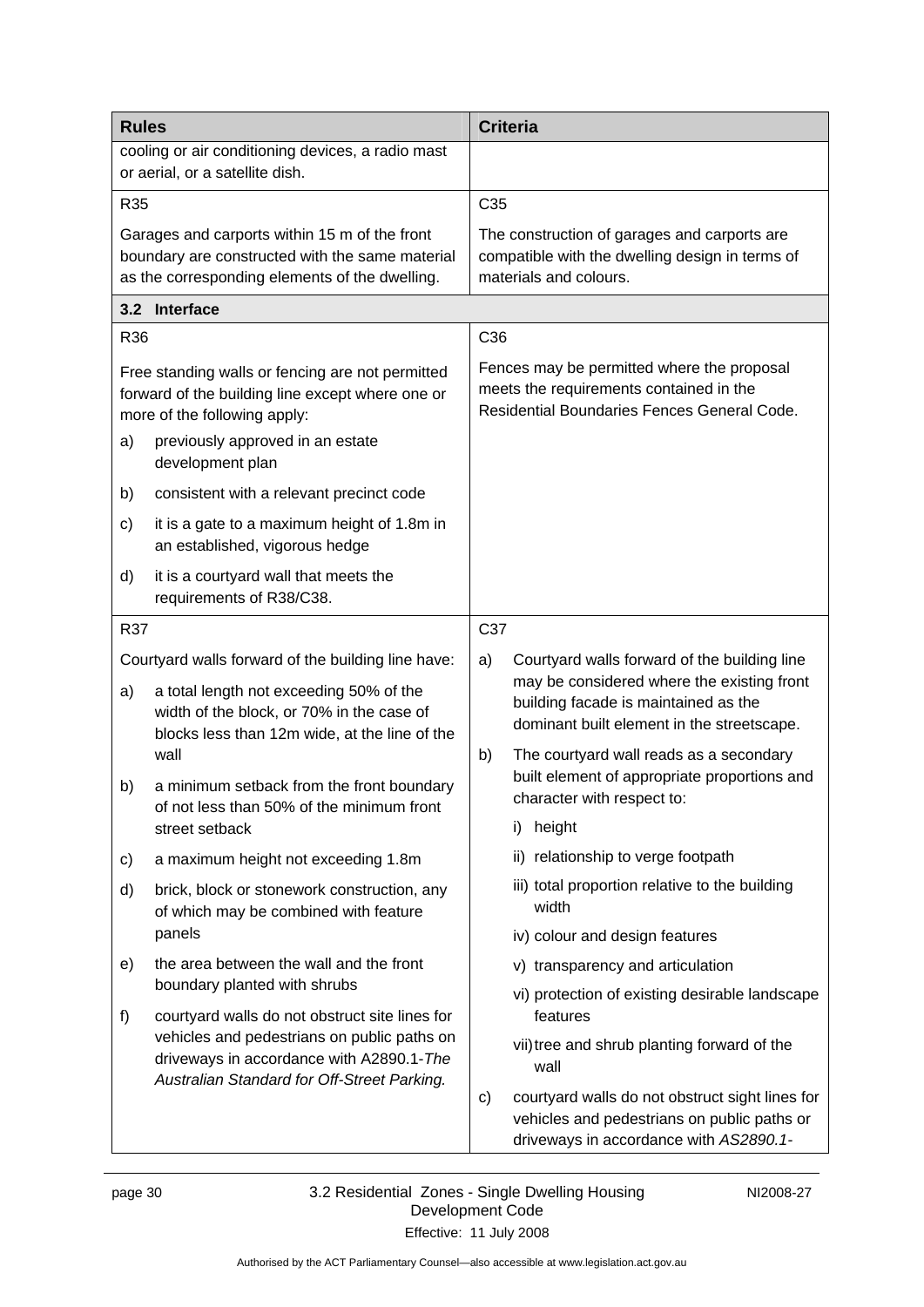<span id="page-34-0"></span>

| <b>Rules</b>                                | <b>Criteria</b>                              |
|---------------------------------------------|----------------------------------------------|
|                                             | The Australian Standard for Off-Street       |
|                                             | Parking.                                     |
|                                             |                                              |
| R <sub>38</sub>                             |                                              |
| Fences are permitted in accordance with the | This is a mandatory requirement. There is no |
| Common Boundaries Act 1981.                 | applicable criterion.                        |

# **Element 4: Parking and Site Access**

- a) To encourage design of access and parking as part of the overall design of the development
- b) To provide sufficient, convenient, accessible and safe parking to meet the needs of the residents and visitors
- c) To ensure that parking facilities do not detract from streetscape amenity and surveillance of the street
- d) To ensure that parked vehicles do not obstruct the passage of vehicles on the carriageway or create traffic hazards

| <b>Rules</b>                                                             | <b>Criteria</b>                                                                                                                                                                         |  |
|--------------------------------------------------------------------------|-----------------------------------------------------------------------------------------------------------------------------------------------------------------------------------------|--|
| <b>Vehicle Access</b><br>4.1                                             |                                                                                                                                                                                         |  |
| R39                                                                      | C39                                                                                                                                                                                     |  |
| There is one driveway and kerb crossing for each<br>block.               | Provided all other rules in this element are met,<br>more than one driveway and kerb crossing over<br>the verge may be permitted for:                                                   |  |
|                                                                          | forward entry to roads carrying greater than<br>a)<br>3000 vpd; or                                                                                                                      |  |
|                                                                          | large blocks where the visual impact to the<br>b)<br>streetscape is not adversely affected,<br>provided the site access is of appropriate<br>proportions and character with respect to: |  |
|                                                                          | i) relationship to verge footpath                                                                                                                                                       |  |
|                                                                          | ii) total proportion of the width of the access<br>relative to the building width                                                                                                       |  |
|                                                                          | iii) design features                                                                                                                                                                    |  |
|                                                                          | iv) protection of existing landscape features.                                                                                                                                          |  |
| <b>R40</b>                                                               | C <sub>40</sub>                                                                                                                                                                         |  |
| The location and design of residential driveway<br>verge crossings are:  | If the development proposal does not comply with<br>R40 the application will be referred to the                                                                                         |  |
| 1.2 m horizontally clear of stormwater<br>a)<br>sumps and other services | Department of Territory and Municipal Services in<br>accordance with the requirements of the Planning<br>and Development Act 2007.                                                      |  |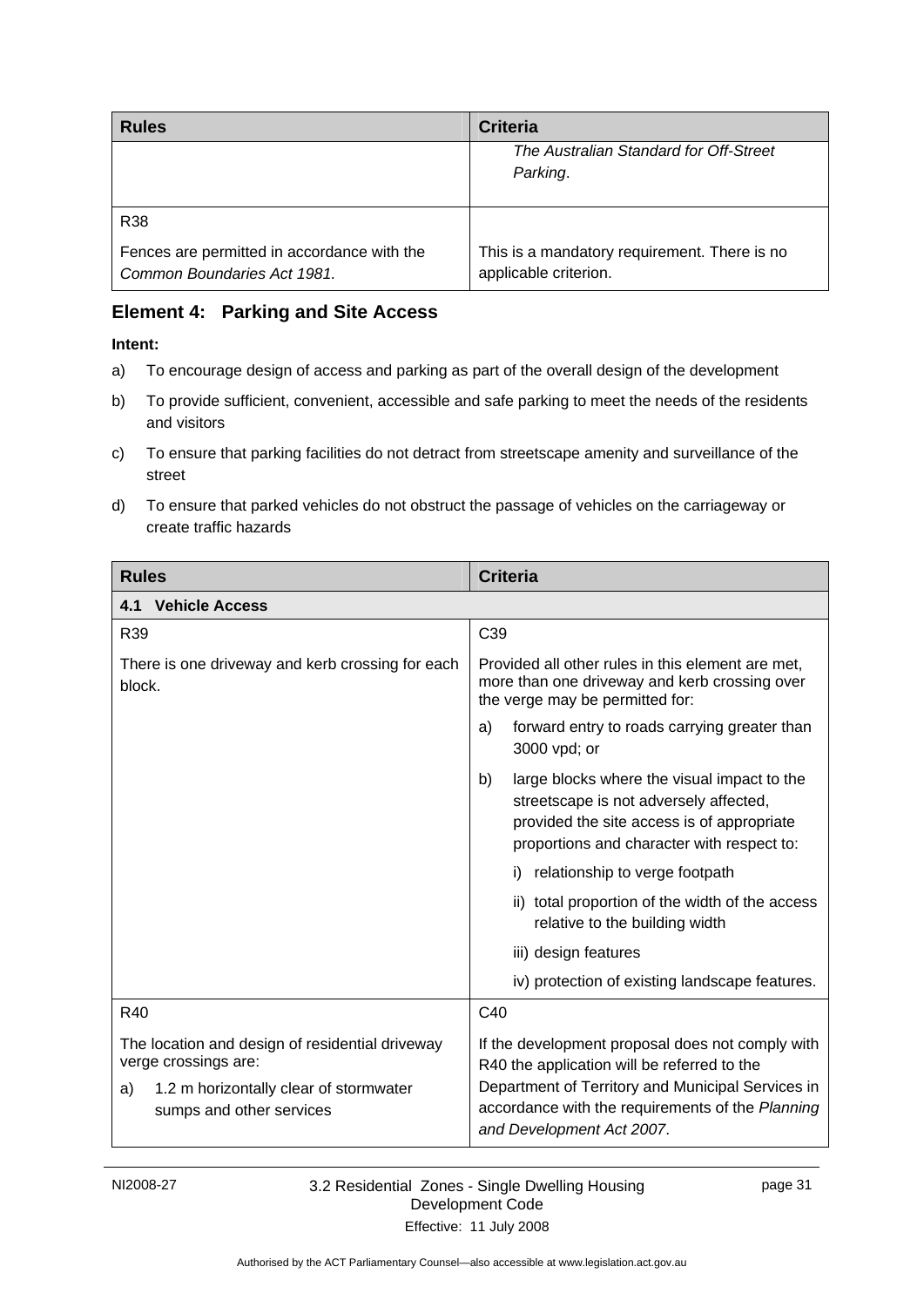| <b>Rules</b>                                                                                                              |                                                                                                                                                                                                                                                         | <b>Criteria</b>                                                       |
|---------------------------------------------------------------------------------------------------------------------------|---------------------------------------------------------------------------------------------------------------------------------------------------------------------------------------------------------------------------------------------------------|-----------------------------------------------------------------------|
| b)                                                                                                                        | 1.5 m horizontally clear of transformers, bus<br>stops, public light poles                                                                                                                                                                              |                                                                       |
| c)                                                                                                                        | 6.0 m horizontally clear of the tangent point<br>of the radius of the curve on a corner block<br>(excluding locations with roundabouts and<br>signalised intersections, which require<br>separate formal approval and support from<br>Asset Acceptance) |                                                                       |
| d)                                                                                                                        | uphill grade of less than 17%; downhill<br>grade of less than 12%                                                                                                                                                                                       |                                                                       |
| e)                                                                                                                        | at a right angle to the kerb line with a<br>maximum 10% deviation                                                                                                                                                                                       |                                                                       |
| f)                                                                                                                        | a maximum of 5.5 m width, and a minimum<br>of 5 m width at the kerb, a minimum 3 m<br>width at the front boundary, and a maximum<br>width no greater than the width at the kerb                                                                         |                                                                       |
| g)                                                                                                                        | outside of the drip line of mature trees, and<br>a minimum of 3 m clear of small and new<br>street trees                                                                                                                                                |                                                                       |
| h)                                                                                                                        | compliant with AS 2890.1 - The Australian<br>Standard for Off Street Parking as amended<br>from time to time, having particular regard<br>for sightlines and cross fall of the site.                                                                    |                                                                       |
| R41                                                                                                                       |                                                                                                                                                                                                                                                         |                                                                       |
| Where there is a paved pathway in the verge the<br>pathway material is continuous and not<br>interrupted by the driveway. |                                                                                                                                                                                                                                                         | This is a mandatory requirement. There is no<br>applicable criterion. |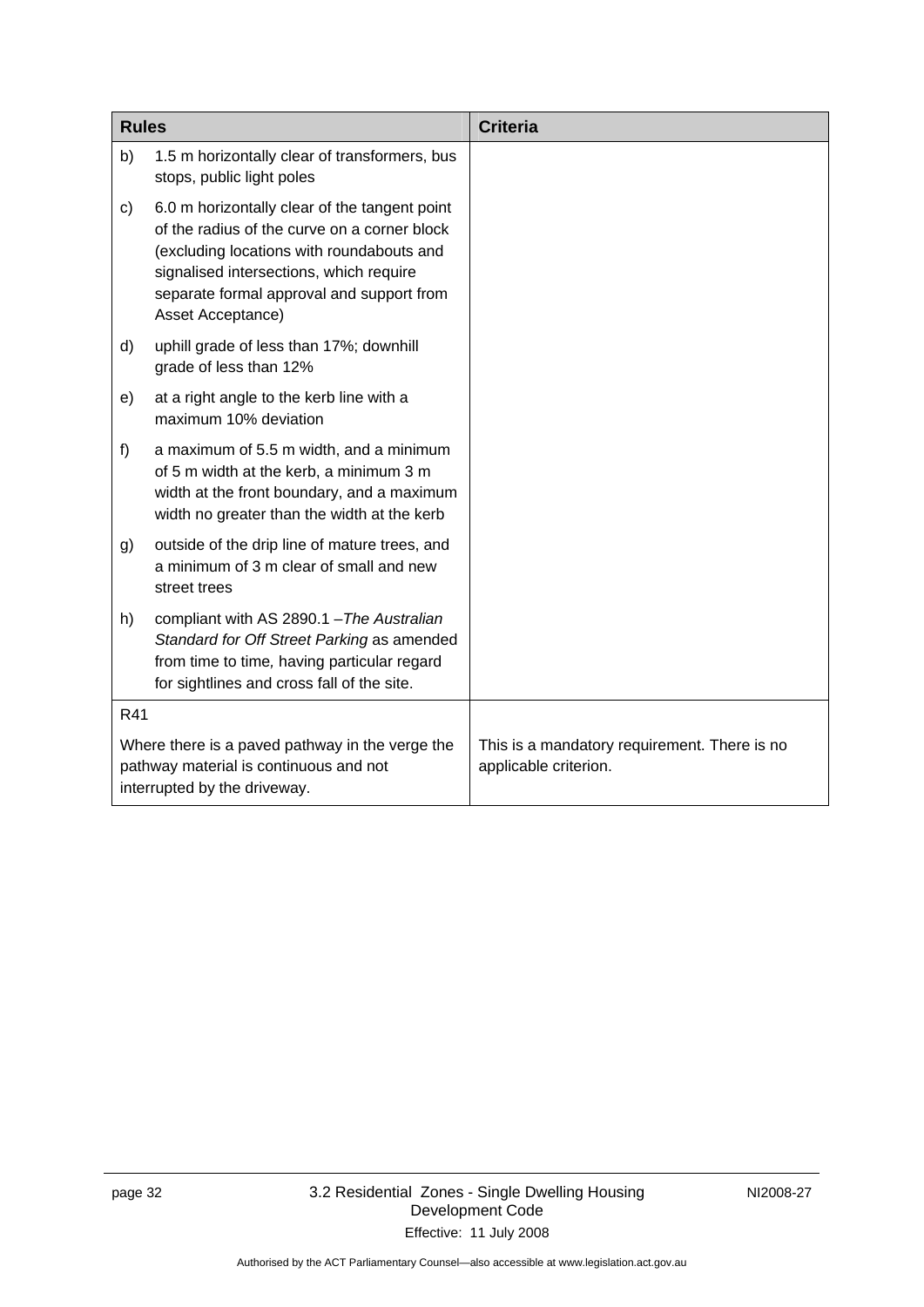<span id="page-36-0"></span>

| 4.2 Parking                                      |                                                                                                                                                                  |  |
|--------------------------------------------------|------------------------------------------------------------------------------------------------------------------------------------------------------------------|--|
| R42                                              | C42                                                                                                                                                              |  |
| Two car-parking spaces are provided on the site. | Parking complies with the requirements of the<br>Parking and Vehicular Access General Code and<br>ensures:                                                       |  |
|                                                  | the amenity of neighbouring residential<br>a)<br>areas and streetscapes is not unacceptably<br>affected by the provision of parking and<br>access                |  |
|                                                  | no traffic hazards are created by the<br>b)<br>provision of access and parking facilities for<br>a development                                                   |  |
|                                                  | the safety of all users, especially<br>C)<br>pedestrians and cyclists, is considered                                                                             |  |
|                                                  | d)<br>the creation of community surveillance of car<br>parking areas by people using neighbouring<br>areas                                                       |  |
|                                                  | parking generated by a development does<br>e)<br>not unacceptably affect the safe and<br>efficient functioning of traffic and access to<br>neighbouring areas    |  |
|                                                  | f<br>adequate supply of parking for the level of<br>demand generated by the development                                                                          |  |
|                                                  | safe and efficient access for all users, with<br>g)<br>the needs of residents and visitors being<br>catered for by the on-site provision of<br>adequate parking. |  |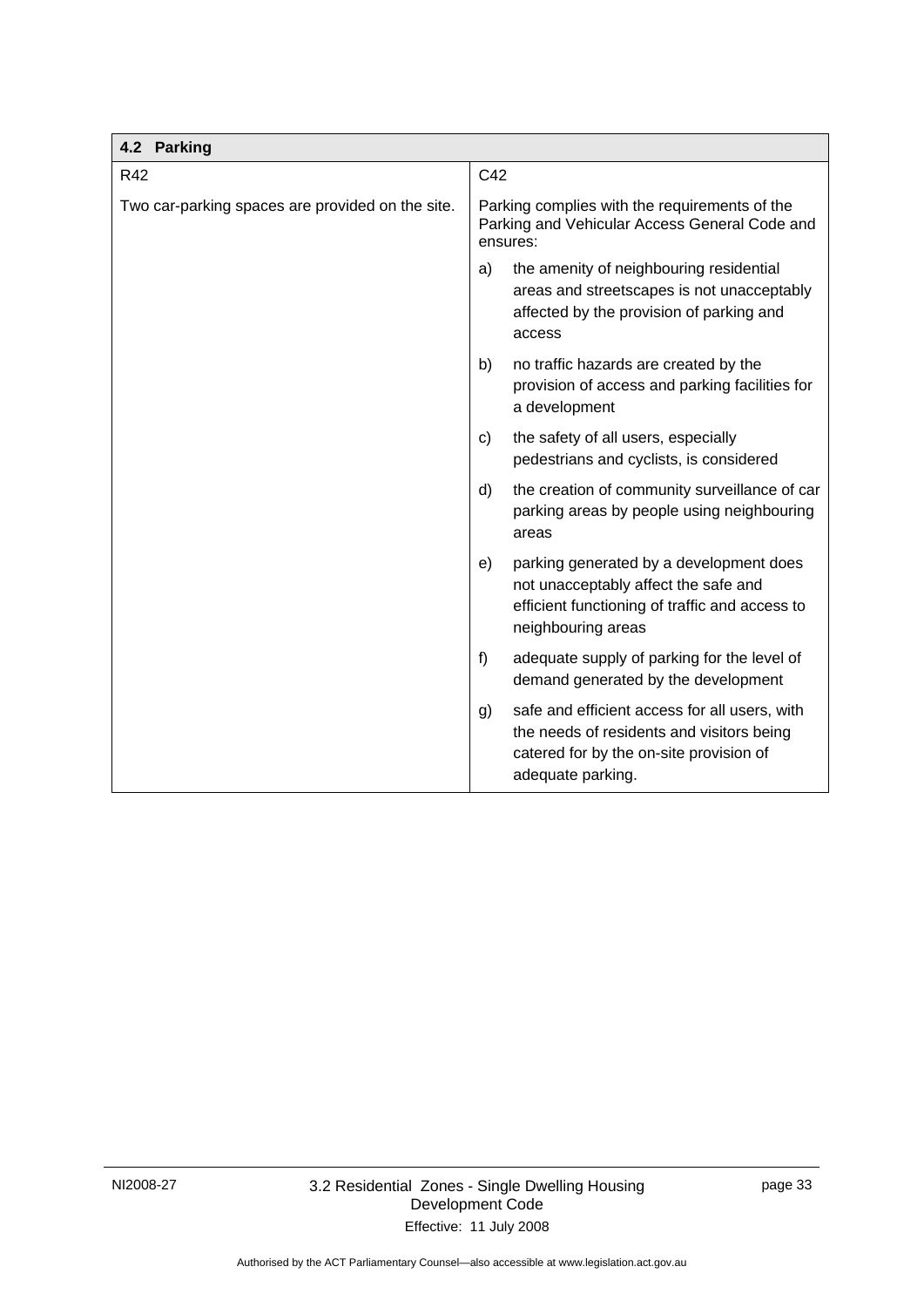| R43                                                                                                                                                       |                                                                                                                                                                                   | C43                                                                                                        |                                                                                                                                                            |
|-----------------------------------------------------------------------------------------------------------------------------------------------------------|-----------------------------------------------------------------------------------------------------------------------------------------------------------------------------------|------------------------------------------------------------------------------------------------------------|------------------------------------------------------------------------------------------------------------------------------------------------------------|
| a)                                                                                                                                                        | Car-parking spaces:<br>can be in tandem where they belong to<br>i)<br>the same dwelling, except for visitor<br>parking where required                                             | Parking complies with the requirements of the<br>Parking and Vehicular Access General Code and<br>ensures: |                                                                                                                                                            |
|                                                                                                                                                           |                                                                                                                                                                                   | a)                                                                                                         | the amenity of neighbouring residential<br>areas and streetscapes is not unacceptably                                                                      |
|                                                                                                                                                           | ii) do not encroach any property<br>boundaries.                                                                                                                                   |                                                                                                            | affected by the provision of parking and<br>access                                                                                                         |
| b)                                                                                                                                                        | One space is capable of being roofed and<br>be behind the front zone.                                                                                                             | b)                                                                                                         | no traffic hazards are created by the<br>provision of access and parking facilities for                                                                    |
| c)                                                                                                                                                        | Minimum dimensions of on-site car parking<br>spaces are:                                                                                                                          | C)                                                                                                         | a development<br>the safety of all users, especially                                                                                                       |
|                                                                                                                                                           | 6.0 x 3.0 m single roofed space<br>i)                                                                                                                                             |                                                                                                            | pedestrians and cyclists, is considered                                                                                                                    |
|                                                                                                                                                           | ii) 6.0 x 5.5 m double roofed space                                                                                                                                               | d)                                                                                                         | the creation of community surveillance of car<br>parking areas by people using neighbouring                                                                |
|                                                                                                                                                           | iii) $5.5 \times 3.0$ m unroofed space (unless for<br>multiple spaces side by side, in which                                                                                      |                                                                                                            | areas                                                                                                                                                      |
|                                                                                                                                                           | case, minimum 5.5 x 2.6 m per unroofed<br>space is required)                                                                                                                      | e)                                                                                                         | parking generated by a development does<br>not unacceptably affect the safe and                                                                            |
|                                                                                                                                                           | iv) 6.7 x 2.3 m parallel parking spaces                                                                                                                                           |                                                                                                            | efficient functioning of traffic and access to<br>neighbouring areas                                                                                       |
|                                                                                                                                                           | v) 2.1 m minimum height to any overhead<br>structure                                                                                                                              | f)                                                                                                         | adequate supply of parking for the level of<br>demand generated by the development                                                                         |
| d)                                                                                                                                                        | Sightlines for off-street car-parking facilities<br>are designed in accordance with the<br>relevant requirements in AS2890.1 - The<br>Australian Standard for Off Street Parking. | g)                                                                                                         | safe and efficient access for all users, with<br>the needs of residents and visitors being<br>catered for by the on-site provision of<br>adequate parking. |
| <b>R44</b>                                                                                                                                                |                                                                                                                                                                                   | C44                                                                                                        |                                                                                                                                                            |
| The maximum total width of garage door<br>openings and external width of carports is 6m, or<br>50% of the frontage of the dwelling, whichever is<br>less. |                                                                                                                                                                                   |                                                                                                            | Parking complies with the requirements of the<br>Parking and Vehicular Access General Code and<br>ensures:                                                 |
|                                                                                                                                                           |                                                                                                                                                                                   | a)                                                                                                         | the amenity of neighbouring residential<br>areas and streetscapes is not unacceptably<br>affected by the provision of parking and<br>access                |
|                                                                                                                                                           |                                                                                                                                                                                   | b)                                                                                                         | no traffic hazards are created by the<br>provision of access and parking facilities for<br>a development                                                   |
|                                                                                                                                                           |                                                                                                                                                                                   | C)                                                                                                         | the safety of all users, especially<br>pedestrians and cyclists, is considered                                                                             |
|                                                                                                                                                           |                                                                                                                                                                                   | d)                                                                                                         | the creation of community surveillance of car<br>parking areas by people using neighbouring<br>areas                                                       |
|                                                                                                                                                           |                                                                                                                                                                                   | e)                                                                                                         | parking generated by a development does                                                                                                                    |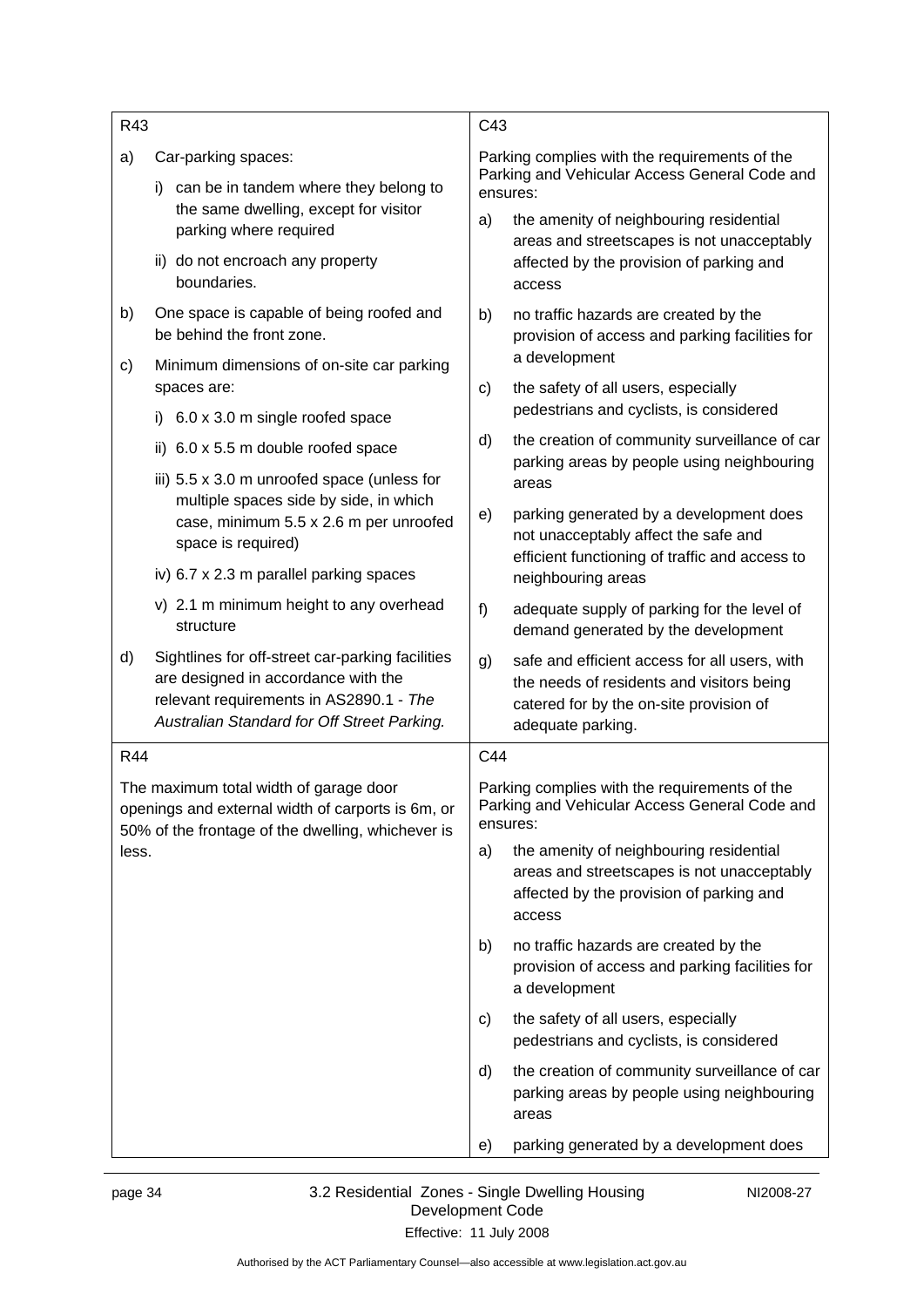|                                                                     | not unacceptably affect the safe and<br>efficient functioning of traffic and access to<br>neighbouring areas                                                     |
|---------------------------------------------------------------------|------------------------------------------------------------------------------------------------------------------------------------------------------------------|
|                                                                     | adequate supply of parking for the level of<br>f)<br>demand generated by the development                                                                         |
|                                                                     | safe and efficient access for all users, with<br>g)<br>the needs of residents and visitors being<br>catered for by the on-site provision of<br>adequate parking. |
| R45<br>Provision for vehicle parking is not permitted on<br>verges. | This is a mandatory requirement. There is no<br>applicable criterion.                                                                                            |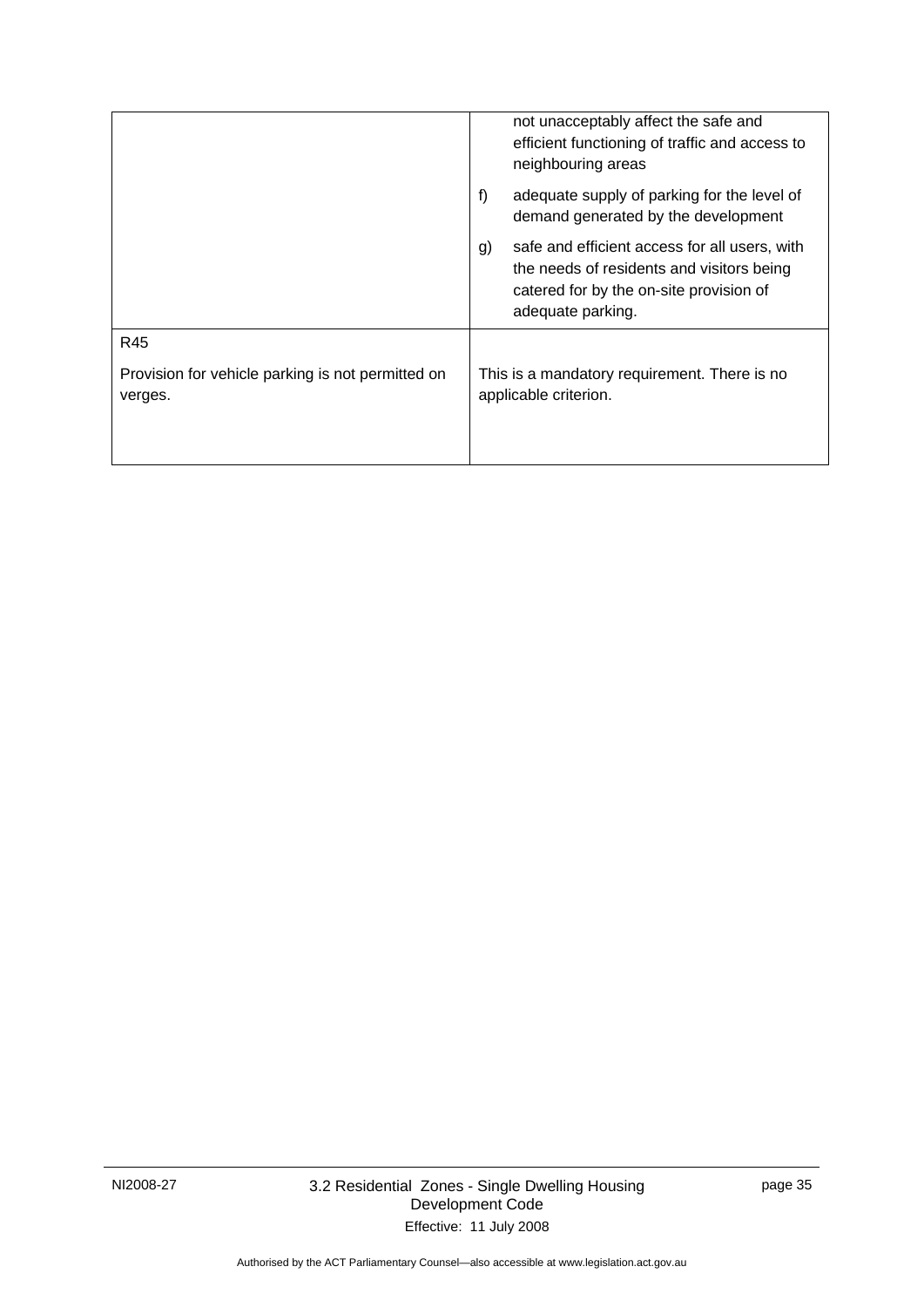# <span id="page-39-0"></span>**Element 5: Amenity**

- a) Development is sited and designed to promote energy efficiency and maximise solar access to private open space and living areas of dwellings
- b) Dwellings are provided with private and useable private open space that is integrated with, and directly accessible from, the living areas of the dwelling

| <b>Rules</b>                                                                                                                                              | <b>Criteria</b>                                                                                                                                                                                                                                                  |  |
|-----------------------------------------------------------------------------------------------------------------------------------------------------------|------------------------------------------------------------------------------------------------------------------------------------------------------------------------------------------------------------------------------------------------------------------|--|
| <b>Solar Access</b><br>5.1                                                                                                                                |                                                                                                                                                                                                                                                                  |  |
| R46<br>Development is sited to allow a minimum of 3<br>hours of direct sunlight onto the floor or internal<br>wall of the main daytime living area of the | This is a mandatory requirement. There is no<br>applicable criterion.                                                                                                                                                                                            |  |
| dwelling between the hours of 9.00 am and 3.00<br>pm on 21 June (winter solstice).                                                                        |                                                                                                                                                                                                                                                                  |  |
| 5.2 Private Open Space                                                                                                                                    |                                                                                                                                                                                                                                                                  |  |
| <b>R47</b>                                                                                                                                                | C47                                                                                                                                                                                                                                                              |  |
| The development provides 60% of the area of the<br>block, less $50m^2$ , as private open space.                                                           | Private open space is of dimensions to suit the<br>projected requirements of the dwelling's<br>occupants and to accommodate both outdoor<br>recreation needs as well as providing space for<br>service functions such as clothes drying and<br>domestic storage. |  |
| <b>R48</b>                                                                                                                                                | C48                                                                                                                                                                                                                                                              |  |
| At least one area of private open space is<br>provided on-site to meet the following minimum<br>area and dimension requirements:                          | Private open space is of dimensions to suit the<br>projected requirements of the dwelling's<br>occupants and to accommodate both outdoor                                                                                                                         |  |
| 10% of the area of the block<br>a)                                                                                                                        | recreation needs as well as providing space for                                                                                                                                                                                                                  |  |
| b)<br>$6m \times 6m$ .                                                                                                                                    | service functions such as clothes drying and<br>domestic storage.                                                                                                                                                                                                |  |
| R49                                                                                                                                                       | C49                                                                                                                                                                                                                                                              |  |
| An area of private open space with a minimum<br>dimension of at least 6 metres is:                                                                        | Private open space is capable of enabling an<br>a)<br>extension of the function of the dwelling for                                                                                                                                                              |  |
| screened from public view<br>a)                                                                                                                           | relaxation, dining, entertainment, recreation,<br>and it is directly accessible from the dwelling.                                                                                                                                                               |  |
| not forward of the building line except where<br>b)<br>permitted by, and illustrated in, an approved<br>estate development plan                           | Private open space forward of the front<br>b)<br>building line ensures the amenity of the<br>private open space and the dwelling is                                                                                                                              |  |
| located<br>C)                                                                                                                                             | protected whilst maintaining opportunities for                                                                                                                                                                                                                   |  |
| not to the south, south-east or south-<br>(i)<br>west of the dwelling, or                                                                                 | passive surveillance.<br>Private open space is to take account of<br>C)                                                                                                                                                                                          |  |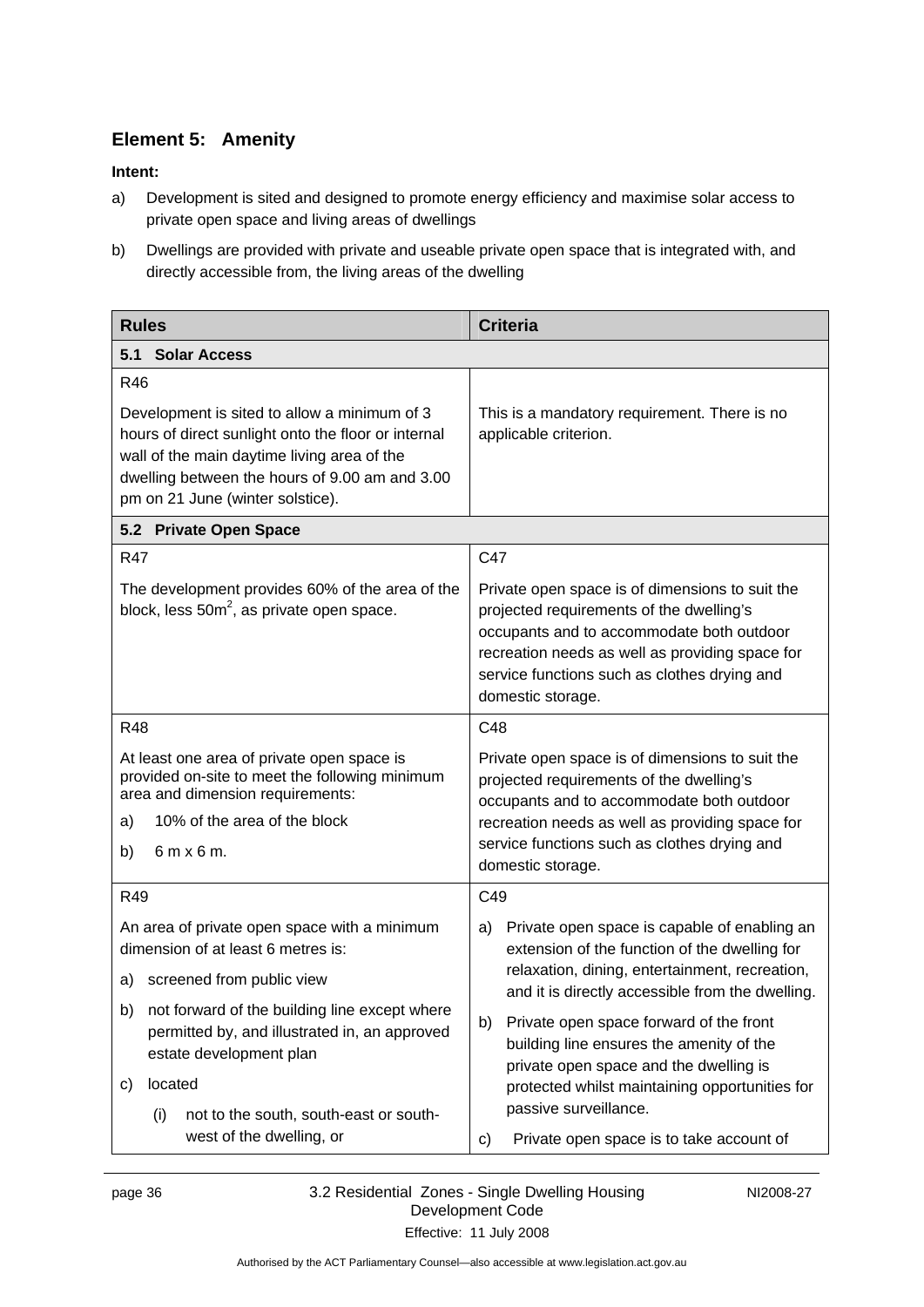<span id="page-40-0"></span>

| <b>Rules</b>                                                                                                                                                                                                                                               | <b>Criteria</b>                                                                                                                     |
|------------------------------------------------------------------------------------------------------------------------------------------------------------------------------------------------------------------------------------------------------------|-------------------------------------------------------------------------------------------------------------------------------------|
| (ii)<br>to maintain a minimum three hours<br>sunlight onto 50% of the ground<br>between the hours of 9:00am and<br>3:00pm on 21 June (winter solstice)<br>at ground level and directly accessible from<br>d)<br>a main daytime living area of the dwelling | outlook, natural features of the site and<br>neighbouring buildings or open space and to<br>provide for maximum year round use.     |
| <b>R50</b>                                                                                                                                                                                                                                                 | C <sub>50</sub>                                                                                                                     |
| A minimum of 50% of the private open space is to<br>be retained as planting area.                                                                                                                                                                          | Unpaved or unsealed areas are provided to<br>facilitate on-site infiltration of stormwater run-off<br>and provision of landscaping. |

# **Element 6: Environment**

### **Intent:**

a) To encourage harvesting of rainwater and the efficient use of water resources

Note: Refer to the Water Ways: Water Sensitive Urban Design General Code for more information on Water Sensitive Urban Design

| <b>Rules</b>                                                                                                                                                                                                                                                                             |                                                                                                                                                                                                                                                                                                                                                                                                                                                                                                                      | <b>Criteria</b>                                                                                    |
|------------------------------------------------------------------------------------------------------------------------------------------------------------------------------------------------------------------------------------------------------------------------------------------|----------------------------------------------------------------------------------------------------------------------------------------------------------------------------------------------------------------------------------------------------------------------------------------------------------------------------------------------------------------------------------------------------------------------------------------------------------------------------------------------------------------------|----------------------------------------------------------------------------------------------------|
| 6.1                                                                                                                                                                                                                                                                                      | <b>Water Sensitive Urban Design</b>                                                                                                                                                                                                                                                                                                                                                                                                                                                                                  |                                                                                                    |
| R <sub>51</sub>                                                                                                                                                                                                                                                                          |                                                                                                                                                                                                                                                                                                                                                                                                                                                                                                                      |                                                                                                    |
| a)                                                                                                                                                                                                                                                                                       | For all new dwellings (including in established<br>areas), as well as extensions and alterations<br>that increase the gross floor area by more<br>than 50%, evidence is provided that shows<br>the development achieves a minimum 40%<br>reduction in mains water consumption<br>compared to an equivalent development<br>constructed in 2003, using the ACTPLA on-<br>line assessment tool or the NSW BASIX tool.<br>The 40% target is met without any reliance<br>on landscaping measures to reduce<br>consumption | This rule, or Rule 52 or Rule 53, are mandatory<br>requirements. There is no applicable criterion. |
|                                                                                                                                                                                                                                                                                          | <b>OR</b>                                                                                                                                                                                                                                                                                                                                                                                                                                                                                                            |                                                                                                    |
| b)                                                                                                                                                                                                                                                                                       | Rule 52 or Rule 53 applies.                                                                                                                                                                                                                                                                                                                                                                                                                                                                                          |                                                                                                    |
| <b>R52</b>                                                                                                                                                                                                                                                                               |                                                                                                                                                                                                                                                                                                                                                                                                                                                                                                                      |                                                                                                    |
| If Rule 51 or Rule 53 is not met for all new<br>dwellings (including in established areas), as well<br>as extensions and alterations that increase the<br>gross floor area by more than 50%, then water<br>storage of the following capacity are provided on-<br>site for each dwelling: |                                                                                                                                                                                                                                                                                                                                                                                                                                                                                                                      | This rule, or Rule 51 or Rule 53, are mandatory<br>requirements. There is no applicable criterion. |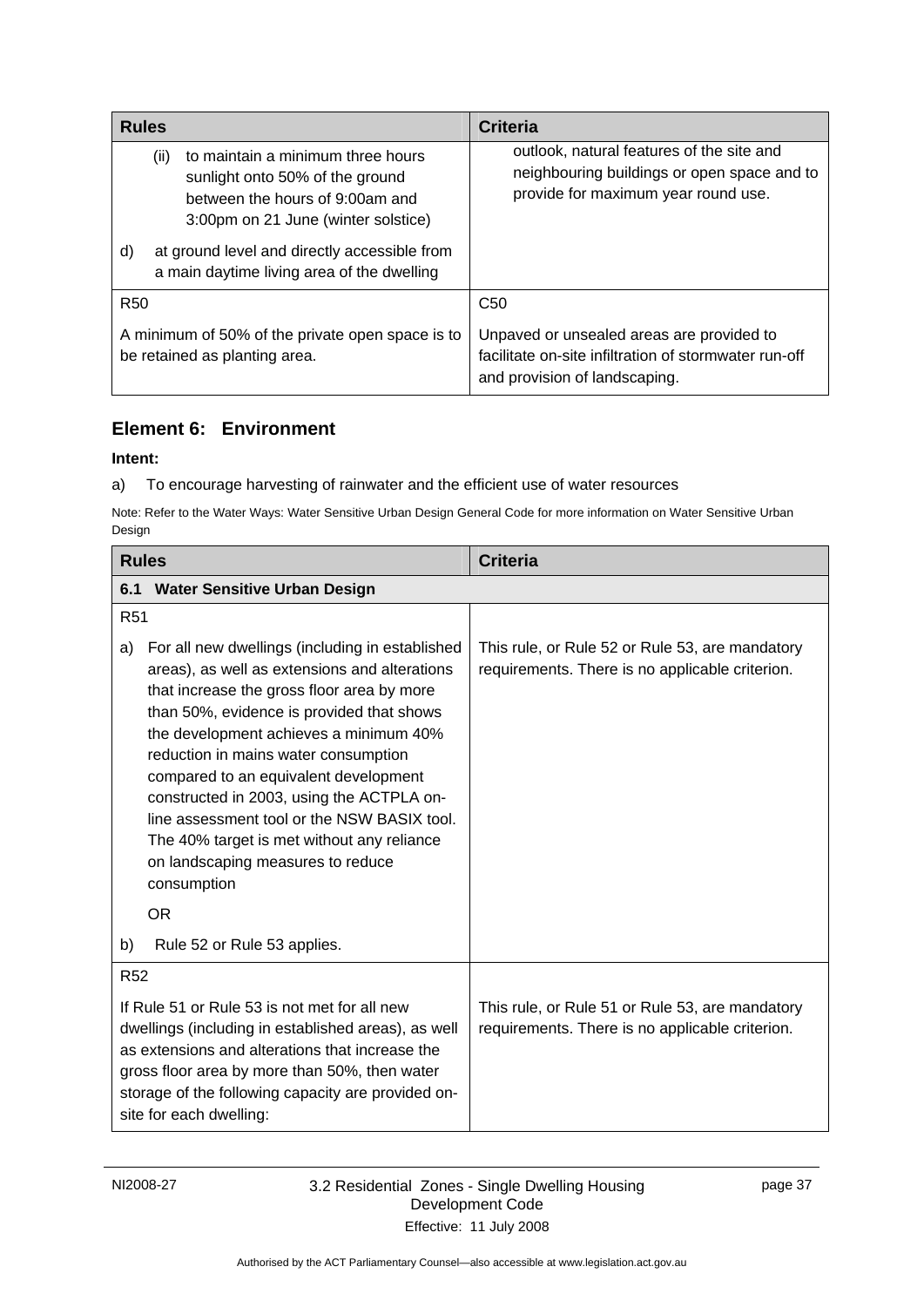| <b>Rules</b>                                                                                                                                                                                                                                                                                                                                                                                              |               |                                                                                                                                                                                     | <b>Criteria</b>                                                                                    |
|-----------------------------------------------------------------------------------------------------------------------------------------------------------------------------------------------------------------------------------------------------------------------------------------------------------------------------------------------------------------------------------------------------------|---------------|-------------------------------------------------------------------------------------------------------------------------------------------------------------------------------------|----------------------------------------------------------------------------------------------------|
| a)                                                                                                                                                                                                                                                                                                                                                                                                        |               | $<$ 300 $m2$ block                                                                                                                                                                  |                                                                                                    |
|                                                                                                                                                                                                                                                                                                                                                                                                           | i)            | No minimum water storage requirement                                                                                                                                                |                                                                                                    |
|                                                                                                                                                                                                                                                                                                                                                                                                           | ii)           | minimum $\star \star \star$ rated plumbing fixtures                                                                                                                                 |                                                                                                    |
| b)                                                                                                                                                                                                                                                                                                                                                                                                        |               | small block: $300 - 499m^2$                                                                                                                                                         |                                                                                                    |
|                                                                                                                                                                                                                                                                                                                                                                                                           | i)            | minimum storage: 2000 litres                                                                                                                                                        |                                                                                                    |
|                                                                                                                                                                                                                                                                                                                                                                                                           | ii)           | 50% or $75m^2$ of roof area, whichever is<br>the lesser, is connected to the tank and<br>the tank is connected to at least the toilet,<br>laundry cold water and all external taps  |                                                                                                    |
| C)                                                                                                                                                                                                                                                                                                                                                                                                        |               | medium block: 500-800m <sup>2</sup>                                                                                                                                                 |                                                                                                    |
|                                                                                                                                                                                                                                                                                                                                                                                                           | i)            | minimum storage: 4000 litres                                                                                                                                                        |                                                                                                    |
|                                                                                                                                                                                                                                                                                                                                                                                                           | $\mathsf{ii}$ | 50% or $100m^2$ of roof area, whichever is<br>the lesser, is connected to the tank and<br>the tank is connected to at least the toilet,<br>laundry cold water and all external taps |                                                                                                    |
| d)                                                                                                                                                                                                                                                                                                                                                                                                        |               | large block: >800m <sup>2</sup>                                                                                                                                                     |                                                                                                    |
|                                                                                                                                                                                                                                                                                                                                                                                                           | i)            | minimum storage: 10,000 litres                                                                                                                                                      |                                                                                                    |
|                                                                                                                                                                                                                                                                                                                                                                                                           | ii)           | 50% or $125m^2$ of roof area, whichever is<br>the lesser, is connected to the tank and<br>the tank is connected to at least the toilet,<br>laundry cold water and all external taps |                                                                                                    |
| <b>R53</b>                                                                                                                                                                                                                                                                                                                                                                                                |               |                                                                                                                                                                                     |                                                                                                    |
| If Rule 51 or Rule 52 is not met for all new<br>dwellings (including in established areas), as well<br>as extensions and alterations that increase the<br>floor area by more than 50%, a greywater system<br>captures all bathroom and laundry greywater and<br>treats it to Class A standard. The treated<br>greywater is connected to all laundry cold water,<br>toilet flushing and all external taps. |               |                                                                                                                                                                                     | This rule, or Rule 51 or Rule 52, are mandatory<br>requirements. There is no applicable criterion. |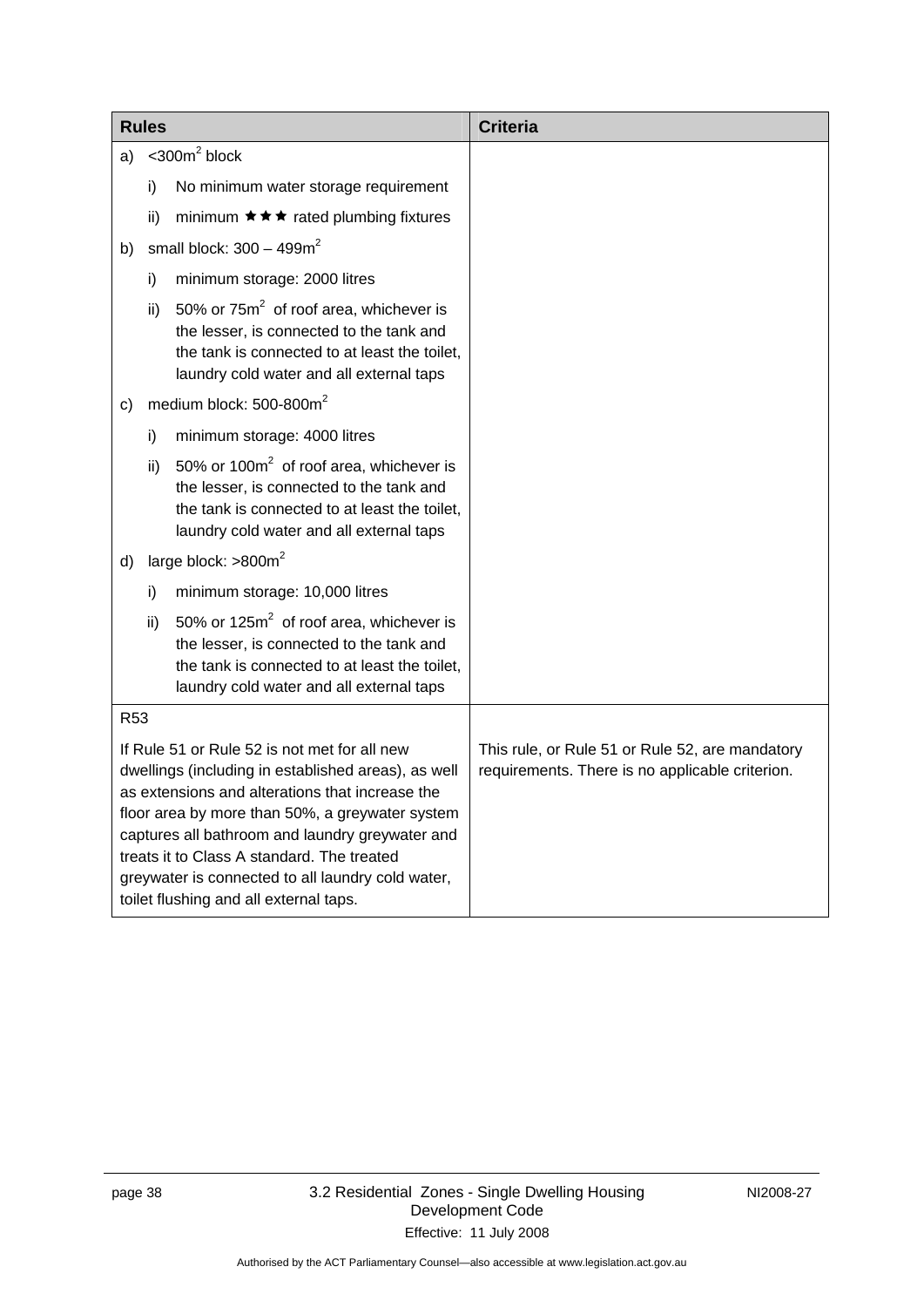# <span id="page-42-0"></span>**Part C(2) – Single Dwelling Housing - Additional Controls for Deakin and Forrest**

This part of the Code applies to development applications for single dwelling housing in Deakin, Sections 5-8 and Forrest, Sections 20-22 and 26-27. It provides additional controls to, or controls that are to be applied in lieu of, those in C(1) for single dwelling housing. The controls have been applied due to the distinctive environmental quality of these historic Sections of South Canberra, particularly in relation to streetscape, block size, on site landscape and built form.

These controls are either in addition to, or in lieu of, those in Part C(1). Where a control is in addition to one contained in Part C(1) it will be identified with the words **'Additional Control'** in the Item title bar. Where a control is in lieu of one contained in Part C(1) it will identify which control it replaces.

Parts A, B and C(1) of this Code also apply.

### **Element 2: Building and Site Controls**

#### **Intent:**

- a) To ensure that buildings are compatible, and complement, the built form, siting and scale of surrounding properties and are of an appropriate residential character.
- b) To ensure buildings are designed and sited to provide privacy between neighbours

| <b>Rules</b>                                                               | <b>Criteria</b>                                                                                                                                                               |  |
|----------------------------------------------------------------------------|-------------------------------------------------------------------------------------------------------------------------------------------------------------------------------|--|
| <b>Height (Additional Control)</b><br>2.1                                  |                                                                                                                                                                               |  |
| <b>R54</b>                                                                 |                                                                                                                                                                               |  |
| Buildings do not exceed 11.5 m in height above<br>natural ground level.    | This is a mandatory requirement. There is no<br>applicable criterion.                                                                                                         |  |
| 2.2 Plot Ratio (Replaces A(1) R4 and Additional Control for RZ2)           |                                                                                                                                                                               |  |
| <b>R55</b>                                                                 |                                                                                                                                                                               |  |
| Maximum site density does not exceed a plot<br>ratio of 35%.               | Buildings to be limited in scale to ensure<br>compatibility with adjacent development.                                                                                        |  |
| 2.3 Front Street Setbacks (Replaces R30)                                   |                                                                                                                                                                               |  |
| <b>R56</b>                                                                 | C <sub>56</sub>                                                                                                                                                               |  |
| Buildings are setback a minimum of 10 m from<br>the front street boundary. | Front street setbacks respect the established<br>building lines of surrounding properties.                                                                                    |  |
| 2.4 Side and Rear Setbacks (Replaces R31 and R32)                          |                                                                                                                                                                               |  |
|                                                                            | C <sub>57</sub>                                                                                                                                                               |  |
| There is no applicable rule.                                               | Buildings and other structures are sited and<br>designed to protect a reasonable amount of<br>privacy and solar access to adjacent dwellings<br>and their private open space. |  |

#### NI2008-27 3.2 Residential Zones - Single Dwelling Housing Development Code Effective: 11 July 2008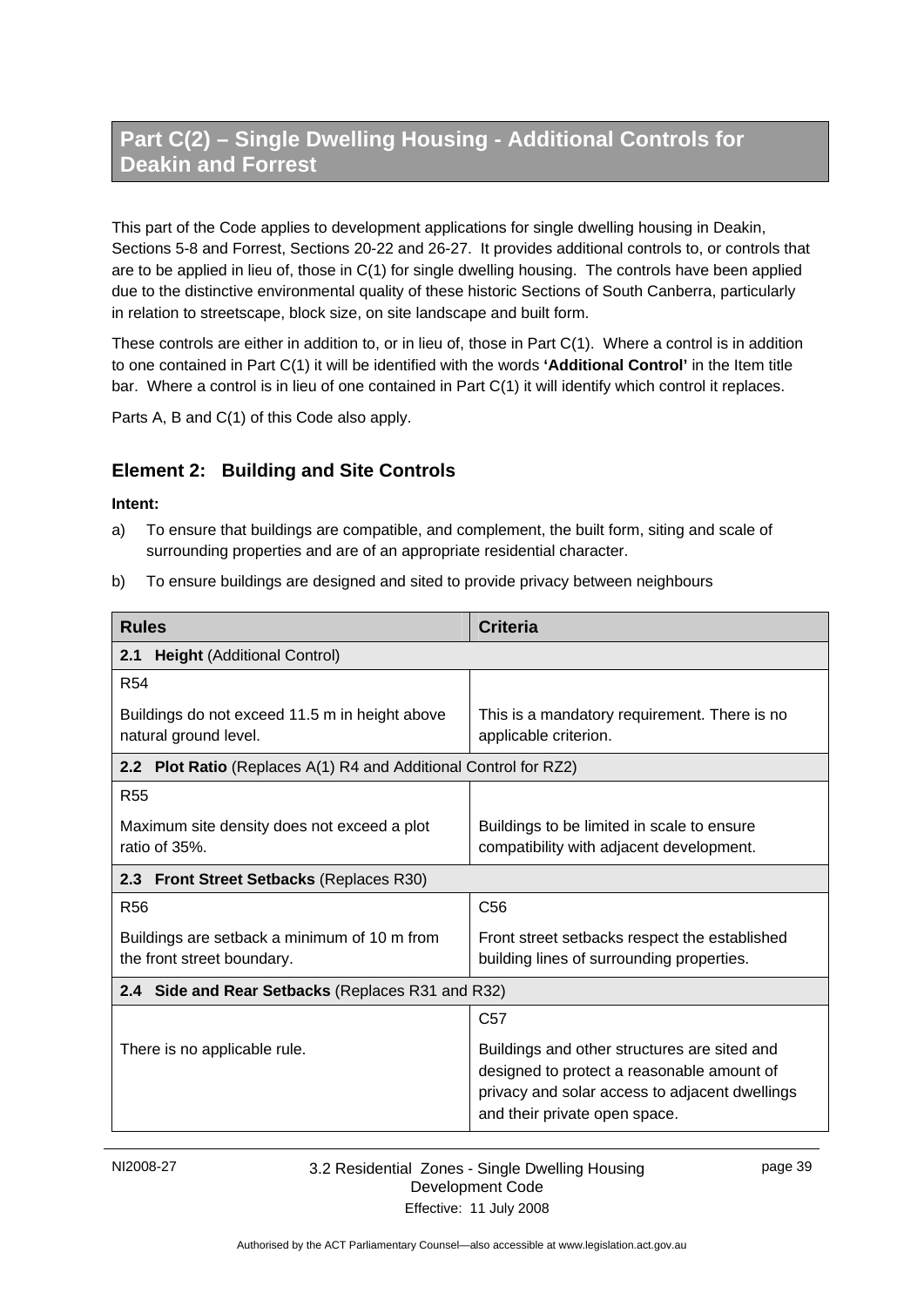### <span id="page-43-0"></span>**Element 3: Built Form**

### **Intent:**

a) To ensure that buildings are compatible, and complement, the built form, siting and scale of surrounding properties and are of an appropriate residential character.

| <b>Rules</b>                                                                                                           | <b>Criteria</b>                       |
|------------------------------------------------------------------------------------------------------------------------|---------------------------------------|
| <b>Materials and Finish (Additional Control)</b><br>3.1                                                                |                                       |
| <b>R58</b>                                                                                                             | C <sub>58</sub>                       |
| Buildings are constructed:                                                                                             | Building materials are compatible and |
| of masonry materials<br>a)                                                                                             | complement adjacent development.      |
| with pitched roofs, except where alterations<br>b)<br>and/or additions are proposed to existing flat<br>roofed houses. |                                       |

# **Element 5: Amenity**

### **Intent:**

New development blends into the landscape setting and character of the locality

| <b>Rules</b>                                   | <b>Criteria</b>                                                                                                                                                                                  |
|------------------------------------------------|--------------------------------------------------------------------------------------------------------------------------------------------------------------------------------------------------|
| <b>Landscaping (Additional Control)</b><br>5.1 |                                                                                                                                                                                                  |
| There is no applicable rule.                   | C <sub>59</sub><br>An evaluation of exiting trees is undertaken and a<br>comprehensive landscape design, indicating the<br>size and type of species proposed, is submitted<br>for consideration. |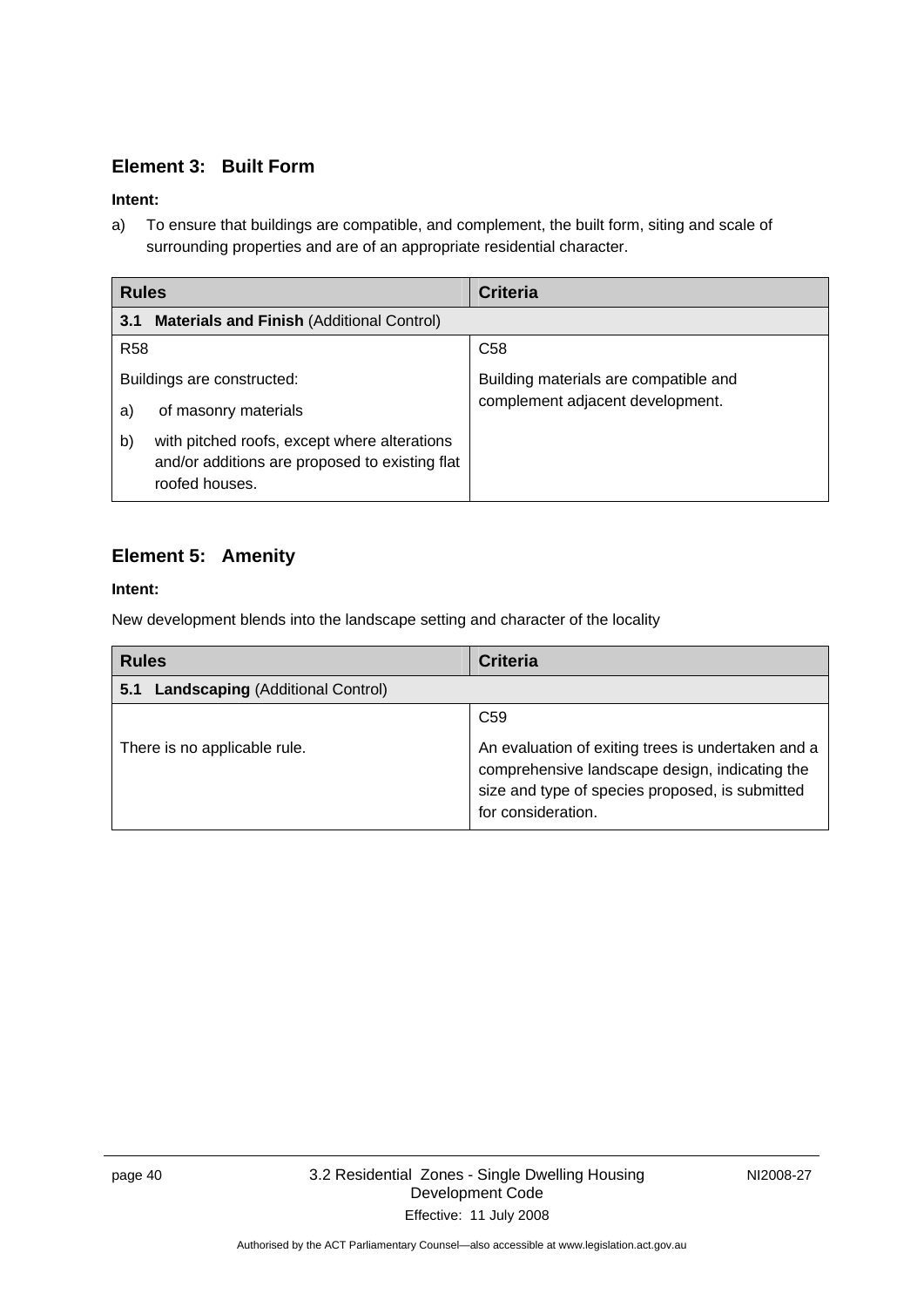# <span id="page-44-0"></span>**Part C(3) - Single Dwelling Housing - Compact Blocks in New Estates, RZ1 – Suburban and RZ2 Suburban Core Zones**

This part of the Code applies to development applications for single dwelling housing on Compact Blocks, ie. blocks having a site area 250 $m^2$  or less, in the RZ1 – Suburban and RZ2 – Suburban Core Zones in new estates. Part B of the Code also applies.

Residential compact blocks provide opportunities within the RZ1 - Suburban and RZ2 – Suburban Core Zones for small household blocks of up to, and including,  $250m^2$ . Residential compact blocks aim to increase the range of housing alternatives in new estates and entry price points to meet the diverse housing requirements of the Canberra community. Single dwelling housing on compact blocks is one tool for the delivery of affordable housing.

# **Element 2: Building and Site Controls**

- a) To ensure buildings complement the built form, siting and scale of surrounding properties and are of an appropriate residential character
- b) To ensure buildings are designed and sited to:
	- i) Provide privacy between neighbours and between occupants and the public
	- ii) Provide adequate light and natural ventilation between dwellings
	- iii) Contribute to attractive streetscapes

| <b>Rules</b>                                                                                      | <b>Criteria</b>                                                       |
|---------------------------------------------------------------------------------------------------|-----------------------------------------------------------------------|
| Height - RZ1 Zone<br>2.1                                                                          |                                                                       |
| R <sub>60</sub>                                                                                   |                                                                       |
| Buildings do not exceed 2 storeys. Attics or<br>basement car parking are not permitted.           | This is a mandatory requirement. There is no<br>applicable criterion. |
| Height - RZ2 Zone<br>2.2                                                                          |                                                                       |
| R <sub>61</sub>                                                                                   |                                                                       |
| Buildings do not exceed 2 storeys. Attics,<br>basements or basement car parking are<br>permitted. | This is a mandatory requirement. There is no<br>applicable criterion. |
| 2.3 Front Street Setback (including both frontages on a corner block)                             |                                                                       |
| R <sub>62</sub>                                                                                   |                                                                       |
| Front setbacks are a minimum of:                                                                  | This is a mandatory requirement. There is no                          |
| 3 m to the dwelling<br>a)                                                                         | applicable criterion.                                                 |
| b)<br>5.5 m to a garage or carport.                                                               |                                                                       |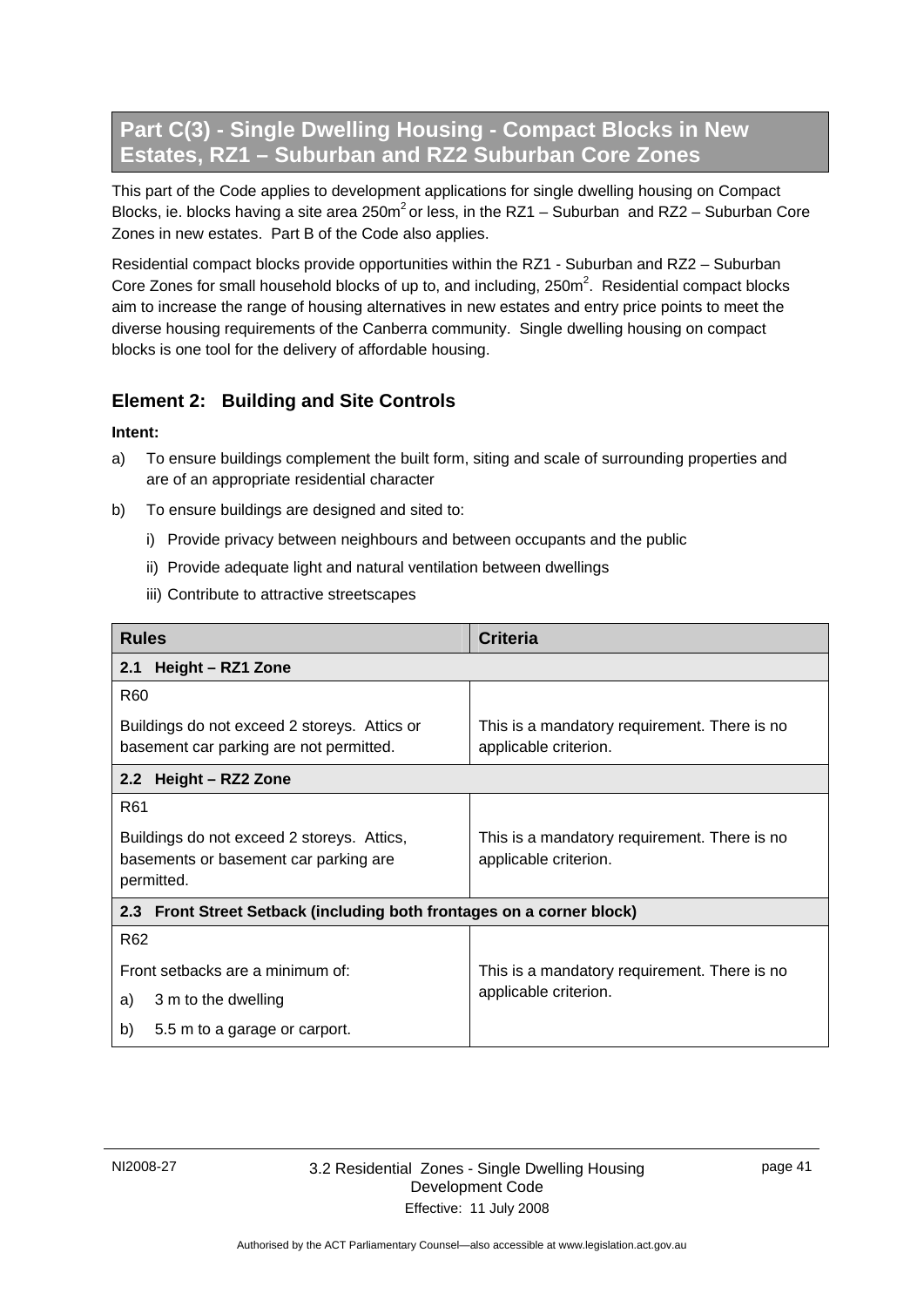<span id="page-45-0"></span>

| <b>Rules</b>                    |                                                                                                                                                                                                                 | <b>Criteria</b>                              |  |
|---------------------------------|-----------------------------------------------------------------------------------------------------------------------------------------------------------------------------------------------------------------|----------------------------------------------|--|
|                                 | 2.4 Rear Setback                                                                                                                                                                                                |                                              |  |
| R63                             |                                                                                                                                                                                                                 |                                              |  |
| Rear setbacks are a minimum of: |                                                                                                                                                                                                                 | This is a mandatory requirement. There is no |  |
| a)                              | Single storey dwelling:                                                                                                                                                                                         | applicable criterion.                        |  |
|                                 | Front loaded block - 3 m<br>i).                                                                                                                                                                                 |                                              |  |
|                                 | ii) Rear loaded block $-0$ m (including to the<br>garage or carport)                                                                                                                                            |                                              |  |
| b)                              | 2 storey dwelling:                                                                                                                                                                                              |                                              |  |
|                                 | Front loaded block - 4m to the lower and<br>i).<br>upper floor levels                                                                                                                                           |                                              |  |
|                                 | ii) Rear loaded block - 0m (including to the<br>garage or carport).                                                                                                                                             |                                              |  |
|                                 | 2.5 Side Setback                                                                                                                                                                                                |                                              |  |
| R <sub>64</sub>                 |                                                                                                                                                                                                                 |                                              |  |
|                                 | Side setbacks are a minimum of:                                                                                                                                                                                 | This is a mandatory requirement. There is no |  |
| a)                              | Lower floor level:                                                                                                                                                                                              | applicable criterion.                        |  |
|                                 | i) 0 m to both side boundaries; or                                                                                                                                                                              |                                              |  |
|                                 | ii) 0 m to one side boundary and 900mm to<br>blank wall or 1.5 m to windows or doors<br>facing the side boundary.                                                                                               |                                              |  |
| b)                              | Upper floor level:                                                                                                                                                                                              |                                              |  |
|                                 | i) 0 m to both side boundaries; or                                                                                                                                                                              |                                              |  |
|                                 | ii) 0 m to one side boundary and 900mm to<br>blank wall or 1.5 m to windows facing the<br>side boundary, with sill heights to be ≥<br>1.7 m from the floor or with permanently<br>fixed panes of obscure glass. |                                              |  |
| 2.6                             | Side Setback - Corner Block                                                                                                                                                                                     |                                              |  |
| R65                             |                                                                                                                                                                                                                 |                                              |  |
|                                 | Side setbacks are a minimum of:                                                                                                                                                                                 | This is a mandatory requirement. There is no |  |
| a)                              | Lower floor level                                                                                                                                                                                               | applicable criterion.                        |  |
|                                 | Front loaded block:<br>i)                                                                                                                                                                                       |                                              |  |
| $\bullet$                       | 3m to the short boundary and 0 m to the<br>long boundary; or                                                                                                                                                    |                                              |  |
| 0                               | 3 m to the short boundary and 900mm to<br>blank wall or 1.5 m to windows or doors<br>facing the side boundary                                                                                                   |                                              |  |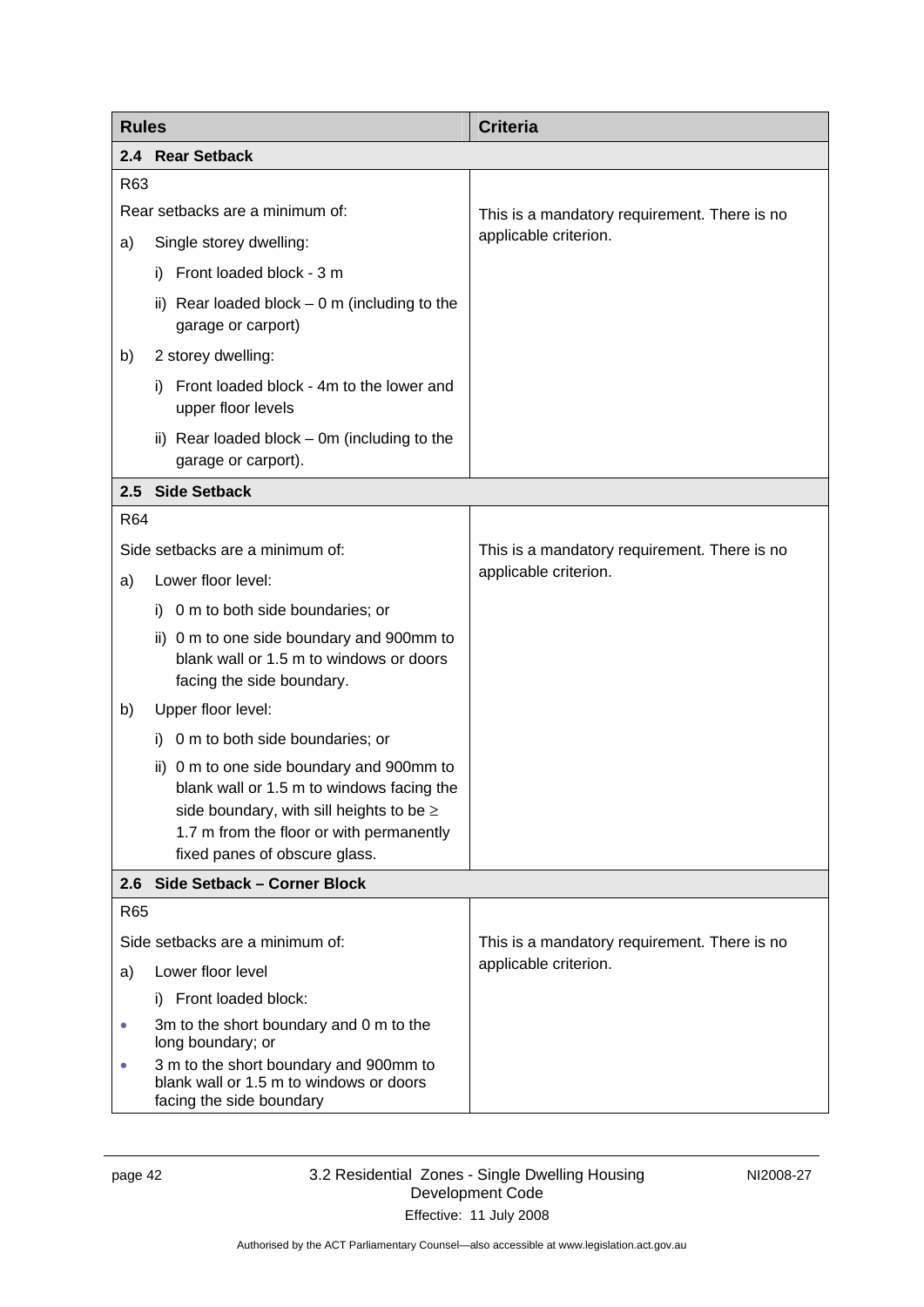<span id="page-46-0"></span>

| <b>Rules</b> |                                                                                                                                                                                                                                                                                             | <b>Criteria</b> |
|--------------|---------------------------------------------------------------------------------------------------------------------------------------------------------------------------------------------------------------------------------------------------------------------------------------------|-----------------|
|              | ii) Rear loaded block:                                                                                                                                                                                                                                                                      |                 |
| $\bullet$    | Om to both side boundaries; or                                                                                                                                                                                                                                                              |                 |
|              | 0 m to the short boundary and 900mm to<br>blank wall or 1.5 m to windows or doors<br>facing the side boundary.                                                                                                                                                                              |                 |
| b)           | Upper floor level:                                                                                                                                                                                                                                                                          |                 |
|              | i) Front loaded block:                                                                                                                                                                                                                                                                      |                 |
| $\bullet$    | 3 m to short boundary and 0 m to long<br>boundary; or                                                                                                                                                                                                                                       |                 |
| $\bullet$    | 3 m to the north facing boundary and 0 m<br>where the lower level is built to the<br>boundary, otherwise 900mm to blank wall or<br>1.5 m to windows facing the side boundary<br>with sill heights to be $\geq 1.7$ m from the floor<br>or with permanently fixed panes of obscure<br>glass. |                 |
|              | ii) Rear loaded block:                                                                                                                                                                                                                                                                      |                 |
|              | 0 m where the lower level is built to the<br>boundary, otherwise 900mm to blank wall or<br>1.5 m to windows facing the side boundary<br>with sill heights to be $\geq 1.7$ m from the floor<br>or with permanently fixed panes of obscure<br>glass.                                         |                 |

### **Element 3: Built Form**

- a) To provide a high amenity interface with adjacent standard block development
- b) To ensure that fencing will assist in providing privacy to open space areas
- c) To contribute to attractive streetscapes

| <b>Rules</b>                                                                                                                                                                                                                                                                                                                                                                            | <b>Criteria</b>                            |
|-----------------------------------------------------------------------------------------------------------------------------------------------------------------------------------------------------------------------------------------------------------------------------------------------------------------------------------------------------------------------------------------|--------------------------------------------|
| <b>Materials and Finishes</b><br>3.1                                                                                                                                                                                                                                                                                                                                                    |                                            |
| R66                                                                                                                                                                                                                                                                                                                                                                                     | C66                                        |
| Metal roofing and/or metal walling is painted or<br>pre-coloured other than in white or off-white. A<br>finish is white or off-white when, compared to<br>Australian Standard AS 2700 - Colour Standards<br>for General Purposes, the colour which under<br>that standard that most closely matches the finish<br>is any of the following colour codes or names<br>under that standard: | Roofing and/or wall finish to avoid glare. |
| Y31 (Lily Green), Y33 (Pale Primrose), or<br>a)<br>Y35 (Off White);                                                                                                                                                                                                                                                                                                                     |                                            |
| b)<br>X33 (Warm White);                                                                                                                                                                                                                                                                                                                                                                 |                                            |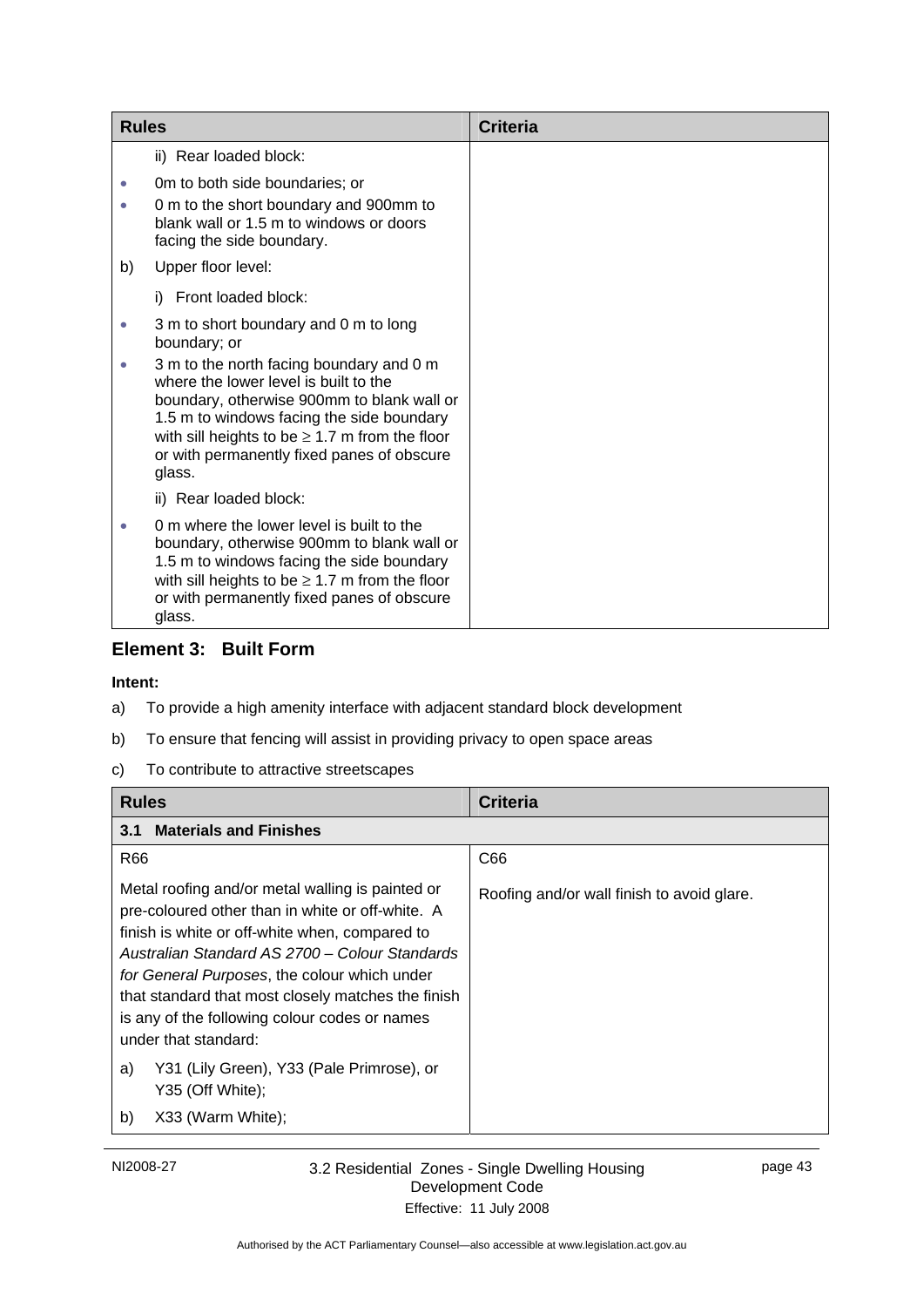<span id="page-47-0"></span>

| <b>Rules</b>                                                                                                                                                                                                     |                                                                                                                                                                                                     | <b>Criteria</b>                                                       |
|------------------------------------------------------------------------------------------------------------------------------------------------------------------------------------------------------------------|-----------------------------------------------------------------------------------------------------------------------------------------------------------------------------------------------------|-----------------------------------------------------------------------|
| c)                                                                                                                                                                                                               | R32 (Apple Blossom), R33 (Ghost Gum);                                                                                                                                                               |                                                                       |
| d)                                                                                                                                                                                                               | B33 (Mist Blue), or B35 (Pale Blue                                                                                                                                                                  |                                                                       |
| e)                                                                                                                                                                                                               | G42 (Glacier);                                                                                                                                                                                      |                                                                       |
| f)                                                                                                                                                                                                               | N14 (White).                                                                                                                                                                                        |                                                                       |
|                                                                                                                                                                                                                  | 3.2 Interface                                                                                                                                                                                       |                                                                       |
| R67                                                                                                                                                                                                              |                                                                                                                                                                                                     |                                                                       |
| Front fences and courtyard walls are a maximum<br>height:                                                                                                                                                        |                                                                                                                                                                                                     | This is a mandatory requirement. There is no<br>applicable criterion. |
| a)                                                                                                                                                                                                               | of 1200mm and constructed of transparent<br>style materials with one portion up to a<br>maximum height of 1500mm where located<br>adjacent to the dwelling's main area or<br>private open space; or |                                                                       |
| b)                                                                                                                                                                                                               | as specified in a Precinct Code applying to<br>the site.                                                                                                                                            |                                                                       |
| <b>R68</b>                                                                                                                                                                                                       |                                                                                                                                                                                                     |                                                                       |
| Where fencing to the side boundary is required to<br>enclose private open space on a corner block,<br>the fence is to be setback a minimum of 2 m from<br>the boundary and to be a maximum height of<br>$1.8m$ . |                                                                                                                                                                                                     | This is a mandatory requirement. There is no<br>applicable criterion. |

# **Element 4: Parking and Site Access**

- a) To encourage design of access and parking as part of the overall design of the development
- b) To provide sufficient, convenient, accessible and sage parking to meet the needs of the residents
- c) To ensure that parking facilities do not detract from the streetscape amenity and surveillance of the street
- d) To ensure that parked vehicles do not obstruct the passage of vehicles on the carriageway or create traffic hazards

| <b>Rules</b>                                                                                                                            | <b>Criteria</b>                                                       |
|-----------------------------------------------------------------------------------------------------------------------------------------|-----------------------------------------------------------------------|
| <b>Vehicle Access</b><br>4.1                                                                                                            |                                                                       |
| R <sub>69</sub>                                                                                                                         |                                                                       |
| For front loaded blocks, there is one driveway<br>and kerb crossing for each block with a width of 3<br>m at the front street boundary. | This is a mandatory requirement. There is no<br>applicable criterion. |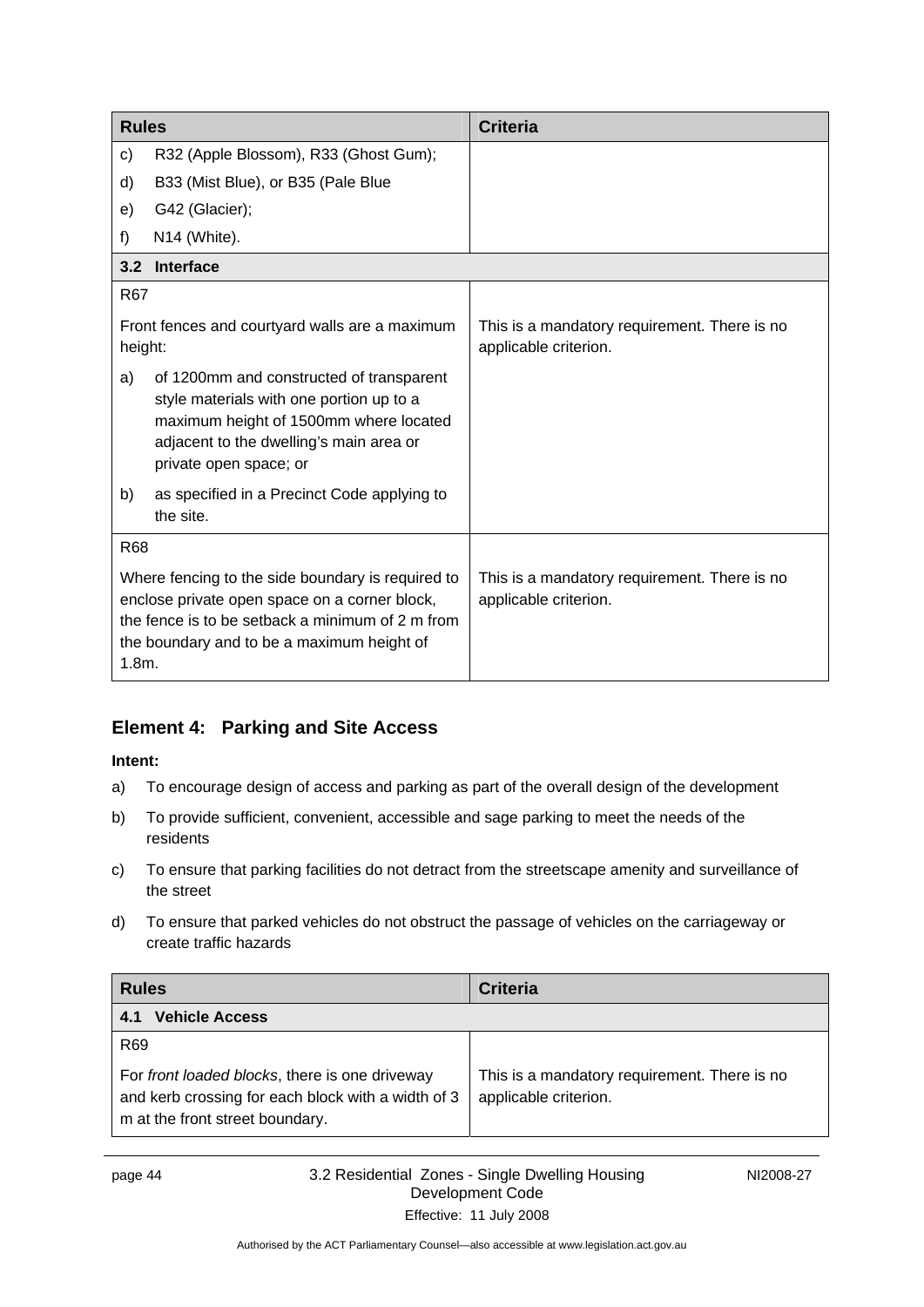<span id="page-48-0"></span>

| <b>Rules</b>                                                                                                                                                                                | <b>Criteria</b>                                                       |  |
|---------------------------------------------------------------------------------------------------------------------------------------------------------------------------------------------|-----------------------------------------------------------------------|--|
| 4.2 Parking                                                                                                                                                                                 |                                                                       |  |
| R70                                                                                                                                                                                         |                                                                       |  |
| Car parking is provided at the rate of:                                                                                                                                                     | This is a mandatory requirement. There is no                          |  |
| 1 bedroom dwelling - 1 space<br>a)                                                                                                                                                          | applicable criterion.                                                 |  |
| Front loaded block - setback 0 m from<br>i)<br>front street boundary where not provided<br>as a garage or carport                                                                           |                                                                       |  |
| ii) Rear loaded block - setback 0m from rear<br>boundary                                                                                                                                    |                                                                       |  |
| 2 bedroom dwelling - 2 spaces                                                                                                                                                               |                                                                       |  |
| iii) Front loaded block - in tandem, with 0 m<br>setback from front street boundary where<br>not provided as a garage or carport                                                            |                                                                       |  |
| iv) Rear loaded block - 0m setback from<br>rear boundary.                                                                                                                                   |                                                                       |  |
| R71                                                                                                                                                                                         |                                                                       |  |
| For rear loaded blocks, vehicle access is to be<br>provided from a rear lane only. No car<br>accommodation is to be provided to the front<br>street boundary.                               | This is a mandatory requirement. There is no<br>applicable criterion. |  |
| <b>R72</b>                                                                                                                                                                                  |                                                                       |  |
| For rear loaded blocks, finished floor levels of car<br>accommodation are to match the verge levels<br>provided at the property boundary. Changes to<br>verge levels will not be permitted. | This is a mandatory requirement. There is no<br>applicable criterion. |  |
| R73                                                                                                                                                                                         |                                                                       |  |
| No infill panels are to be provided to any carport.                                                                                                                                         | This is a mandatory requirement. There is no<br>applicable criterion. |  |
| R74                                                                                                                                                                                         |                                                                       |  |
| Minimum side setback of 0 m to any carport or<br>garage.                                                                                                                                    | This is a mandatory requirement. There is no<br>applicable criterion. |  |
| 4.3 Circulation/Pedestrian Access                                                                                                                                                           |                                                                       |  |
| <b>R75</b>                                                                                                                                                                                  |                                                                       |  |
| Pedestrian access is to be provided from the<br>street address.                                                                                                                             | This is a mandatory requirement. There is no<br>applicable criterion. |  |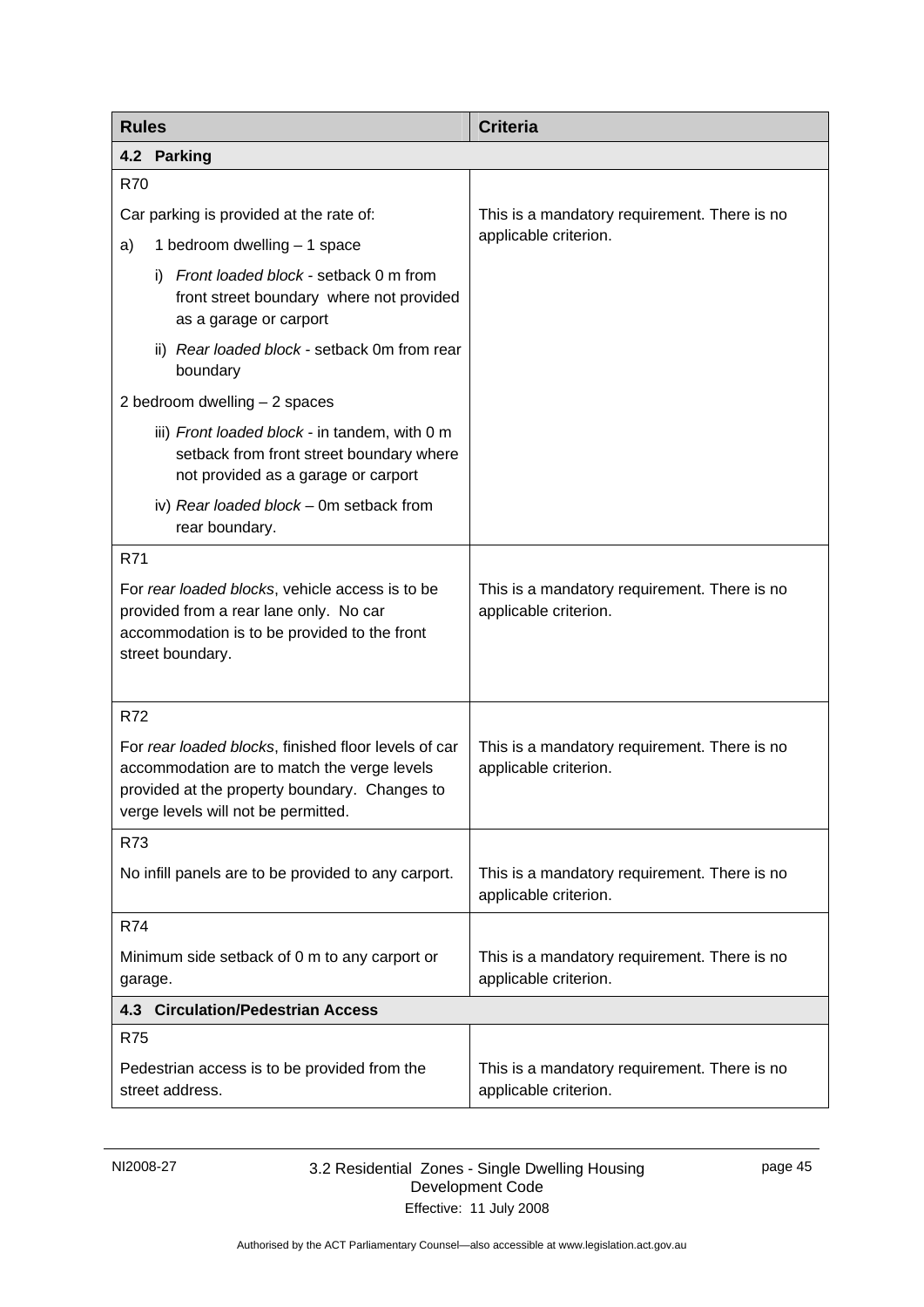# <span id="page-49-0"></span>**Element 5: Amenity**

- a) Development is sited and designed to promote energy efficiency and maximise solar access to private open space and living areas of dwellings
- b) Dwellings are provided with private and useable private open space that is integrated with, and directly accessible from, the living areas of the dwelling

| <b>Rules</b>                                                                                                                              | <b>Criteria</b>                                                                                          |  |
|-------------------------------------------------------------------------------------------------------------------------------------------|----------------------------------------------------------------------------------------------------------|--|
| <b>Solar Access</b><br>5.1                                                                                                                |                                                                                                          |  |
| R76                                                                                                                                       | C76                                                                                                      |  |
| Development is sited to allow the main daytime<br>living areas and private open space of the<br>dwelling to have a northerly orientation. | The orientation of the dwelling optimises solar<br>access to living areas and the private open<br>space. |  |
| 5.2 Private Open Space                                                                                                                    |                                                                                                          |  |
| R77                                                                                                                                       |                                                                                                          |  |
| The development provides at least one area of<br>private open space to meet the following<br>minimum requirements:                        | This is a mandatory requirement. There is no<br>applicable criterion.                                    |  |
| At ground level and directly accessible from<br>a)<br>a main daytime living area of the dwelling                                          |                                                                                                          |  |
| A minimum dimension of 3 m x 3 m.<br>b)                                                                                                   |                                                                                                          |  |